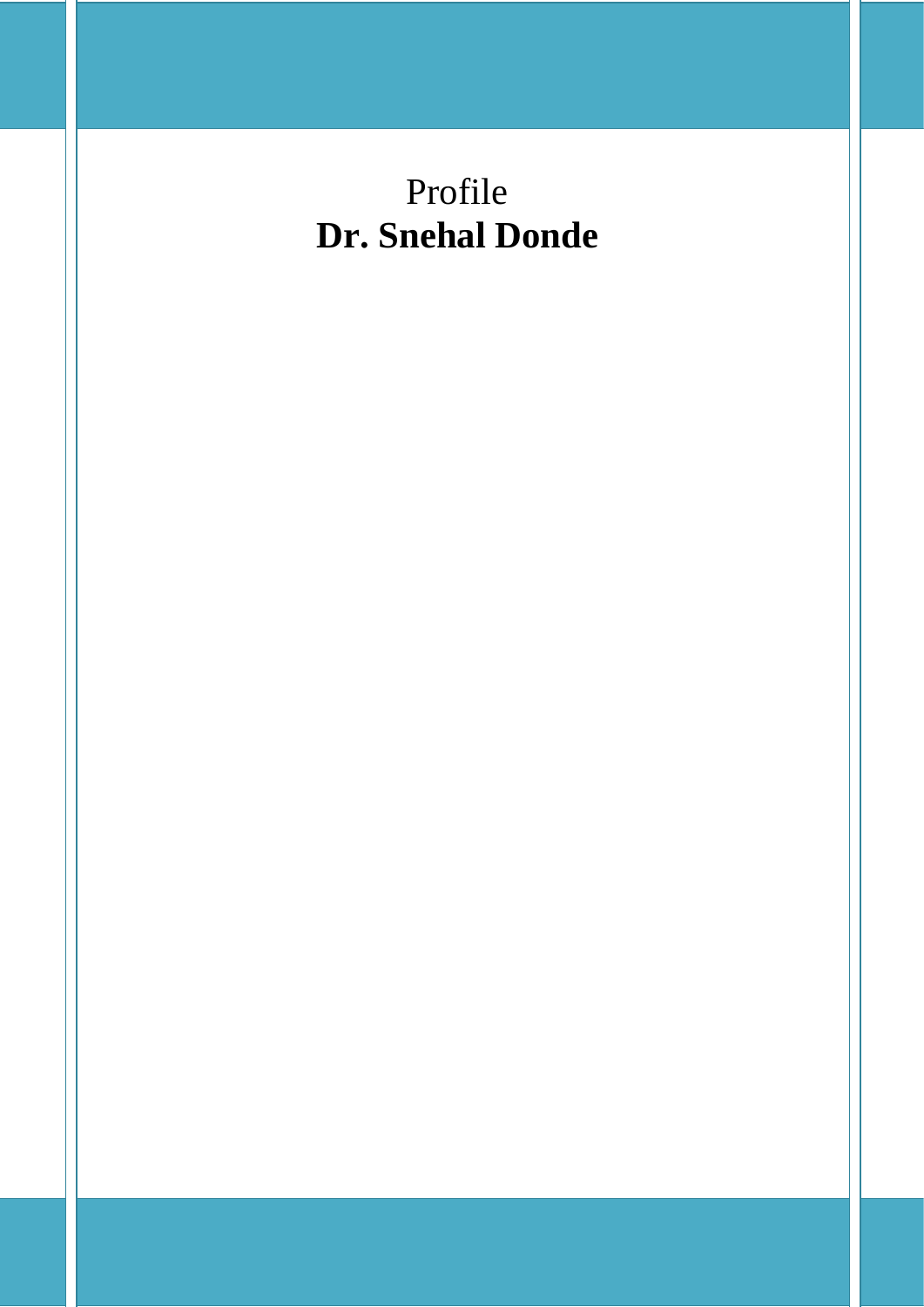# **Curriculum Vitae**



|                                | <b>Name in Full</b> : Dr. (Mrs) Snehal Subhash Donde                                            |
|--------------------------------|-------------------------------------------------------------------------------------------------|
|                                | <b>Date of Birth</b> : $9th$ April, 1967                                                        |
| <b>Marital Status: Married</b> |                                                                                                 |
| <b>Nationality</b>             | : Indian                                                                                        |
|                                | <b>Qualifications</b> : M.Sc. PhD (Zoology), P.G.D.E.M, MBA (HR), MEM, PhD (Management Studies) |
| <b>Experience</b>              | : 26 years (Teaching, Research and Administration)                                              |
| <b>Designation</b>             | : Principal, Shree Halari Visa Oswal College of Commerce, Bhiwandi, Affiliated to               |
|                                | University of Mumbai                                                                            |
| <b>Address</b>                 | : 19C, 603, New MHADA Colony, Garden Hill Society, Goregoan Dindoshi,                           |
|                                | Film City Road, Goregoan (East), Mumbai-400 065.                                                |
| <b>Contact</b>                 | : Mobile: 9819088651 & 9167698570                                                               |
|                                | Email: drsnehal@shvocc.edu.in & drsnehaldonde@gmail.com                                         |
|                                | Website: http://drsnehal.com/mywork.html,                                                       |

# **ACADEMIC RECORD:**

| Course &<br>Year of<br>passing             | <b>College &amp; University</b>                              | Subject/s                          | $%$ of<br>marks<br>obtained | <b>Division</b><br>/Grade                            |
|--------------------------------------------|--------------------------------------------------------------|------------------------------------|-----------------------------|------------------------------------------------------|
| B.Sc.<br>$(May-1987)$                      | CHM College, Ulhasnagar,<br>Mumbai University                | Zoology; Fishery<br><b>Biology</b> | 72                          | $1st$ Class with<br>distinction                      |
| M.Sc.<br>$(May-1989)$                      | BNN College, Bhiwandi,<br>Mumbai University                  | Marine Zoology                     |                             | 1 <sup>st</sup> Class                                |
| Ph.D. in<br><b>Science</b><br>(March 2002) | Somaiya College, Vidyavihar,<br>Mumbai University            | Zoology                            |                             |                                                      |
| <b>P.G.D.E.M.</b><br>$(June-2004)$         | Jankidevi Bajaj Institute,<br><b>SNDT Women's University</b> | Education<br>Management            | 74.33                       | 1 <sup>st</sup> Class 1 <sup>st</sup><br>Rank & $A+$ |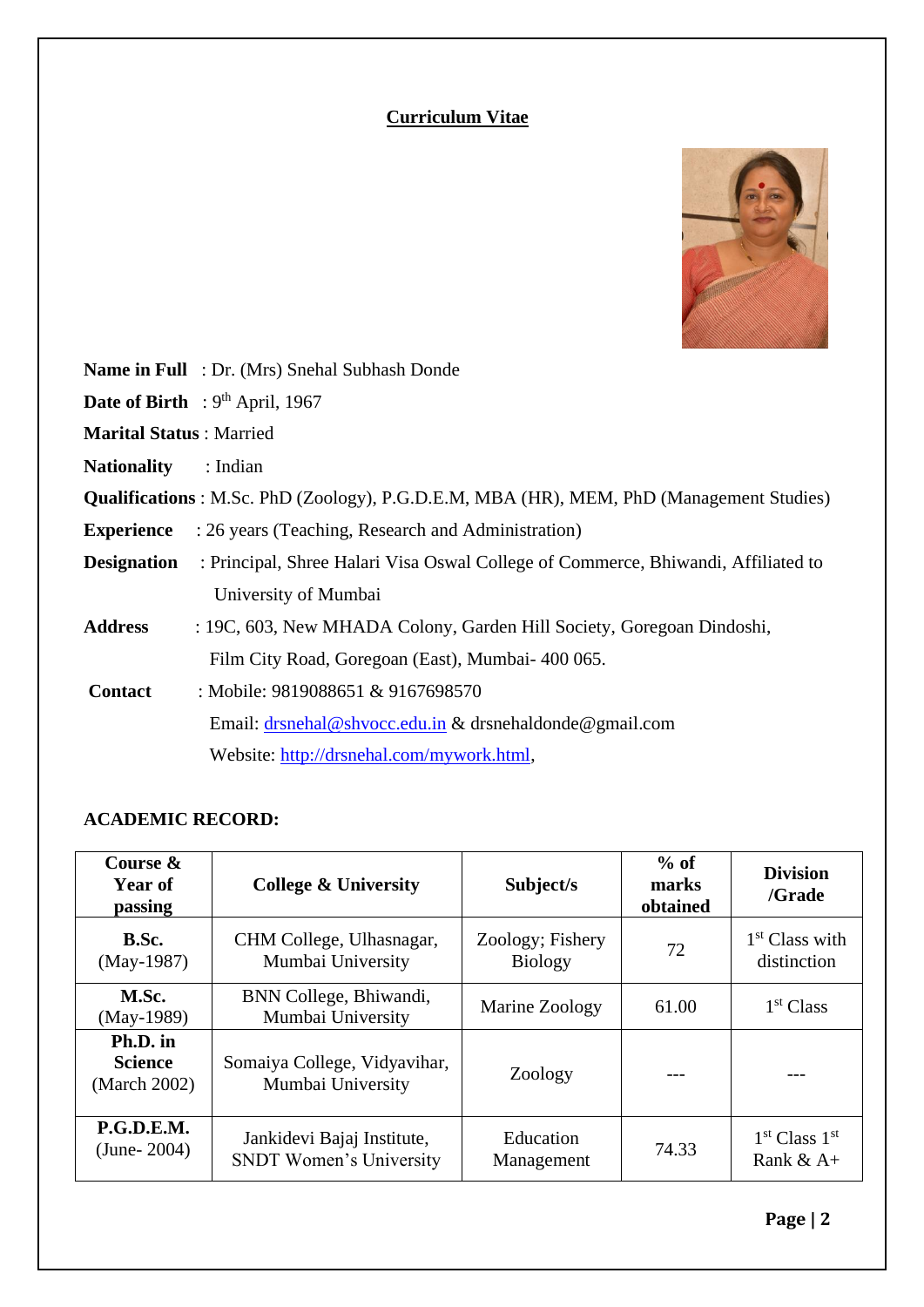| <b>M. B. A. (HR)</b><br>(Sept, 1999) | College of Management<br>Mumbai. ICME.                                 | Application of<br>MIS in Academic<br>Institutions |       |                                   |
|--------------------------------------|------------------------------------------------------------------------|---------------------------------------------------|-------|-----------------------------------|
| <b>MEM</b><br>(July, 2013)           | Jankidevi Bajaj Institute,<br><b>SNDT Women's University</b>           | Education<br>Management                           | 70.20 | 1 <sup>st</sup> Class/<br>A Grade |
| <b>PhD</b> in Arts<br>(Oct, 2017)    | Lala Lajpat Institute of<br>Management, Mumbai<br>University of Mumbai | Management<br><b>Studies</b>                      |       |                                   |
| <b>PhD</b><br>(Humanities)           | Bhaktivedanta Vidyapith<br>Research Centre, University of<br>Mumbai    | Philosophy                                        |       | Topic approval                    |

- PhD thesis in Zoology entitled **"Studies on effect of crude oil on a marine clam".**
- **Post Graduate Diploma in Education Management** dissertation title "A Study on the perception of degree college teachers towards Regulations of Fifth Pay commission"**.**
- MBA dissertation title **"Application of Management Information System in Academic Institutions".**
- **Masters in Education Management dissertation title** "UGC Regulations, 2010 of Minimum Qualifications and Measures for Maintenance of Standards in Higher Education-A practitioner perspective"**.**
- **PhD thesis in Management studies entitled** "A study of API regulations of UGC in context to capacity building and performance management of teachers for organizational effectiveness"
- **PhD in Philosophy topic for approval "Integrated philosophical approach to study transcendental river Ganges in West Bengal in view of massive siltation and pollution".**

## **CAREER RECORD:**

| Sr.<br>No.   | <b>Designation</b>                                            | <b>Place</b>                                                                             | <b>Duration</b>                                                 |
|--------------|---------------------------------------------------------------|------------------------------------------------------------------------------------------|-----------------------------------------------------------------|
|              | <b>Assistant Teacher</b><br>in N.E.S English<br>Medium School | Bhiwandi, Thane                                                                          | 11-06-90 to 31-05-91                                            |
|              |                                                               | Junior college, B.N.N.                                                                   | 21-08-90 to 20-04-92                                            |
| $\mathbf{2}$ | Teacher in Biology                                            | College Of Arts, Science<br>& Commerce, Bhiwandi,<br>Taluka: Kalyan, District :<br>Thane | Pay Scale 1400-40-1600-50-2300-60-<br>2600 pay drawn was 2200/- |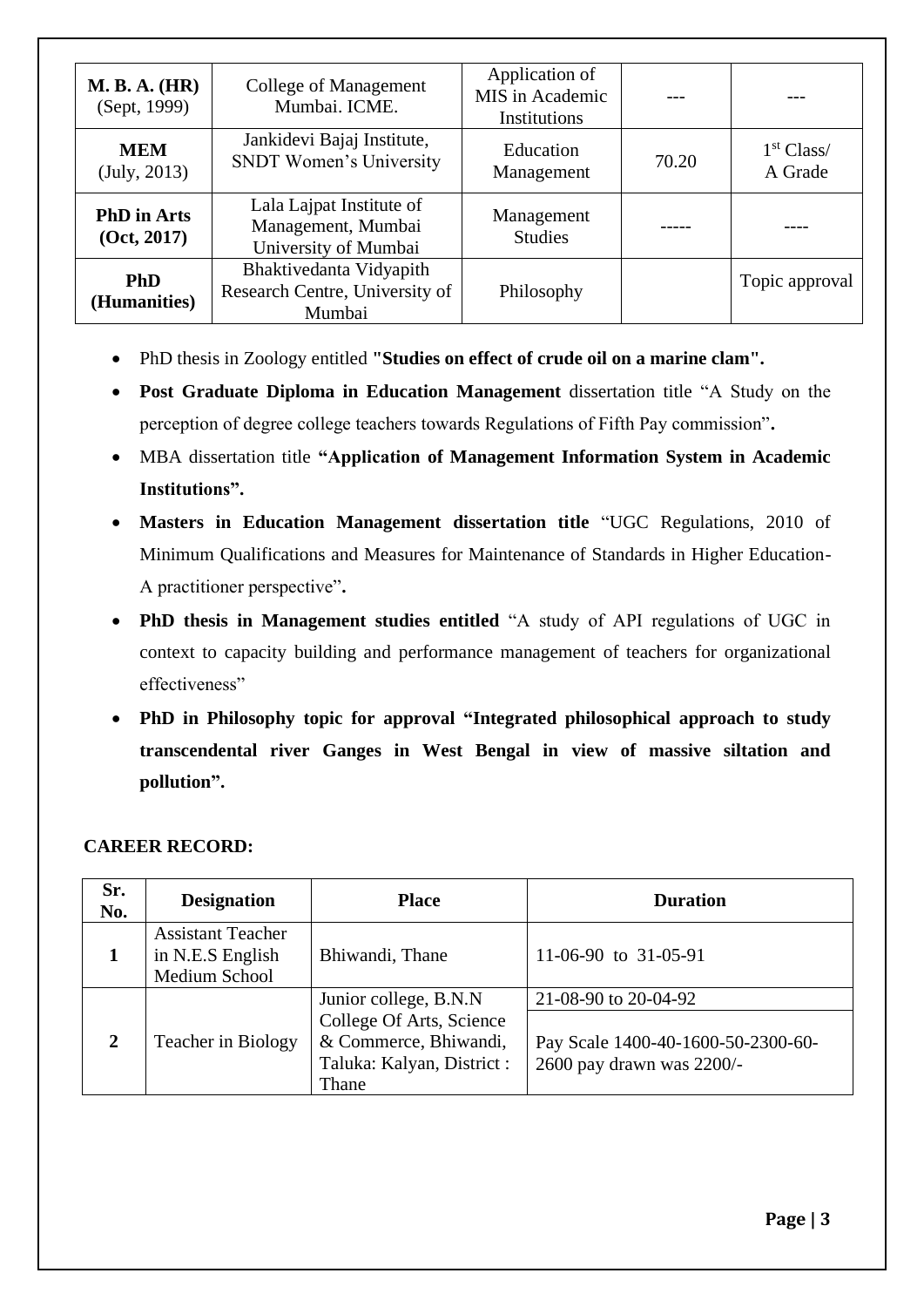| $\overline{\mathbf{3}}$ | Lecturer In<br>Zoology                                | L.U & M.V College,<br>Andheri, Mumbai 400069                                                                                                                         | $10^{th}$ July 1993 to 31 <sup>st</sup> July 2006. Univ.<br>Approval. No. CONCOL/SA/2088 of 93,<br>4275 of 95, 1173 of 97 and 5074 of<br>2004. Last pay drawn on 31/07/06 was<br>at Pay scale Rs 8000-275-13500 &<br>$11,300/-$ + DP 5650/-                                                                |
|-------------------------|-------------------------------------------------------|----------------------------------------------------------------------------------------------------------------------------------------------------------------------|------------------------------------------------------------------------------------------------------------------------------------------------------------------------------------------------------------------------------------------------------------------------------------------------------------|
| $\overline{\mathbf{4}}$ | PG recognized<br>teacher& Guide                       | Recognized teacher of<br>University of Mumbai for<br>M.Sc. degree in Zoology<br>by papers and Research                                                               | 28 <sup>th</sup> January, 2005 onwards by<br>University Approved No. PG/2/545 of<br>2005 dated 17th February, 2005                                                                                                                                                                                         |
| 5                       | Visiting Faculty &<br>Research guide                  | Jankidevi Bajaj Institute<br>of Management Studies,<br>Juhu, SNDT Women's<br>University                                                                              | September, 2005 to 2009                                                                                                                                                                                                                                                                                    |
| 6                       | Principal                                             | Durgadevi Saraf Junior<br>college, S.V. Road, Malad<br>Mumbai 400064<br>$(W)$ ,                                                                                      | $1st$ August, 2006 to 30 <sup>th</sup> April, 2007<br>No. A-13/SUS/UMV/06/72, dated<br>16/10/2006                                                                                                                                                                                                          |
| $\overline{7}$          | Principal & H.O.D                                     | Ghanshayamdas Saraf<br>College, S.V. Road,<br>$Malad(W)$ ,<br>Mumbai<br>400064. (Reader Grade)                                                                       | $1st$ August, 2006 to 30 <sup>th</sup> April, 2007<br>Univ. Approval. No. CONCOL/SA/5138<br>of 2006 dated 28 <sup>th</sup> Sept, 2006 Las t pay<br>drawn on 30/4/07 was in Pay scale<br>12000-420-18300 was $12840/-$ + DP<br>$6420/-$                                                                     |
| 8                       | Principal                                             | Hind Seva Parisad's<br><b>Public Night Degree</b><br>College, Aaram Society,<br>Hind Nagar, Vakola<br>Market, Santacruz (E),<br>Mumbai-400 055.<br>(Professor Grade) | 30 <sup>th</sup> April, 2007 (AN) to 28th February,<br>2014<br>University approval No.<br>CONCOL/SA/2706 of 2007 dated 29 <sup>th</sup><br>June, 2007.<br>Pay Band 37400-67000- AGP 10000<br>Special allowance 2000<br>Basic Pay- $52,250 + 10000$<br>DA -90%- 56,025, HRA 30%- 18675,<br>CLA-300, TA-1600 |
| 9                       | Field Coordinator,<br><b>DACEE</b>                    | Department of Adult<br>Continuing Education and<br>Extension programme,<br>University of Mumbai.                                                                     | June, 2005 to September, 2008                                                                                                                                                                                                                                                                              |
| 10                      | Hon. Reg. Director,<br>& Hon. Faculty<br>Member       | College of management,<br>Pune.                                                                                                                                      | 1 <sup>st</sup> February, 2007 to November, 2008                                                                                                                                                                                                                                                           |
| 11                      | Hon. Joint<br>Director& Hon.<br><b>Faculty Member</b> | College of Management,<br>Pune & Nashik                                                                                                                              | November, 2008 to 2011                                                                                                                                                                                                                                                                                     |
| 12                      | PhD recognized<br>Guide for<br>Education              | University of Mumbai                                                                                                                                                 | 13 <sup>th</sup> April, 2009 onwards<br>No. PG/2/1925 of 2009, Mumbai-32<br>dated $7th$ May, 2009                                                                                                                                                                                                          |
| 13                      | Recognized M Phil<br>Guide (Zoology)                  | Yashwantrao Chavan<br>Maharashtra Open<br>University                                                                                                                 | March 2010 onwards,<br>ASD/Ph.D./BUTR-SCT/2010/1567                                                                                                                                                                                                                                                        |
| 14                      | Faculty and Guide<br>in MA (education)                | Dept of DE, SNDT<br>University                                                                                                                                       | Jan 2009-2011                                                                                                                                                                                                                                                                                              |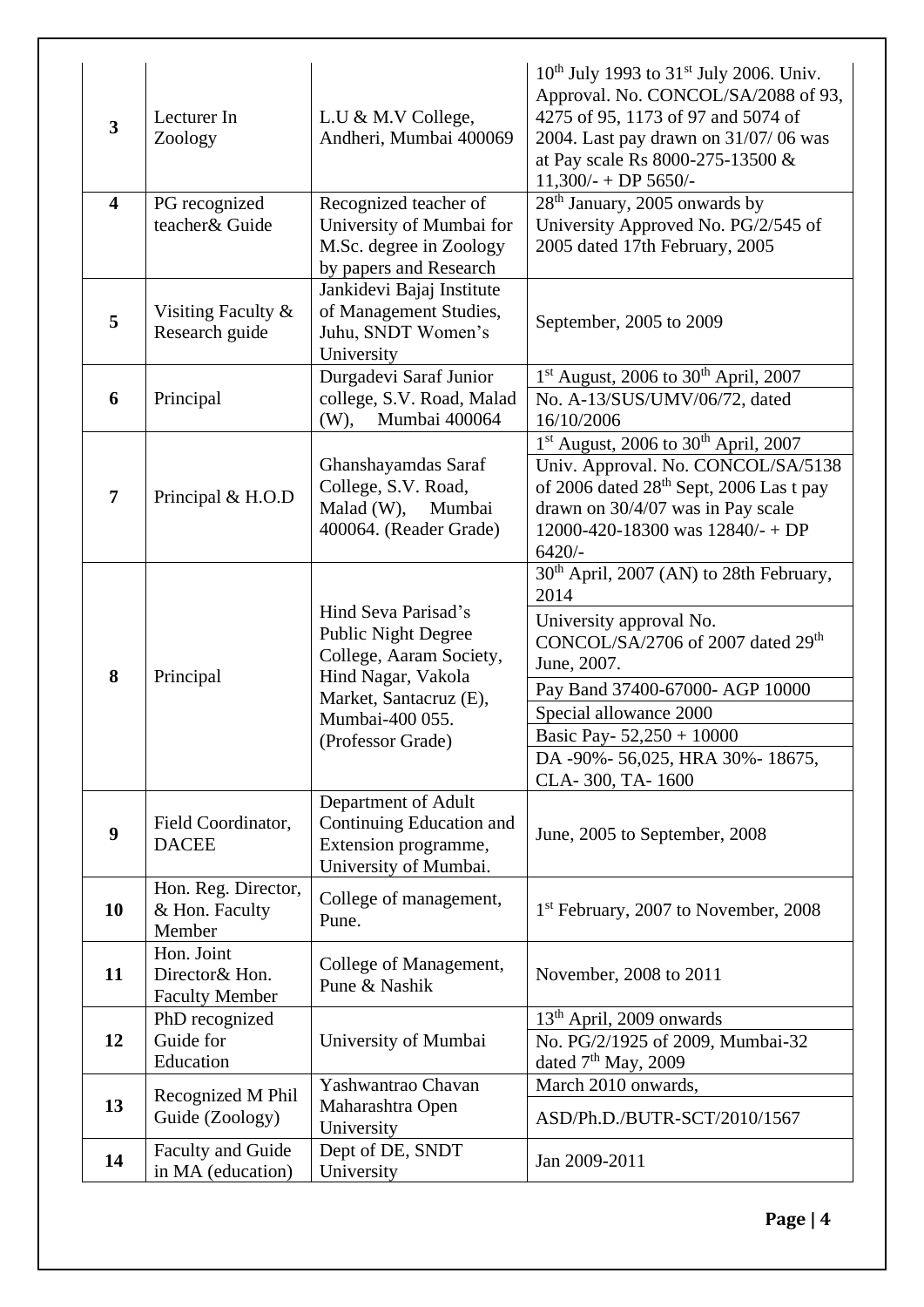| 15 | <b>Course Instructor</b><br>for Education<br>Technology    | BITs Pilani for MS in<br><b>Education System</b><br>Management course                                                                                                                                  | 2009-2011                                                                                                                                                                                                                                                                                            |
|----|------------------------------------------------------------|--------------------------------------------------------------------------------------------------------------------------------------------------------------------------------------------------------|------------------------------------------------------------------------------------------------------------------------------------------------------------------------------------------------------------------------------------------------------------------------------------------------------|
| 16 | PhD recognized<br>guide for Zoology<br>and Education       | JJT University, Rajasthan<br>vide JJT ordinance no 1.2                                                                                                                                                 | JJT/2K9/Sc./0275 dated 20/7/2011                                                                                                                                                                                                                                                                     |
| 17 | PhD recognized<br>Guide for Zoology                        | University of Mumbai                                                                                                                                                                                   | $2nd$ May, 2012 onwards<br>No. PG/2/I.C.D/2012-13/573, Mumbai-<br>32 dated $11th$ June, 2012                                                                                                                                                                                                         |
| 18 | PhD recognized<br>guide and<br>Supervisor in<br>Zoology    | Part Time External PhD<br>programme under faculty<br>of Life Science at<br>Academy of Maritime<br><b>Education and Training</b><br>(AMET) University,<br>Chennai                                       | AMET/PhD/EXT-GUIDE/183/2013<br>dated 05/07/2013 Email:<br>amet@vsnl.com www.ametuniv.ac.in                                                                                                                                                                                                           |
| 19 | Principal                                                  | Wada College of<br>Management and Science,<br>Wada, Dist Palghar<br>(Professor Grade)                                                                                                                  | From $1^{st}$ Oct, 2014 to $10^{th}$ June, 2016. In<br>Self Financed Mumbai University<br>affiliated college, Pay scale as per UGC                                                                                                                                                                   |
| 20 | Principal                                                  | Shree Halari Visa Oswal<br>College of Commerce,<br>Bhiwandi, Thane<br>(Professor Grade)<br>College Name changed<br>from Nov, 2019 to Manasi<br><b>Bharat Gada Degree</b><br><b>College of Commerce</b> | From 11th June, 2016 onwards till date.<br>University of Mumbai affiliated college<br>as per UGC norms. Pay Band 37400-<br>67000- AGP 10000, Basic pay 77000.<br>Since Jan, 2016 UGC Seventh Pay Scale<br>(Approx. 3 Lakh/ per month Gross)<br>Pay Matrix of 131400-217100 in<br>academic level 13-A |
| 21 | Co-Director                                                | Bhaktivedanta Vidyapeeth<br>Research Centre, GEV,<br><b>ISKCON</b>                                                                                                                                     | From June 2017 to Jan 2018                                                                                                                                                                                                                                                                           |
| 22 | Hon. Chief<br><b>Research Officer</b>                      | Goverdhan Ecovillage,<br>Manor, Hamrapur,<br>Palghar                                                                                                                                                   | From March 2015 onwards                                                                                                                                                                                                                                                                              |
| 23 | Hon. Jalnayak,<br>Mumbai region<br>(Community<br>services) | Water resource<br>department, YASHADA<br>(Gr no. walmi-<br>2016/pk69/16<br>lakshevi(astha) dated<br>30/11/2016                                                                                         | Govt letter Sr. no t-<br>5/Jalshi/jalnayak/284/05/17 dated<br>05/5/2017                                                                                                                                                                                                                              |
| 24 | PhD recognized<br>guide in<br>Management                   | JJT University, Rajasthan<br>vide JJT ordinance no 1.2                                                                                                                                                 | JJT/2K9/CMG/1073 dated 10/2/2018<br>Ref JJTU/R&D/GRL4794                                                                                                                                                                                                                                             |
| 25 | Hon. Dean<br>Administrative<br>Affair                      | Bhaktivedanta Vidyapith<br><b>Research Centre for PhD</b><br>research at ISKCON,<br>GEV, Manor Palghar<br>(MS)                                                                                         | From Jan, 2018 onwards                                                                                                                                                                                                                                                                               |
| 26 | Hon. Chief<br><b>Education Advisor</b>                     | Hirwal Education trust,<br>Mahad, Dist: Raigad                                                                                                                                                         | From April, 2018 onwards                                                                                                                                                                                                                                                                             |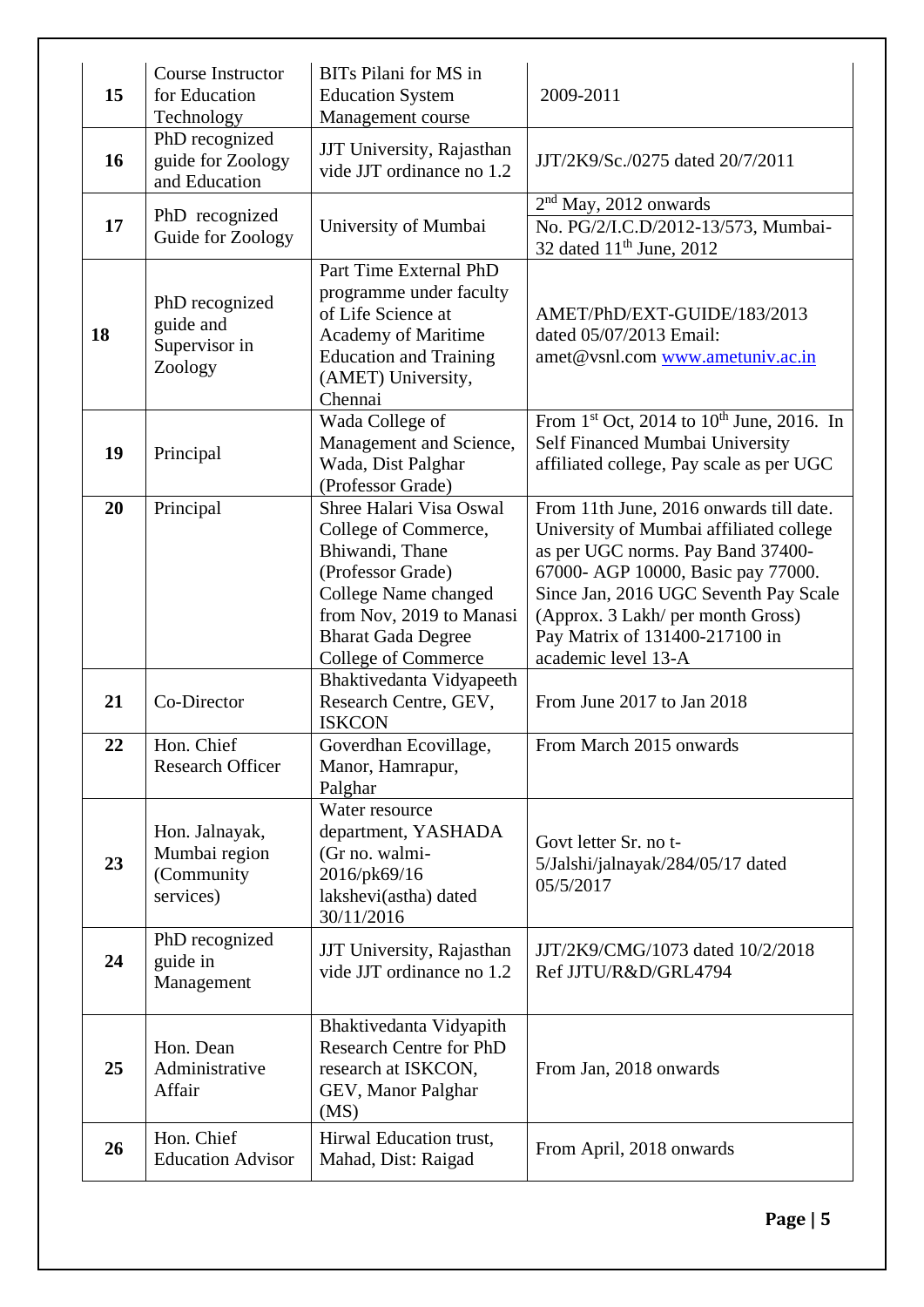### **PROFESSIONAL DEVELOPMENT:**

*Administrative and Leadership formal trainings* **successfully completed***:*

- **Leadership for Academician Programme (LEAP)** sponsored by MHRD, training held at UGC HRD Centre Jamia Milia Islamia University, Delhi and Virginia University, Charloteville, US. Thrust area of programme: **leadership in Higher Education for quality upgradation** 10<sup>th</sup> -30<sup>th</sup> March, 2019. Rated highly by DISC assessment
- **Professional Development programme** at Xavier's College conducted by UGC academic staff college, UoM. Thrust area of programme: **develop acumen for corporate governance**. 13<sup>th</sup> to 15<sup>th</sup> Feb, 2012.
- **Executive development Programme** conducted for college Principals organized by Association of Indian college Principals (AICP) at Pune University. The thrust area of programme: **strengthening the educational leadership**. December 4th –9th, 2006.

### *Teaching, administration and Research Experiences:*

- 2 years **teaching experience in Junior college (1990-92)**
- 26 years **teaching experience in Degree College** at UG level and 16 years of PG teaching (Biodiversity& Oceanography in Science, Education Management in Arts, and M.Com ) in Mumbai University affiliated colleges and 10 years as Resource person/Course instructor at SNDT and BIT`s for Masters and Diploma programmes
- 14 years of **administrative experience** exclusively as a Principal of Degree college, 12 years on various degree college administrative committees, 5 years as Field Coordinator, Dept of Adult Continuation Education and Extension and as a member of various committees of University of Mumbai
- 3 years as Dean Administrative affair of Bhaktivedanta Research Centre, ISKCON for PhD programme in Philosophy (Vaishnavisam), conducting close door conferences and R&D, and participated in Curriculum development for De-Novo Deemed University and created Natural Resource Management syllabus with uniqueness.
- **Member of curriculum designing and syllabus upgradation,** for Board of Studies in Zoology, 2004 onwards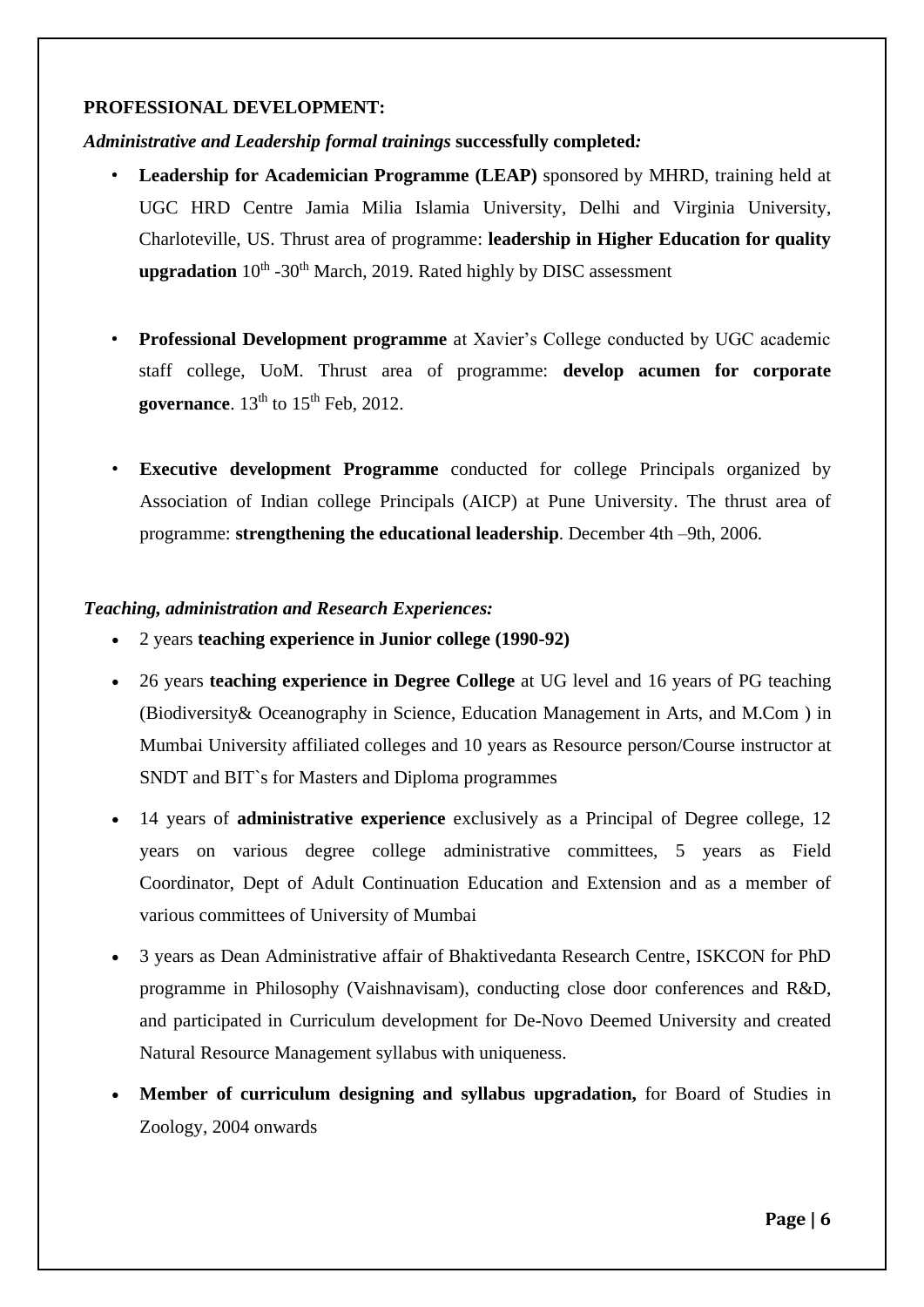- **Convenor for MoU between BoS Zoology University of Mumbai and Central Institutes**  (NIO, Goa, Institute of Science, Mumbai, BARC, CIFE). year 2003-04. Incharge for Palghar unit of Sindhu Swadhyay Sanstha (SSS), independent fisheries department being created
- **Mumbai University Examiner, Paper setter** for Theory and practical UG & PG University Examination in Zoology- 2001 Till date
- **Maharashtra Public Service Commission (MPSC) Examiner for Zoology subject, 2007 onwards**
- ICAI CA Orientation programmes -Registered faculty on [ittgmcsoponline@icai.in](mailto:ittgmcsoponline@icai.in) from 2017 onwards
- Published 10 books, 6 from international  $\&$  4 from national level publisher, 45 research papers published in various journals of national and international repute, 5 Chapters written and published in books of international repute, presented papers in more than 30 conferences.
- Participated and successfully completed NSS O**rientation Programme**, 2 **Refresher Courses** and PGDEM course equivalent to 2 Refresher Course, year 1995- 2004
- **Trained** for school assessment and accreditation **by Quality Council of India**, NABET, year 2002
- **SNDT University Examiner and visiting faculty (dissertation and Paper)** for Education Management from 2004 onwards and MA in Education in 2010-11
- **Minor Research Project done on "Biodiversity study of Bhatsa River near Khadavli village in Kalyan Taluka"** and further continue to do awareness programmes sponsored by Ministry of Environment and Forest, Government of India
- **8 students awarded PhD degree, one submitted synopsis and Guiding 2 PhD students** in Education and **1 in Zoology** in Mumbai University, **3 PhD students** (2 Zoology and 2 education) at JJT University, Rajasthan.
- **Guided several students** of **Post graduate diploma students in Education Management** for dissertation research work at Jankidevi Bajaj Institute of Management Studies, SNDT Women's University
- **Guided and evaluated** dissertation research work of **MA in Education** course at Distant Education dept, SNDT Women's University, Mumbai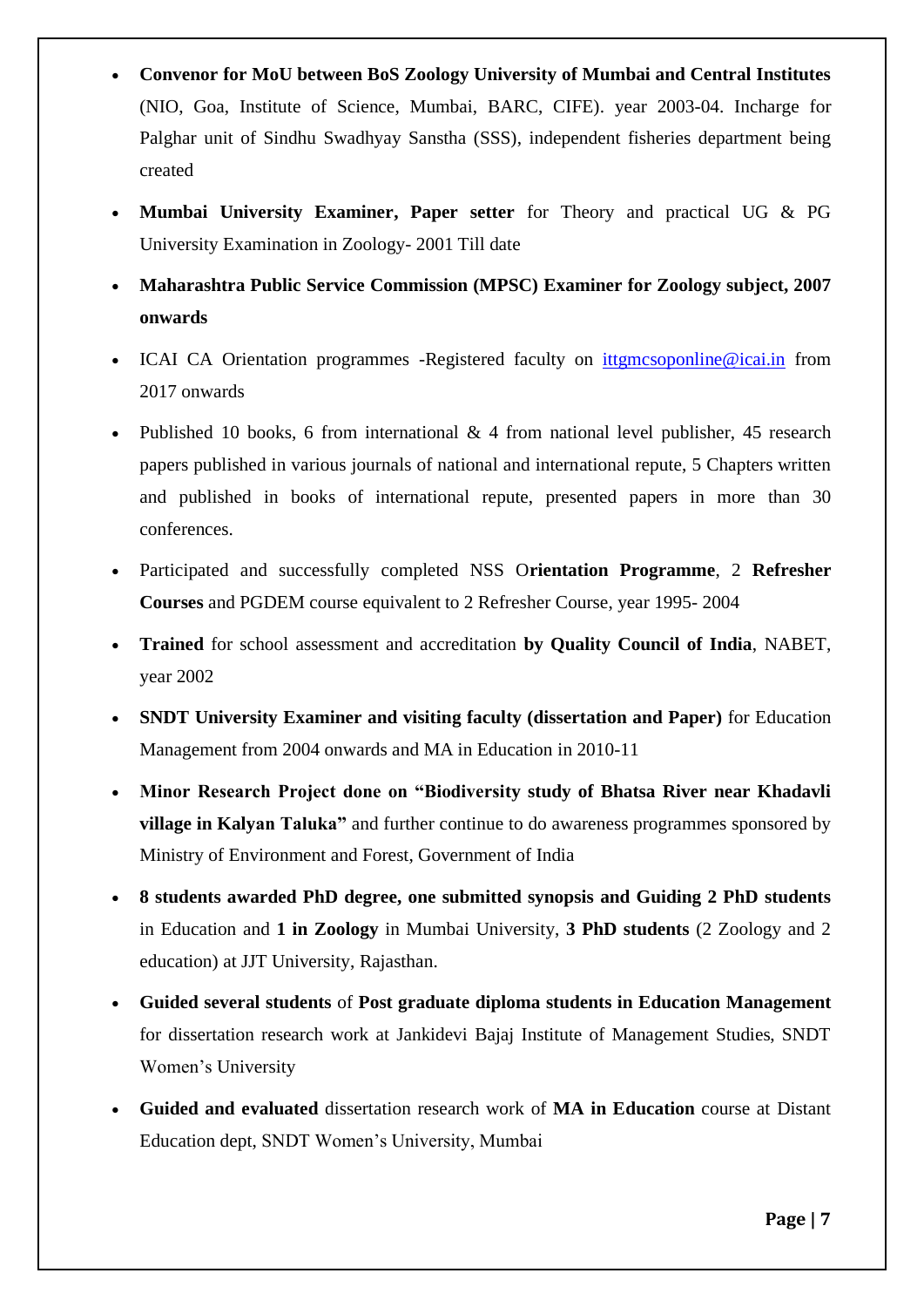- **Guided 6 EMBA (Human relations) aspirants** for Dissertation work at College of Management, ICME, Pune
- **Course Instructor &** written course material **for Education Technology in** M S Education System Management programme, Birla Institute of Technology and Science, Pilani
- **Designed and implemented soft skill programme** at UG level for Degree college students which is approved by NAAC peer team
- **Designed and conducted various Personality Development and Soft Skill** courses for school and college students
- **Editor of three Research journals**
- **Hon. Secretary & Chief Editor of ANGC (Association of Non-Government college Principals**) – Publish bulletin and Train and update authorities/officers, college principals and faculties with GR, circulars and notifications of Government, University and UGC along with creating awareness regarding Governance and leadership, credit system, RTI etc.
- **Participated in debate and drafting of Colombo declaration for submission to UN, during international conference at Srilanka in August, 2012.**
- **Successfully completed Nature awareness programme Project "Conservation of Biodiversity of Bhatsa River near Khadavli village in Kalyan Taluka with local public participation"** sponsored by Ministry of environment and Forest, Government of India. Nov, 2013- March, 2014
- **Organized National conferences** (At BSE, GEV, Thakur college in Mumbai and Andaman) **and International Conference** (Srilanka, Mauritius, Alkesh Modi and GEV in Mumbai) on water crisis, climate change issues and Vaishnavism. GEV conference sponsored by NEERI
- **Organized National** level Multidisciplinary Conference on Library Science and information, Commerce and Management and Environmental sustainability on March, 2018 at Shri Halari Visa Oswal college Bhiwandi (MS).
- Organized workshops and participated in debate and drafting of declaration for Aviral Ganga for submission to Prime Minister and President office. Also conducting research on Kamvari river in Bhiwandi for its rejuvenation.
- Syllabus designed for Interdisciplinary Degree course on "River Rejuvenation and Water Management" for Autonomous college. Adopted by Thakur college of Science and Commerce on 19<sup>th</sup> Sept, 2019.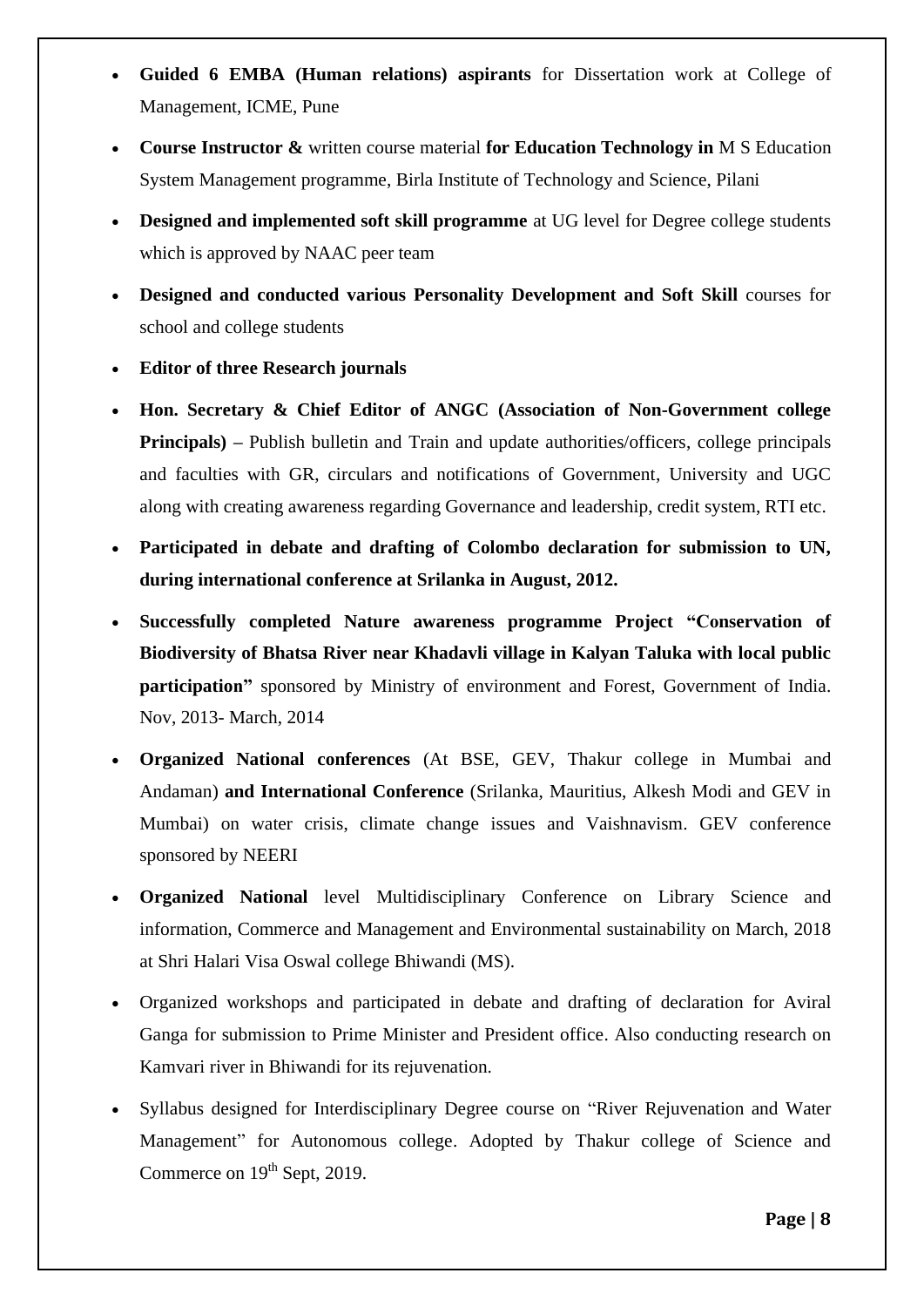# **UNIVERSITY TRAINING COURSES CONDUCTED FOR TEACHERS & RESEARCHERS:**

- 1- Regularly invited by HRD UGC Academic Staff College, UoM as resource person for Orientation programme to conduct sessions on use of RTI for effectiveness in HE, Management and Water crisis issues etc in the year 2014, 2016, 2017, 2018, 2019
- 2- Invited as Resource person Refresher Course by Marathi Department of University of Mumbai and UGC Academic Staff College to conduct workshop on UGC's new regulation of Academic Performance Indicators, year 2014
- 3- Conducted session during Refresher Course in Kolkata University on Disaster Management related to River erosion, Dec, 2018
- 4- Conducted session during Refresher Course in Tripura Central University on Gandhiji's vision of Higher Education and present academic standards, Jan, 2019
- 5- Conducted Career Advancement Scheme training workshop for SNDT and University of Mumbai colleges, year 2014
- 6- Invited by Dept of education to conduct PhD Course work in Education, year 2013, 2014
- 7- **Regularly conduct Workshops, Training** programme and seminars for imparting training to faculties and authorities in policy reforms by UGC, KPI, API, CAS use of RTI in effectiveness of Higher education system, Research work & projects and NAAC preparations in various affiliated colleges, University conducted colleges of UoM and SNDT- year 2011 onwards
- 8- **Faculty skill enhancement programmes** conducted for teachers for KG to PG to train them for new trends in education and professional development, year 2016 onwards for Municipal corporation schools and Degree colleges
- 9- **Faculty Development Programme conducted** to train teachers for NAAC assessment process in collaboration with Maharashtra IQAC cluster group at Oswal College, for ensuring the quality of the deliverables to meet the UGC & NAAC requirements. year 2018

| UG & PG level in Zoology & Commerce<br>and CA Programmes | <b>PG &amp; PhD course in Education</b> |
|----------------------------------------------------------|-----------------------------------------|
| Biochemistry                                             | Education as a System & RTE             |
| Environmental biology                                    | Education reforms and policy            |
| Fishery                                                  | <b>Restructuring Curriculum</b>         |
| Entomology                                               | Quality in education                    |
| Physiology                                               | Planned Change in education             |
| Ecology                                                  | <b>University Governance</b>            |

### **COURSES & SUBJECTS TAUGHT:**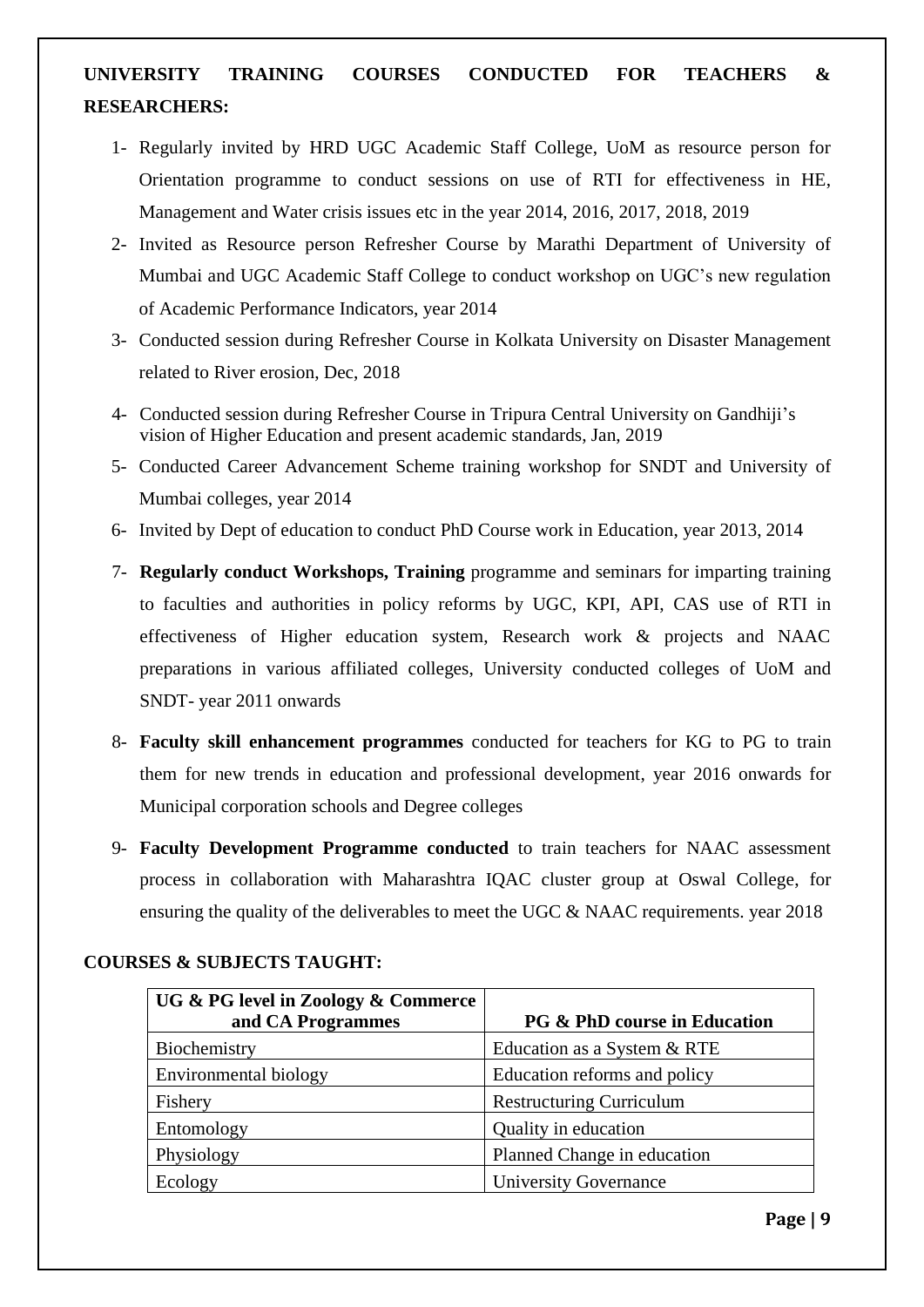| Ethology                                                            | <b>Grading System</b>                       |
|---------------------------------------------------------------------|---------------------------------------------|
| Biotechnology                                                       | <b>Teaching-learning Methodology</b>        |
| Enzymology                                                          | UGC Regulation-monitoring and<br>evaluation |
| Foundation course (B.Com)                                           | MIS in academic Institutions                |
| Environmental studies (B.Com)                                       | <b>Education Technology</b>                 |
| MHRM, HR Planning (BCA, TY B. Com,<br>M. Com)                       | Principals of Management and HRM            |
| Biological Oceanography (M.Sc.)                                     | Data analysis and interpretation            |
| Management,<br>Research<br>Project<br>methodology (BMS $&$ B.Sc.IT) | Organization audit                          |
| Biodiversity and conservation practices                             | GATS and International policy planning      |
| Organization Behavior, Design<br>and<br>structure (MCom)            |                                             |
| Marketing Management (TYBCom)                                       | Project base learning                       |
| CA Orientation presentation skills,                                 |                                             |

# **ADMINISTRATIVE HIGHLIGHTS -exclusively as Head of Institution in Aided & Unaided institutions.**

Having rich and diversified experience of working in the Aided and Unaided colleges affiliated to University of Mumbai, with student strength of more than 7-8 thousand as well as with 500, college with One and Multi Faculty, day and night college, rural and city college and Girls' as well as coeducation. Worked in City and rural region both. Other details are given below:

**Principal of Ghanshayamdas Saraf Girls' College & Durgadevi Saraf junior college,** S.V. Road, Malad (W), Mumbai 400064. **Aided Institution- (1st August, 2006 - 30 April, 2007)**

- Initiated New certificate, diploma and Degree courses
- **Obtained UGC fund for Girl's hostel (2 crore), seed money for Travel & Tourism course (5 lacs) and for college development (11 Lacs).**
- **Encouraged sports activities in Girl's college and first time in college history a student won national championship in Kick boxing.**
- Amalgamation of Junior college with Degree college in year 2006
- Introduced system to monitor academic activities of Teaching and administration for Nonteaching staff.
- Systematized MIS
- Trained faculties for research work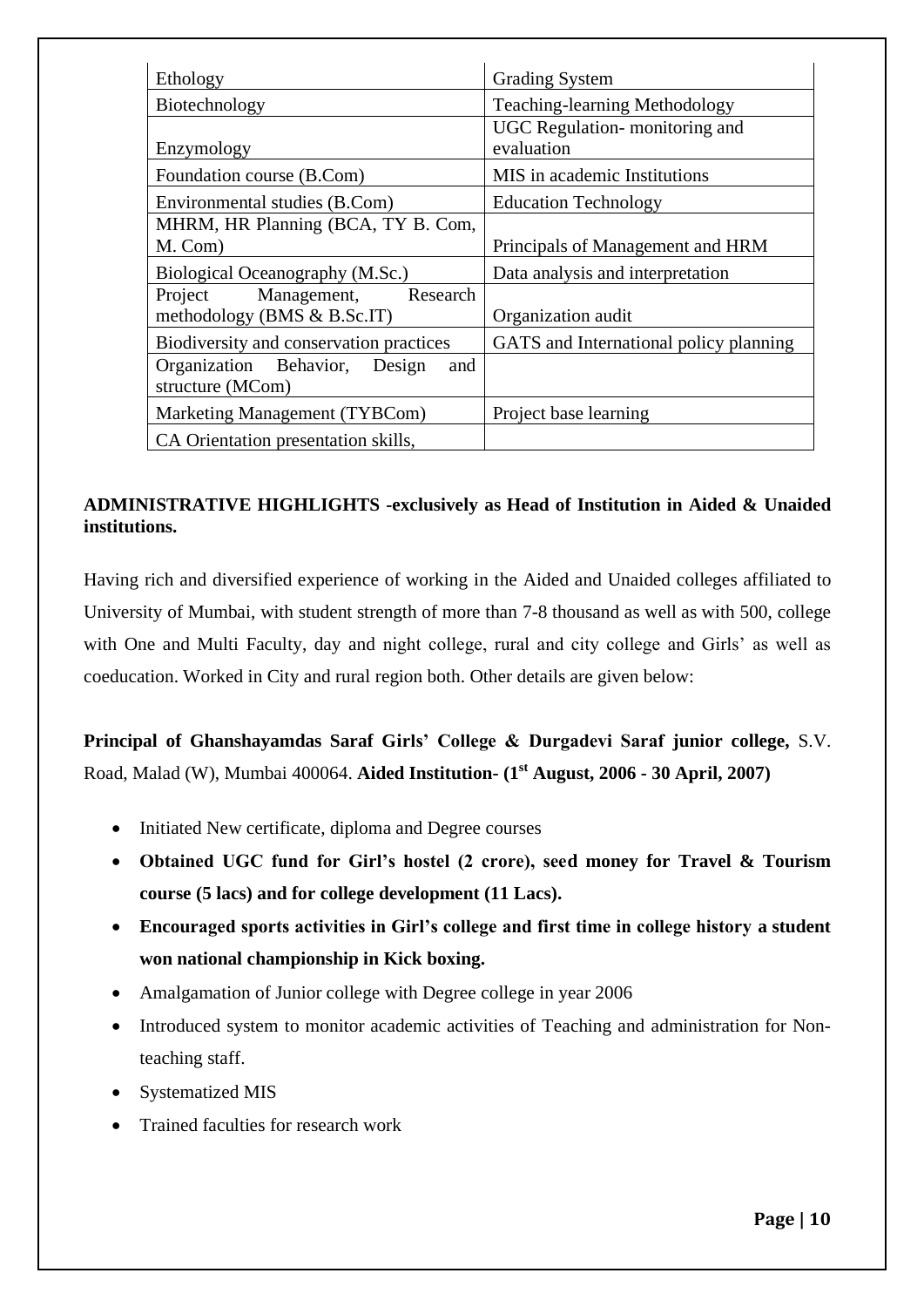**Principal, Hind Seva Parisad's Public Night Degree College,** Aaram Society, Hind Nagar, Vakola Market, Santacruz (E), Mumbai-400055. **Aided Institution (30th April, 2007 to 28th Feb, 2014)**

Though college was established in 1998 only one division of B.Com course with few regular staff existed at the time of joining, and students mainly from Dharavi slum enrolled, hence worked hard for long hours for:

- **Completed Grant-in Aid process of college for salary regularization** and all staff service book prepared
- Upgradation and modification of college infrastructure and facilities
- For proper maintenance of documents and records, did **office and library automation**
- **Established monitoring mechanism** for academic and administrative activities
- **NAAC assessment process initiated and successfully completed**
- **Permanent affiliation process of college successfully completed.**
- **Started new Self-financed courses- One Un-Aided B.Com division, M.Com (Accountancy and Business Management), B.Sc. IT, BMS, B.Com (FM)**
- **Introduced innovative certificate programmes on Soft skill development and Spoken English** for better academic result, grooming and employability of students
- **Started Scholarships/Free ships and approached various agency to avail financial aid for students**
- Prospectus and magazine work initiated for first time and published
- **Constituted Local Managing Council (LMC) and Governing Council (GC)** and meetings conducted at regular intervals and maintained minutes of meetings,
- **Regular** Teaching and non-teaching meetings conducted for clarity of work objectives and direction, training-grooming and review
- **Initiated various extension/community based activities and trained teachers and students** for NCC, NSS, ACEE, WDC, Nature club, health checkup camp, blood donation camp and career exhibitions and arranged campus interviews
- **Initiated effective formal student/faculty feedback and monitoring system**
- **Initiated and regularly organized Inter-collegiate Student Council training workshop** to create awareness and all round development (physical, mental, corporate and community) of Student Council members of University of Mumbai affiliated colleges
- **Conducted RTI training workshops** for University and affiliated college authorities and degree college students for **creating responsibility and sense of accountability**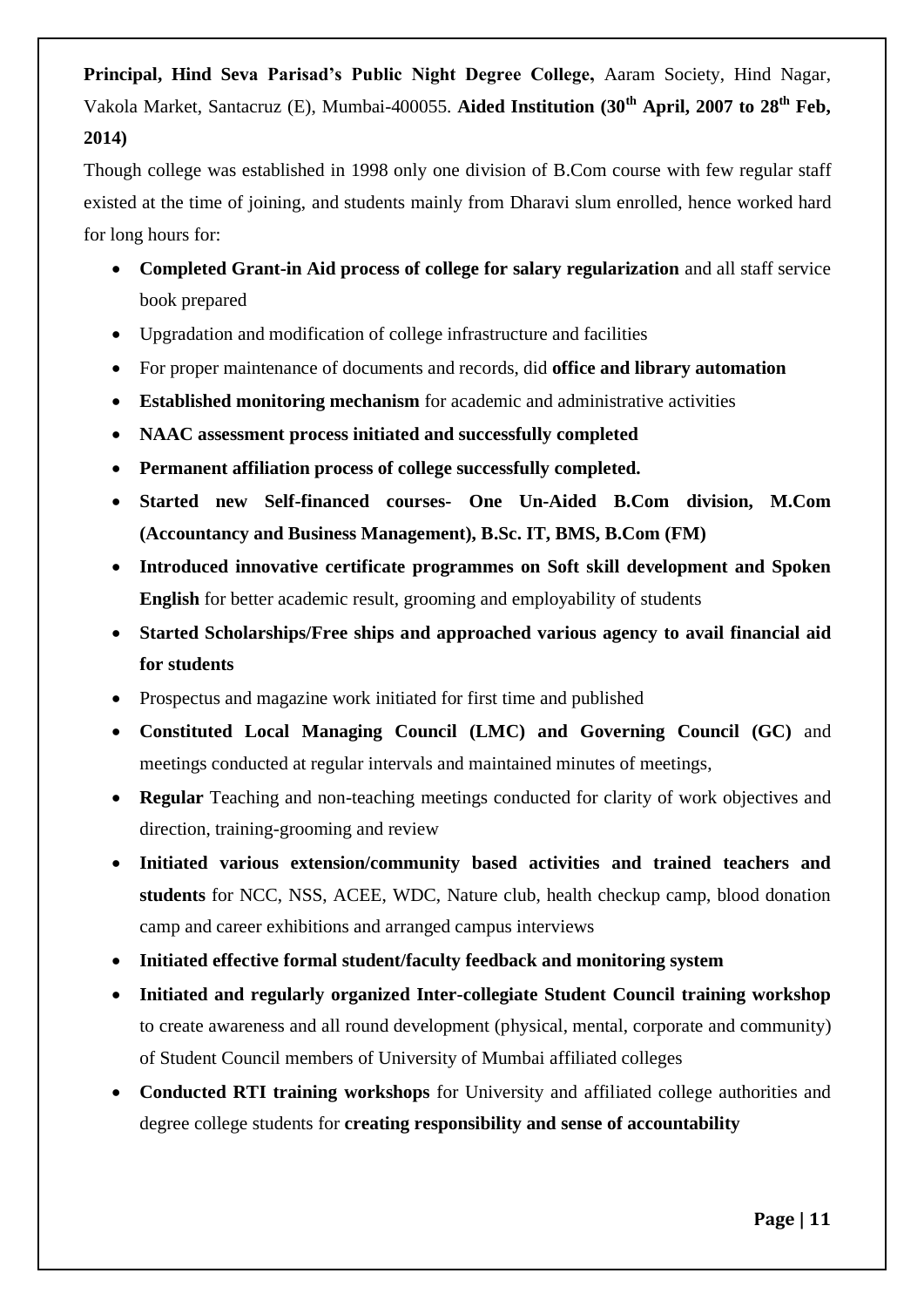- **College Salary and Non-Salary Assessment process completed which was done for first time** after 12 years of establishment of college in 1998.
- Staffs encouraged for **professional development initiatives** such as enrolment in PhD, Orientation Programme, participation in various conferences and workshops
- **Curriculum enhancement** done through Industrial visits and encouraging survey-based learning

# **Principal of Wada College of Management and Science, at Harusale, Post Wada, Dist. Palghar. Unaided institution (1st Oct, 2014 to 10th June, 2016).**

After Voluntary Retirement joined institution in rural region for understanding the rural students and college issues, being education planning and policy researcher. Have written to UGC for considering special privilege of scholarship/free-ship and 2f waiver for fund assistance to colleges in rural to create infrastructure facility and services for the underprivileged. Initiatives taken were:

- Systematization of administrative and operational procedures done
- Trained staff for use of innovative practices and practice e-governance.
- Organized National Conference on Food Water Energy Crisis and social awareness in collaboration with GEV, ISKCON at their venue, for resources sharing.
- Extension activities initiated by setting up NSS and LLL Unit and in collaboration with Gram Panchayats- blood donation camps organized, road making and creating other facilities, creating awareness of women/girl empowerment etc.
- Approached corporate houses to sponsor needy rural students for education
- Created awareness and trained staff to mobilize sponsorship funds to support education of needy students and create facilities
- NAAC Self Study report prepared and its process and college website developed
- New courses and new night college proposal submitted, completed the process and permission availed

# **Principal, Shree Halari Visa Oswal College of Commerce, Mahavir Chawk, Anjurphata, Bhiwandi Taluka, Dist. Thane. Unaided institution (11th June 2016 - till date)**

College was meagerly known to public at the time of joining and now it is NAAC  $(3-4<sup>th</sup> Nov, 2017)$ and ISO (17th Dec, 2018) certified and has a **unique identity** across India to be an only college as **registered member of World Water Council since year 2017 and participate actively and represent India on global forum to stop privatization of natural resource water and strategies**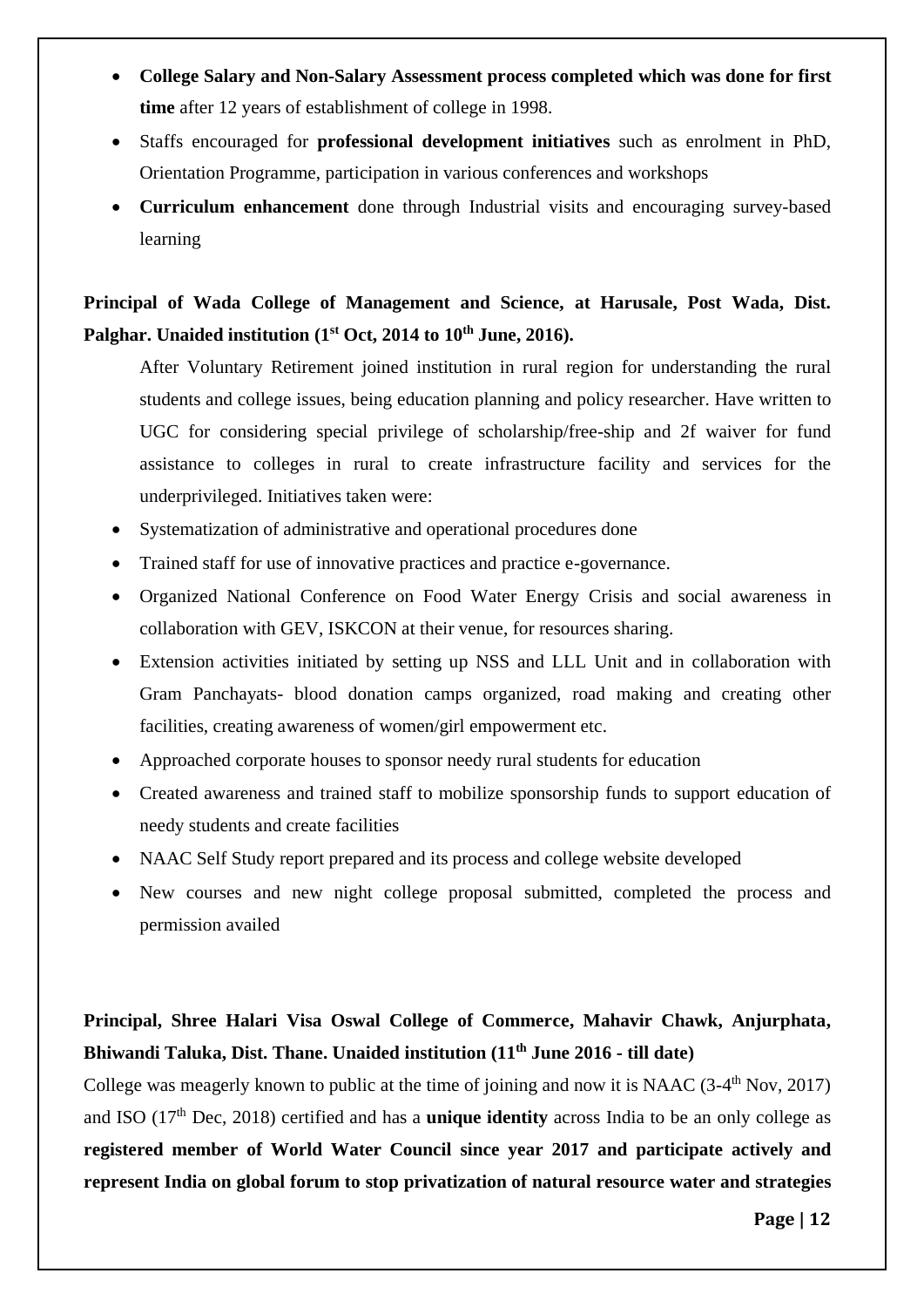**for its conservation**. Since UGC promotes community services the college student and staff are leading campaign across Mumbai University colleges and in Maharashtra, for serious issues of water scarcity and rejuvenation of local Kamvari river in collaboration with Bhiwandi Corporation and Thane Collector office. Bhiwandi is industrial hub and warehouses and all most all water bodies are polluted. Hence this initiative is taken as priority to sensitize young generation towards national crisis. National issue of Ganga erosion and sedimentation and rehabilitation are also being handled. Industry Academia linkage is established for students grooming. Continuously grooming students on various business and soft skills, motivating them to develop their entrepreneurial skills. Other important work done are:

- Created all records and documents of college from the time of college establishment and till date
- Established Internal Quality Assurance Cell and successfully done NAAC and ISO certification
- Developed college Website
- Conducted Intercollegiate University Sports Tournaments
- Started NSS, DLLE, Nature Club activities
- Initiated Green environment activities and practices
- Introduced and successfully conducted CPT, IPCC, CA classes
- Started MSSDS skill development courses
- Visited National Skill Development Council office and established skill development Pradhan Mantri Kaushal Vikas Kendra in collaboration with EICI (Express International Council of India)- 2019, Three batches successfully trained
- College infrastructure and facilities created like Library, Canteen, conference room, principal and admin office, Auditorium, water facility, play-ground etc.
- Efforts taken to involve parents for college development and improve attendance of wards
- Worked with community for resolving water pollution, road repair and traffic control issues in Bhiwandi
- Started Intercollegiate "Dahanak" fest & College magazine "Darpan"
- Organized National conference on water crisis and Climate change, Biodiversity and Resource management respectively in BSE, Mumbai  $(7<sup>th</sup>)$  jan, 2017) and Andaman  $(1^{st} - 3^{rd}$  feb, 2017)
- Organized International conference at Mauritius in May, 2017, International conference on Vaishnavism 6<sup>th</sup> July, 2017 in Alkesh Dinesh Modi auditorium Kalina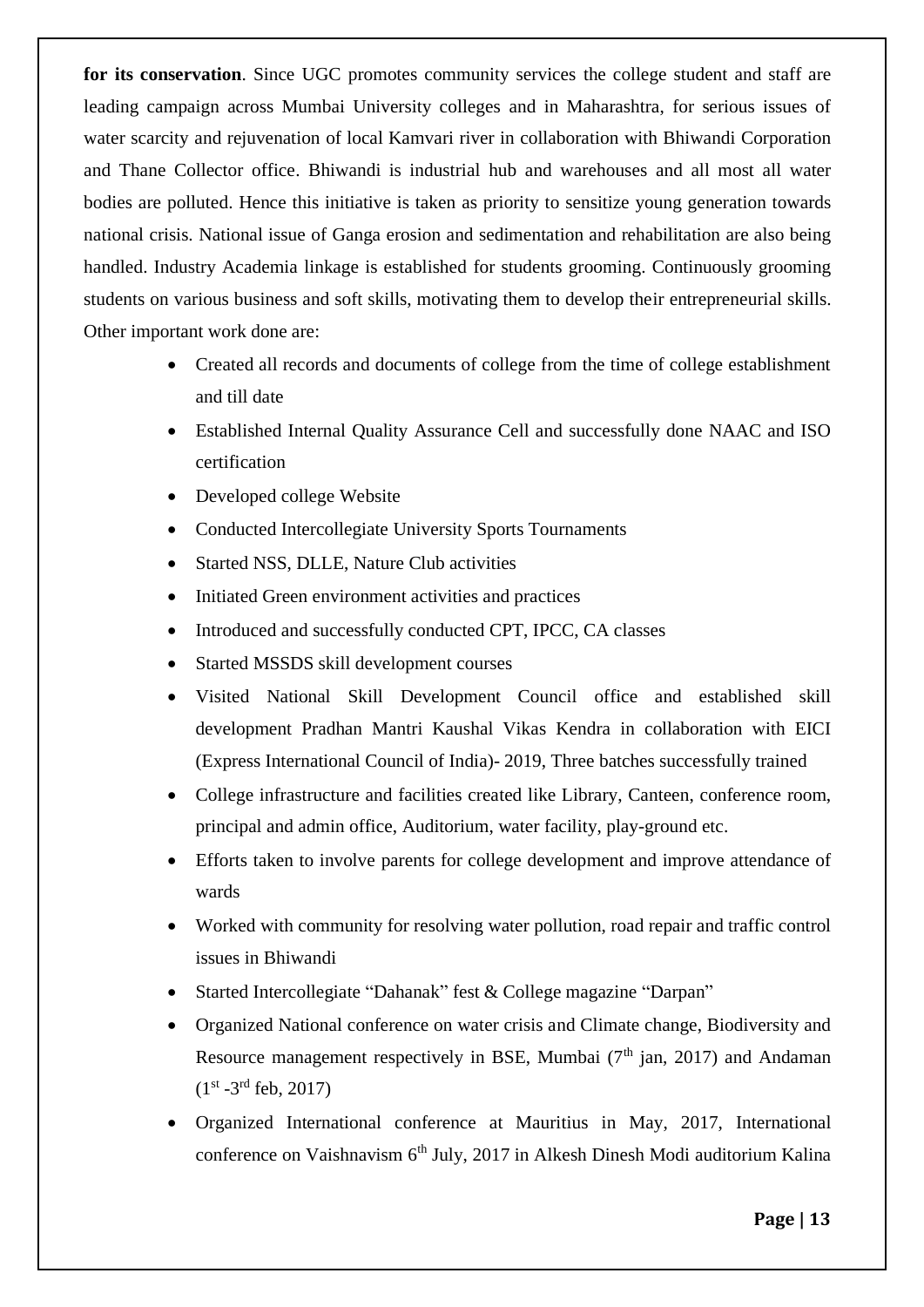Campus, Mumbai University, Nexus International workshop on water crisis solutions with Vedic perspectives, at GEV, Palghar Mumbai in 27-29<sup>th</sup> Aug, 2017, National level Multidisciplinary conference on 3rd March, 2018

- Proposal sanctioned by NEERI funded 5 Lakhs for project and conference on water crisis- August, 2017
- Proposal sanctioned by Bhiwandi Municipal Corporation and funding 5 Lakhs for Kamvari river rejuvenation project- Dec, 2018
- Encouraged, Guided and Trained college faculties for research work and jointly published research papers
- New courses of regular & IDOL Mumbai University, IGNOU and YCMOU started
- Institutional Social responsibility activities initiated- Water conservation and river rejuvenation, Rain water harvesting, solid-waste management, mask distribution for dust pollution, anti-plastic campaign, road repair and traffic congestion
- In collaboration with Bhiwandi Municipal Corporation students are participating in effective functioning of Shelter homes, health and sanitation survey work, river and water bodies rejuvenation and education upgradation.
- Participated in World Social Forum & World Water Council meetings at Brazil & France and advocated for nomination of Indian NGO's and Other countries in forum for democratic representation to resolve global water crisis and forced migration. Year 2017 onwards
- Established Oswal International Rotract Club for students in Nov, 2019

#Continuously working for overall development of the teaching as well as the non-teaching staff by conducting detailed core competency mapping exercise, to enable each individual to understand one's own SWOT and various goals and guide them towards achieving it.

#Motivate teachers to adopt Learner Centered teaching methodologies for improving overall teaching and learning experience

# Training parents to make them more empathetic to the emotional needs as well as developing more tolerance to their child's career.

# Interviewing and training staff for various technical and functional subjects along with soft skills, time management and personal and professional development.

# **Participation in University of Mumbai assignments-**

• **Vice-Chancellor's nominee/Subject Expert on Selection Committees** constituted for selection of teachers in zoology, Librarian and Principal Appointments. 2006 onwards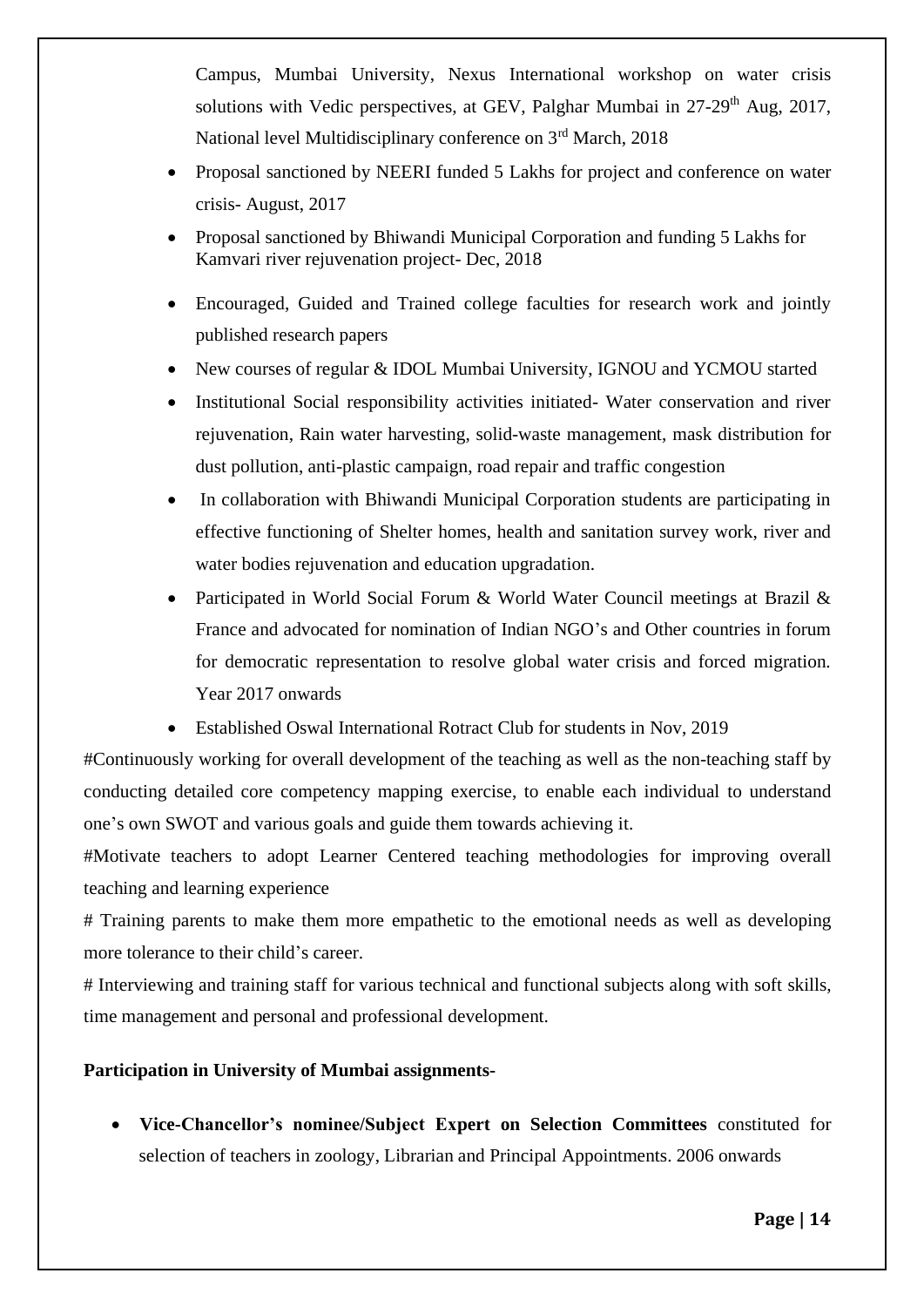- **VC nominee on Selection Committees** constituted for Career Advancement Scheme for teachers. Dec 2008 onwards
- **Convenor/member on Local Inquiry Committee** constituted for assessment towards Continuation/Extension/Permanent affiliations of affiliated colleges. January 2010 onwards
- **Convenor of Expert committee** for opening new college. Jan 2011 onwards
- **Coordinator of Board Of Studies Zoology** for Memorandum of Understanding (MoU) initiatives with various organizations for academic training, designing programmes and research collaborations
- As **Member of Student Welfare Department** of University of Mumbai participate in decision for Financial Assistance towards student welfare programmes.
- **Member of** Mumbai University **Dakshata Committee** (Vigilance Committee) 28<sup>th</sup> September to 31<sup>st</sup> December, 2012
- **Member of Minor Research Committee**, UoM to approve Minor research projects in Zoology- September, 2012
- **Co-convenor Oceanography syllabus review committee** for M.Sc. part II Oct, 2012
- **Member of College Management on Selection committee constituted for interviewing and selecting the Principal** from 2007 onwards
- **Subject expert on Performance review committee for age extension in services to college teachers.** April, 2012 onwards
- **Convenor, Board of Studies Zoology, UoM** for collaborative initiatives for signing MoU between University of Mumbai and others organizations for capacity building of students and staff in academics and research activities.
- **Paper setter, Moderator and Examiner of UoM in MSc-II Biodiversity and Wild Life Conservation** from 2013-2015
- **Paper setter, Moderator and Examiner of UoM in Oceanography in MSc-II Zoology from** 2016 onwards
- **Proposal prepared on behalf of Board of Studies Zoology for establishing Fisheries Institute under Sindhu Swadhyay Sanstha at Palghar region, University of Mumbai for grant of RUSA fund**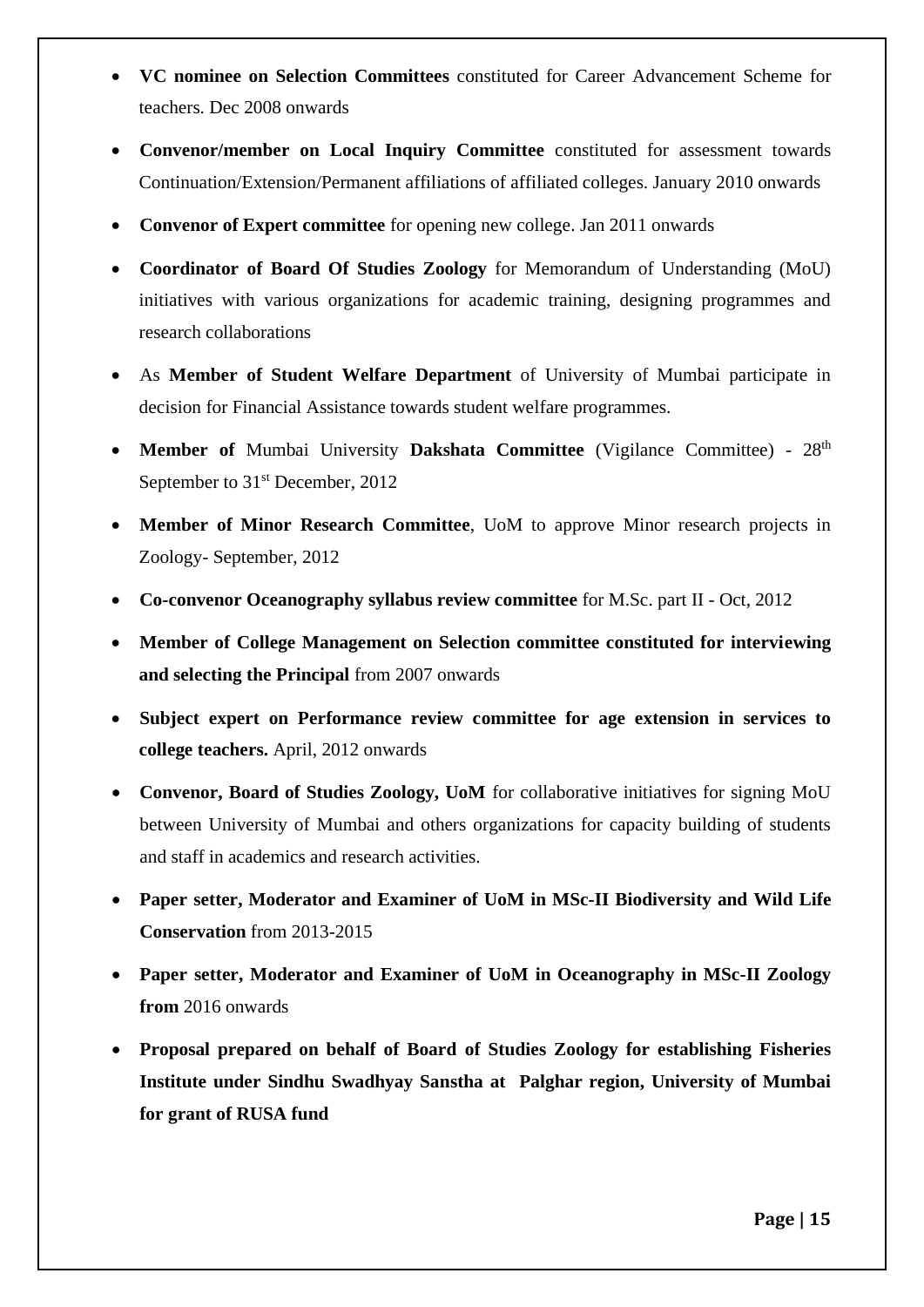- Member of BoS Zoology for making TYBSc flexi syllabi, SYBSc electives and introducing projects in PG programmes
- MSc Zoology Part II Examiner for Biotechnology Practical Examinations from Ac Year 2018-19 onwards

## **ACTIVE PARTICIPATION IN PRINCIPAL ASSOCIATION (University of Mumbai)**

- Worked in capacity as Hon. Secretary, Association of Non-Government Colleges (ANGC)- 2008-2013
- Arranged Pre-Management Council, Academic Council and Senate meetings respectively of ANGC members on regular basis to discuss meeting agenda circulated by university time to time
- Conducted Seminars & Conferences to strategically decide to resolve various issues in academics and administration in colleges and University in challenging scenario of Internationalization of Higher Education
- Organized Workshops & orientation meetings to create awareness and upgrade principals/administrators in Governance and leadership aspects
- Imparted training to faculties and staffs of various colleges of SNDT and UoM in Career Advancement Scheme (CAS) and Academic Performance Indicator (API)
- As a Chief Editor of ANGC published quarterly bulletin to update stakeholders with UGC, Government, University circulars, notifications & GR's and by writing articles.

# **CONTRIBUTION IN EXTENSION PROGRAMMES**

- Worked as Field Co-coordinator for Extension projects of Department of Adult Continuation Education and Extension (DACEE), University of Mumbai conducted training sessions and evaluated projects. Year 2002- 2006
- Helped in designing new projects towards community services for implementation by University department. Year 2006
- Trained various B.Ed and other UoM Affiliated Degree colleges Extension Work Teachers and Student Managers for various projects (ITP, Career Projects, Annapurna projects) of Extension Programmes along with monitoring and evaluation of project work. Year 2003- 2009.
- Organized University Annual festival 'Udaan'. Competitions of Community based Projects. Year 2003-2009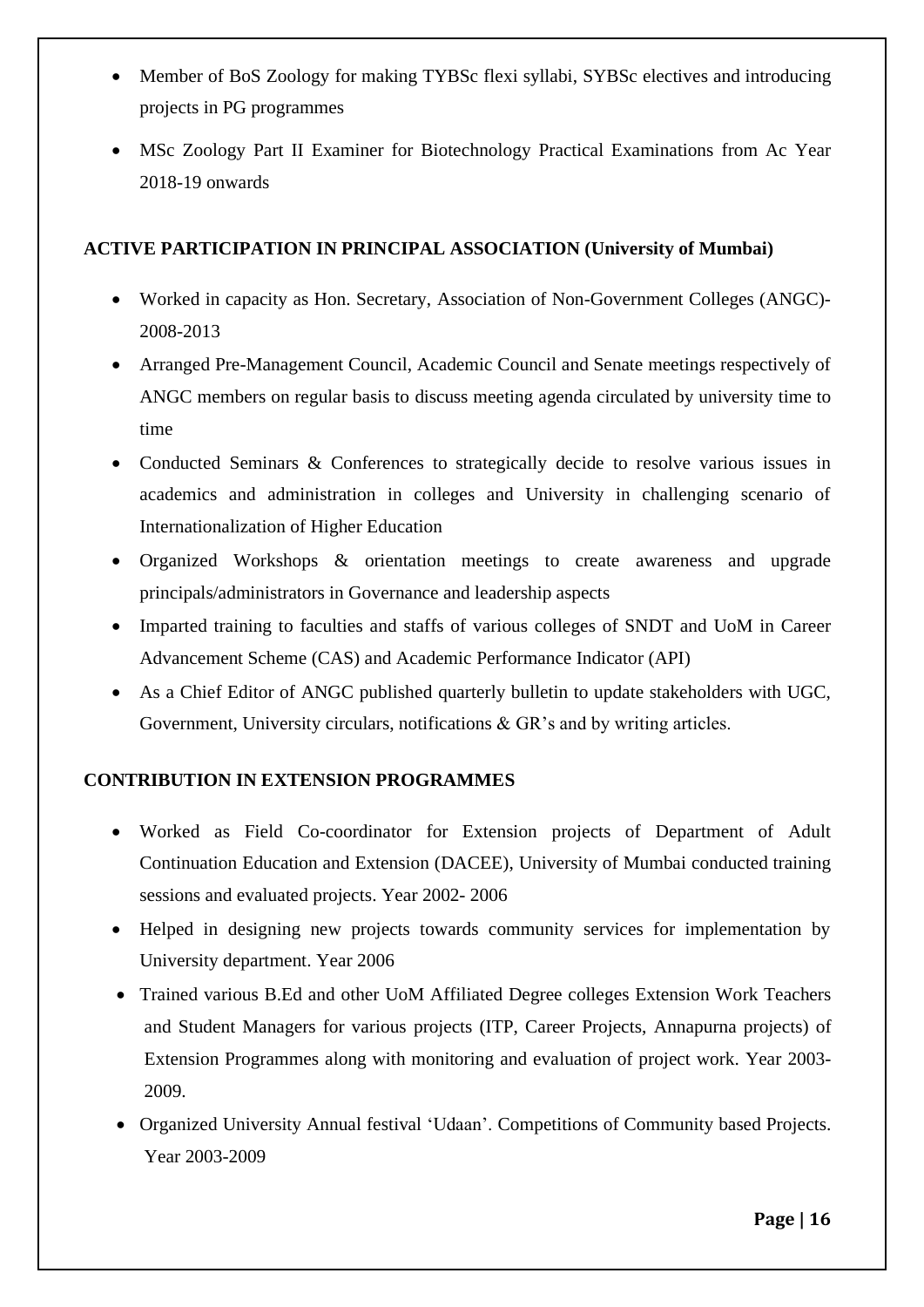- Organizing blood donation, Thalassemia awareness, Tree plantation, organ donation awareness programmes, health check up and Eye check-up camps regularly. Since 2006 onwards
- As Chairperson of Shri Krishna Education and cultural trust have started day care center for Senior citizens and conducted "Will" making workshops. Since 2011
- For women empowerment started self-defense programmes and several courses including spa and beauty wellness and making them aware of various government schemes to avail funds for start-up and scholarships. Since 2016
- Sensitizing public for Cleanliness, health sanitation, water conservation and rain water harvesting in Wards and villages in Bhiwandi. Since 2016
- Active participation in State Government Organized Namami Chandrabhaga & other water literacy programmes and recharge and rejuvenation of water bodies, Year 2017
- Procured 1.5 Hecter land in Bhiwandi from Thane Forest department and did tree plantations for clean environment and rising the level of ground water table and establishing Peace park. Since 2018
- Conducting survey and training for Gram Sevak and Gram Sarpanchs in Bhiwandi region as a rural development initiative. Year 2018 onwards

### **Consultancy Services - (Year 2005 onwards):**

- **Chairperson, Shri Krishna Education and Cultural Trust (Reg E-360)-** Academic Advisor in various Educational/Management and Technology institutions & Conducting motivational seminars for schools and degree college NSS students. Providing free computer education to Senior citizens and provide computer facility to needy women under Women Empowerment Scheme. Assist in conflict resolution and training teachers across the schools of corporation, development and implementation of a formal appraisal system for the staff of institutes, optimize the usage of ICT in institutions (Since year 2005)
- As **Chief Advisor & Consultant Hirwal Education Trust** (Reg no. E -432) at Mahad, Dist Raigad rural region. Initial role included Training staff to optimize the overall performance and improve brand image of institute and for NAAC preparation and accreditation. Working with the Management to design and implement highly interactive and result oriented soft skills training programmes, starting new colleges (Night college, Womens' College and MBA college) and new courses in Science and Commerce. Now working on improving the overall brand equity of the institution, as it is providing professional courses, by working on all categories of individuals associated with the organization and thus improve the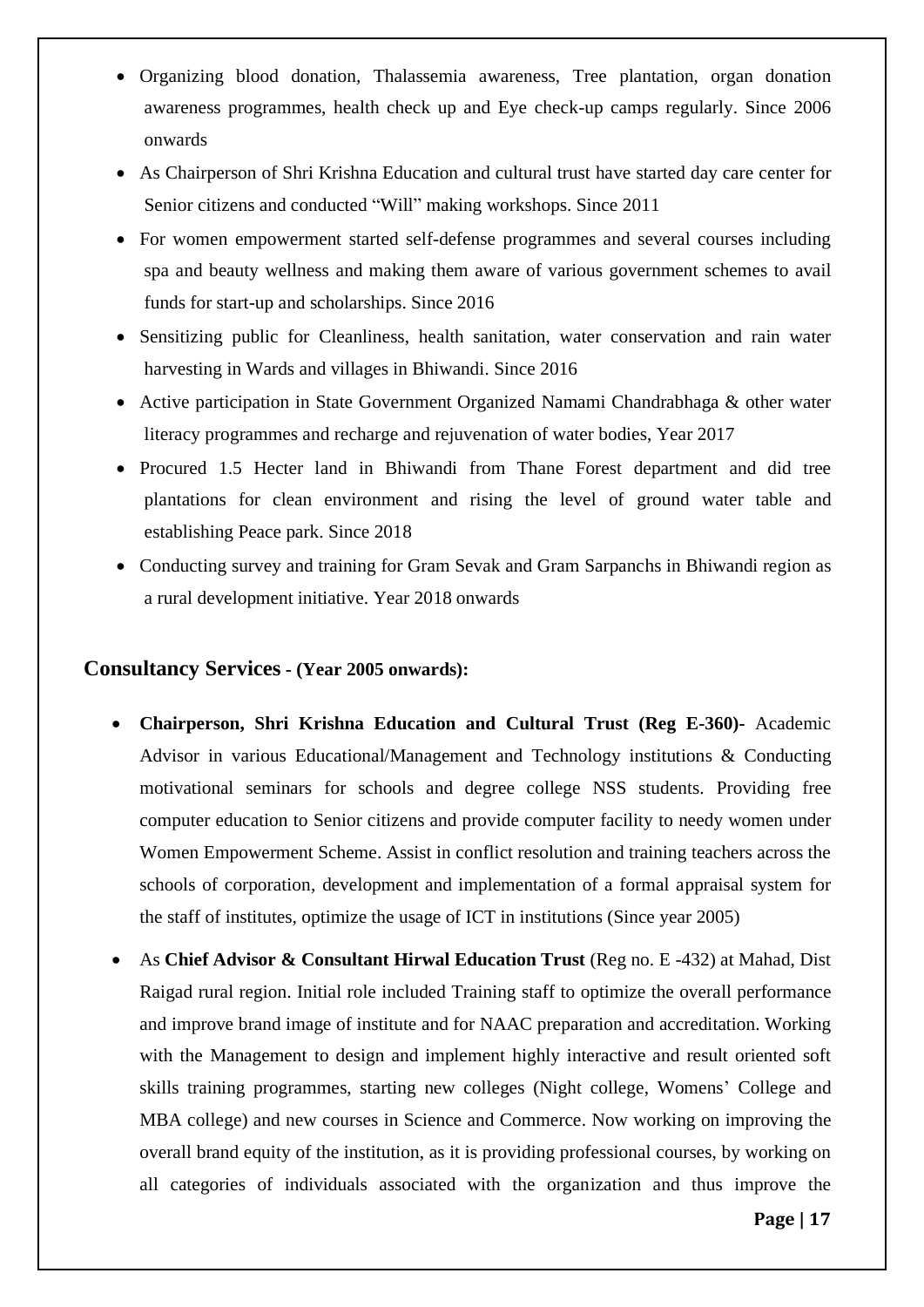institutions over all ranking and education standard, also prepare students for the corporate and the business world- (associated since April, 2018)

- **As Chief Research Officer** Goverdhan Eco village, Palghar conducting close door conferences of elite members of Universities (Yale, Stanford, Oxford, Havard, Indiana, Stockholm etc.) across the globe, about Hinduism and Ecology, Climate change, food water and waste management etc. since 2015
- **Assist prospective School College managements for opening new colleges** by assisting to prepare and submit proposals to various Universities and advice for selection of courses, staff training, marketing, publicity, effective and optimal utilization of infrastructure and facilities.
- Work towards availing recognition for various courses from YCMOU, IGNOU, PTU and KSOU and regularly send feedback to universities for improvement in curriculum.
- Prepared and submitted Education management curriculum to IGNOU for implementation year 2012.
- Guide and train institutions for preparing proposals to avail funds from various agencies, for NAAC assessment and recruitment, training & orientation of faculties.
- Organized grand Education Summit which included panel discussions by Vice Chancellors of various Universities on the sessions such as Higher education in 2020, Distance education and Public- Private Partnership (PPP models) year 2009.
- Conduct Personality Development Programmes for students and training sessions for teachers for effective teaching by use of technology. Since 2004
- Impart training and orientation to colleges and University officers and authorities in Career Advancement Scheme (CAS), Performance Based Appraisal System (PBAS), Academic Performance Index (API) and how to handle Right to information (RTI) applications in higher education. Since 2006

## **Hon. Dean for Administrative affairs at Bhaktivedanta Vidyapeeth Research Centre (BVRC)**

- Pioneered in setting up of Bhaktivedanta Vidyapith Research Centre ISKCON, GEV in affiliation with University of Mumbai (Ref no. BVIRC/2017-18/10 dated 3rd Aug, 2017) at Palghar district. For PhD research study in Vaishnavism
- Conducting National and International Conferences regularly
- Set up Library and administrative office and successfully completed LIC visits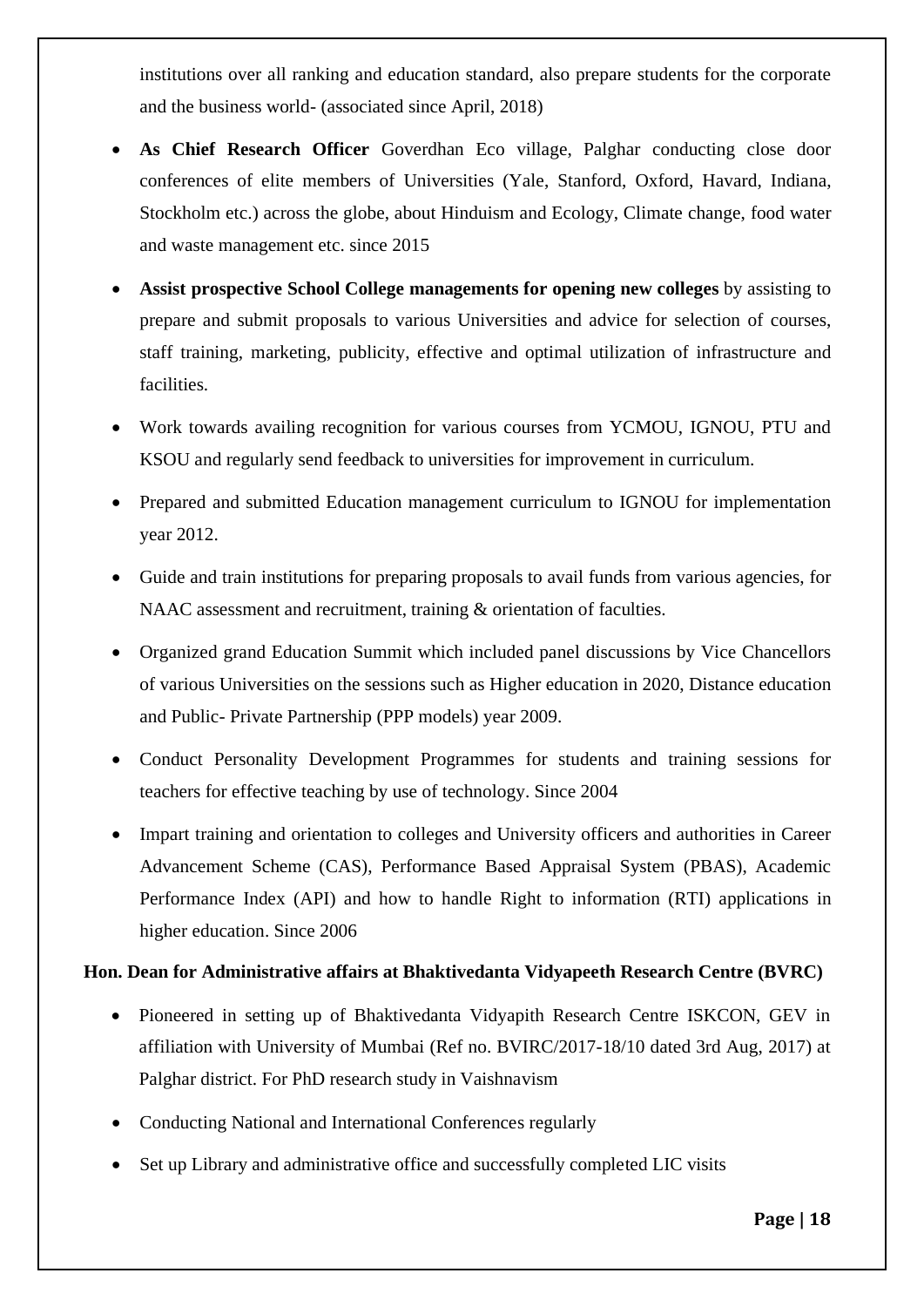- For growth MA in Philosophy has been applied
- Working on for Third PhD in Humanities with theme work "Hinduism and Ecology"
- Was part of Curriculum development team in subject of Natural Resource Management for De-Novo University  $16^{th}$  Nov, 2019

#### **CONTRIBUTION AS SOLUTIONARY/ SOCIAL ACTIVIST- (See A & B section)**

 $(A)$ 

• Started Social Audit Group and stopped illegal Excavation in Hillocks of Goregoan Dindoshi and construction activities at Goregoan, Mumbai (India). Since 2007

• Regularly donate blood and conduct blood donation camps, arrange health check-up camps in slums, organize Tree plantation campaigns, Conduct Aids and organ donation awareness programmes, Health and hygiene awareness programmes etc. at various places such as slums and colleges in city and rural areas in Mumbai, India. Since 2005

• Train students and teachers of municipal schools and colleges for community services and continue to sensitize stakeholders on social issues in Mumbai region. India. Since 2016

• RTI activist (by aptly using Right to Information Act, 2005)- solved irregularities in nearly 25 cases and application submitted to various places related to University and College administration, MHADA lottery and flat allotment, school management etc.

• Biodiversity awareness campaign/programmes conducted at various locations

• Founder of Shri Krishna Education and Cultural Trust (SKECT) - Impart employability skill and empowerment programmes to girl child and general public

• Sponsor Girl child since 2000 onwards

• Arrange skill development programmes regularly for house wives and drop outs.

• As Secretary & later Vice President of Maharashtra Underprivileged Teachers Association (MUPTA) contributing in policy reforms and resolve issues of backward community students, teachers and non teaching staffs. Year 1999-2018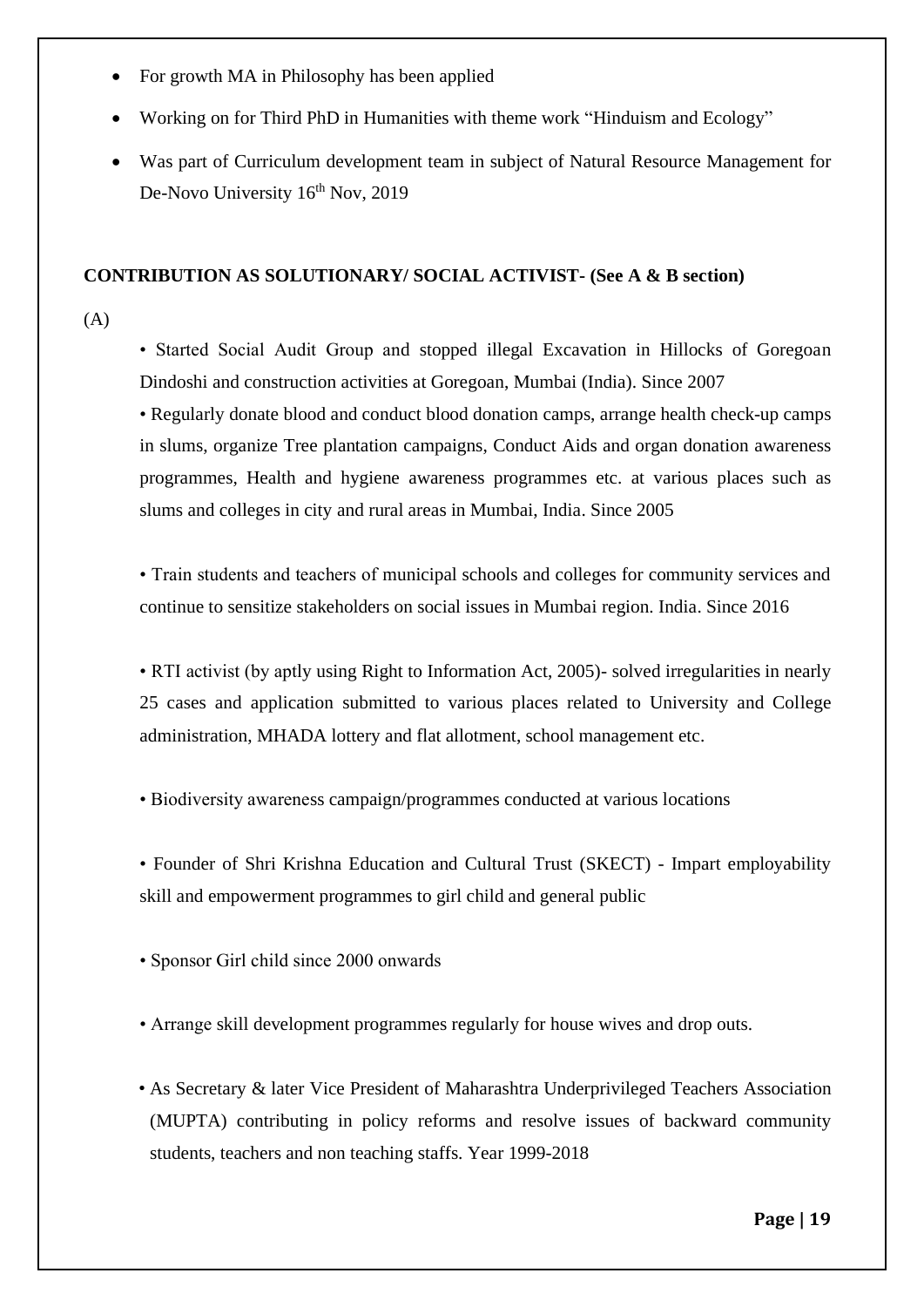• As Founder Chairperson established New Dindoshi Durga Puja Mandal (estd. June 2015) at Goregoan and provided platform for various activities for children, house wives and senior citizens and others to create harmony and integrity among public. Year 2015-2018.

### **(B)**

# **REGISTERED MEMBER OF WORLD WATER COUNCIL & RECOGNIZED JALNAYAK & NATIONAL CONVENOR FOR AVIRAL GANGA MISSION- for Water Conservation & river rejuvenation activities** at Maharashtra, Tripura and West Bengal.

- Since 1989 onwards carried out research studies on various aspects of marine as well as fresh water systems and also conducted nature awareness programmes funded by Ministry of Environment and Forest, NEERI and University of Mumbai.
- Conducted study on over-damming and suggested alternatives methods such as Rain Water Harvesting system. Conducted survey to study efficacy of GR related to RWH.
- Actively involved in social and environmental assessment of Ganga erosion and silting in river basins in Bihar and Bengal area.
- In Maharashtra Bhiwandi working towards rejuvenation of Kamvari River and other water bodies.
- Protecting the Water Fall/stream at Goregoan Dindoshi Hills along with its Biodiversity, against builders and following up with Forest department to built reservoir- 2007 onwards
- Convenor Ganga Sadbhawana Yatra for West Bengal and Tripura- Social, Scientific and environmental mapping of Ganga river  $29<sup>th</sup>$  Dec, 2018 onwards
- Published more than 35 papers in journals of international and national repute
- Authored 05 books on related topics, 03 on effect of oil pollution on marine organisms, 01 on Agony of rivers (issues of over-damming, erosion and siltation, pollution), 01 on Pollution affect mangrove carbon sequestration
- Authored Chapters in five books on related to biodiversity of Bhatsa river and marine pollution
- Presented papers in International and National conferences regarding issues of overdamming, exploitation, pollution and rehabilitation pertaining to river system (US, Brazil, Mauritius, Thailand, Srilanka)
- Extensive study conducted on Bhatsa river which is not explored before and created a data bank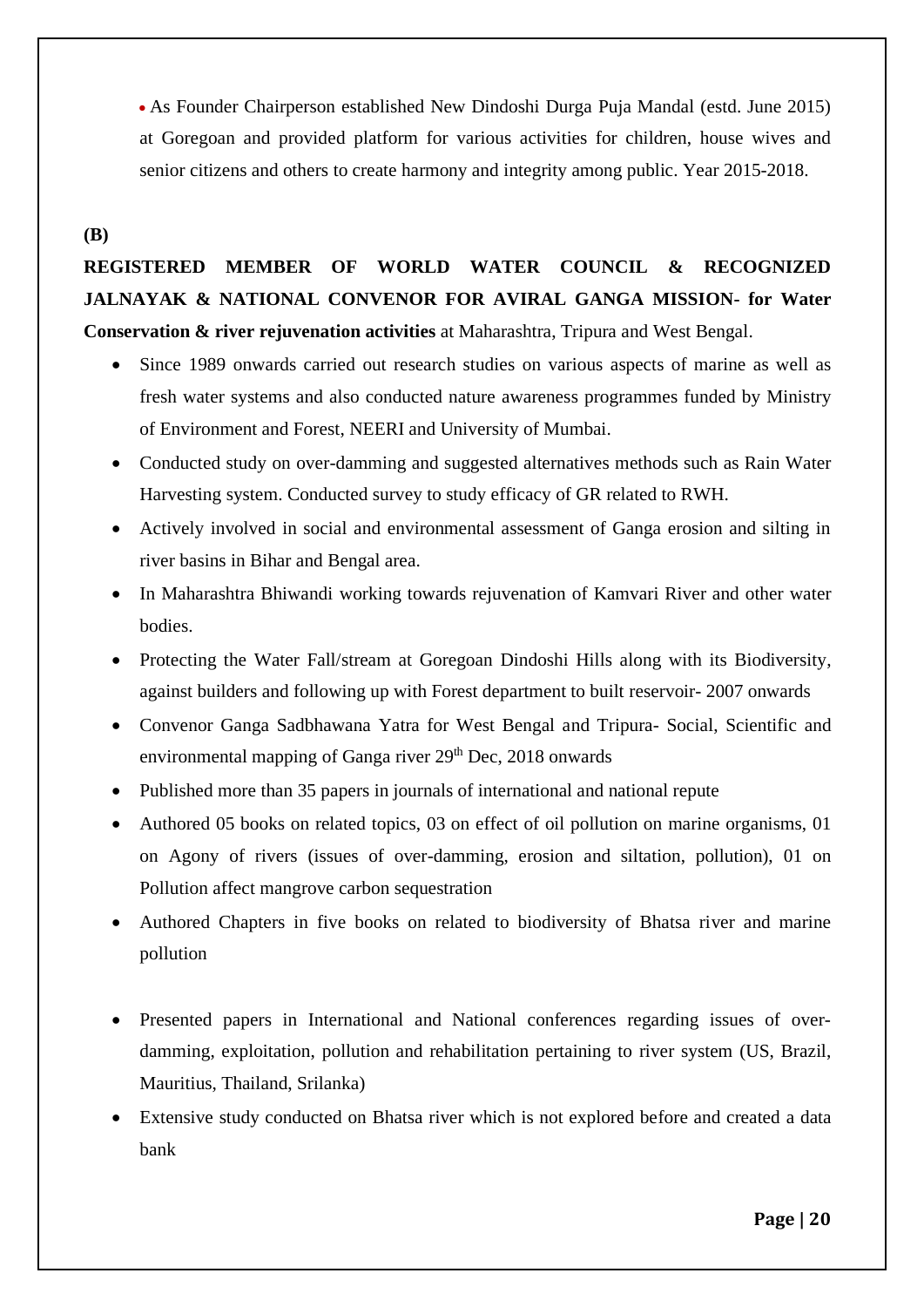- Successfully completed projects on Bhatsa river and suggested mitigation measures for human interventions
- Conducted Nature awareness programme related to conservation of water in the vicinity areas of river bhatsa by involving ashram shala, primary and secondary school students with involvement of NGO's and Water conservation department authorities
- Conducted survey of river involving UG and PG students of Bhiwandi colleges and created data bank of faunal diversity.
- Conducting survey of Rain water harvesting system installed by housing societies as an alternative measure to water crisis. Since 2017 onwards
- Invited by Water and Land Management Institute, Patna, Bihar to chair session in International conference on "Incessant Ganga" Feb 2017
- Was part of team member to conduct aerial survey of Ganga for silting issue organized by Bihar Government- Feb 2017
- Conducted extensive survey along with Jal Purush Dr Rajendra Singh ji from Malda to Murshidabad to explore the issues of community due to Ganga erosion and silting. March 2016 onwards
- Impact assessment of Farakka Barrage conducted by visiting nearby villages close to Bangladesh border along with Scientist from NEERI, ZSI and BSI- April, 2017
- Nominated Chief Cordinator by Jal Jan Jodo Abhiyan to conduct survey along with authorities of allied departments with regards to issues of Ganga. Since 2015
- Conducted study on River system and recommended water management system at Bhiwandi. Year 2017
- Invited as resource person and key note speaker at various forum to share views on various aspects of reverine system and pollution. Since 2013
- Extensive study conducted on fauna and flora diversity of Bhatsa riverine system. Year 2012
- Guiding PhD students for various topics on river system. Since 2010
- Conduct PG lectures to impart knowledge and information on various aspects of aquatic system
- Conducted studies on various small lakes in and around Bhiwandi for its fauna diversity
- Studied rehabilitation and displacement issues related to commissioning of Bhatsa dam
- Conducted comparative study of water supply and issues of reservoir
- Conducted study on impact of urbanization and industrialization on reverine system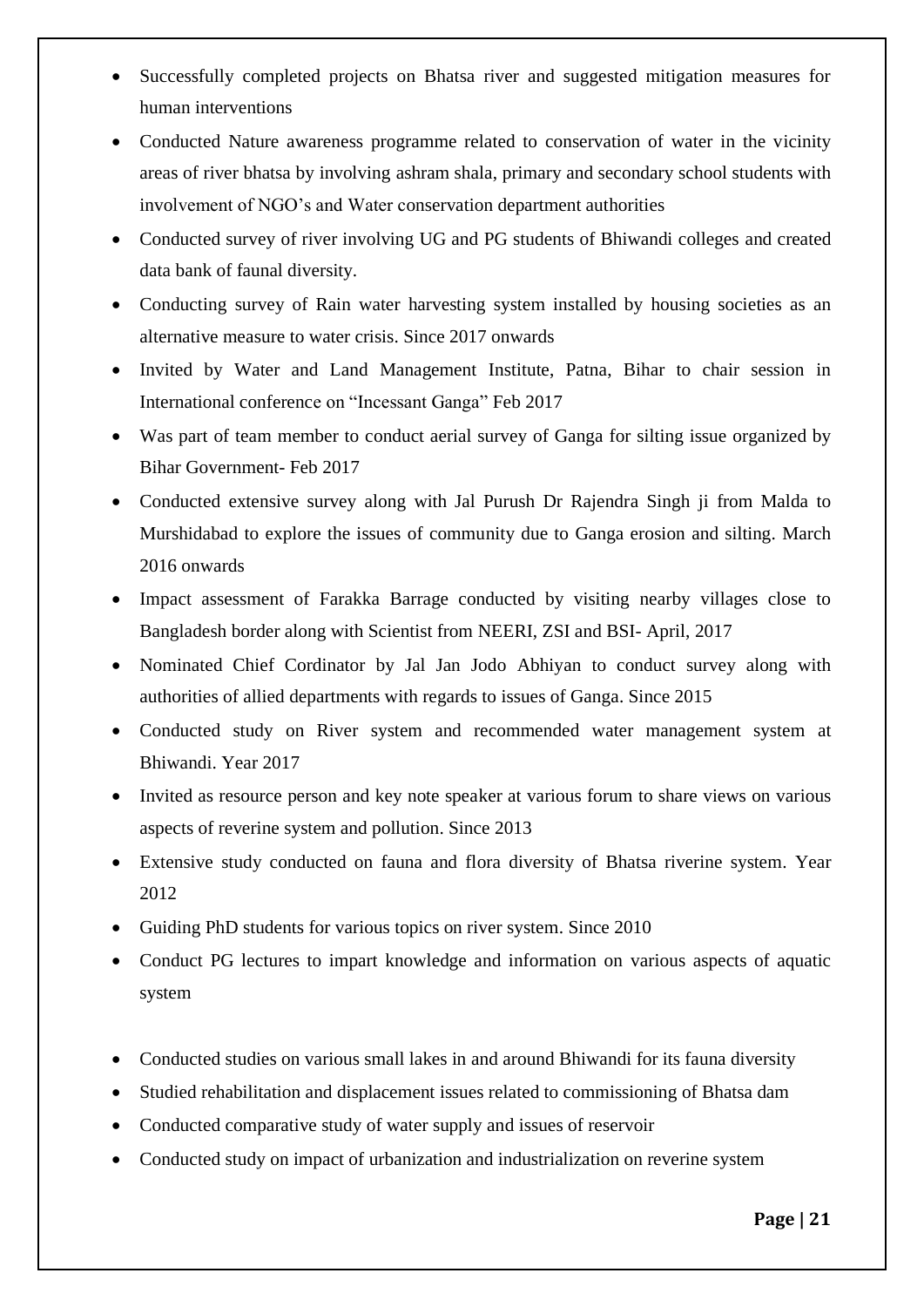- March 14-19<sup>th</sup> 2017 as Chief convenor organized a joint visit of BSI, ZSI and NEERI scientists to affected areas of Ganga erosion and siltation in Malda & Murshdabad districts in west Bengal to study and recommend government for resolving displacement issues. Meetings with GM Farakka Barrage, DM, ADM, BDO, SDO, MLA, MP Ex and current were organized to generate holistic opinions
- Invited by WALMI as speaker at Delhi International Conference on Ganga on 18-19<sup>th</sup> May, 2017
- Nominated regional Jalnayak by letter no. T-5/jalshi/jalnayak/277/05/17 dated 03/05/2017 from Office of Vibhagiya Ayukt Konkan Vibhag, Rozgar hami yojana Shakha, belapur Navi Mumbai.
- Invited speaker in International conference organized by Bionano Frontier and presented paper entitled "Exploration in search of incessant Ganga: An empirical study for finding the causes of erosion and sedimentation in river bank at Malda, Murshidabad and Farakka regions of West Bengal" held at University of Mauritius on 12<sup>th</sup> May, 2017
- Invited speaker by WALMI Bihar Government Water resource department in National conference and presented session on "Exploring river Ganga: A social and environmental assessment for resolving erosion and siltation issues and rehabilitation of displaced population" at Delhi India International Centre on 18-19<sup>th</sup> May, 2017.
- Member of Patna and Delhi declaration drafting for resolving issues of erosion and siltation in river Ganga in Bihar and West Bengal regions and rehabilitation of displaced population.
- Prepared and submitted memorandum to office of Prime Minister and President of India with regards to resolving issues of erosion and siltation in river Ganga in Bihar and West Bengal regions and rehabilitation of displaced population. 16<sup>th</sup> May, 2017
- Attended workshop on water literacy and operationalization of Centre for Water Literacy at YASHADA, Pune in presence of Chief Minister, Water Resource Minister and Water Conservation Minister on  $6<sup>th</sup>$  Aug, 2017.
- Invited by Yashwantrao Chavhan Academy of Development Authorities (YASHADA) and Ministry of Forest and Finance, Govt of Maharashtra to join water literacy programme "Namami Chandrabahaga" 7-15 Aug, 2017
- Invited speaker and Chairing for Ganga Sansad and was member of **Vijaypura Declaration** at National Water Convention for Drought Free India at Vijaypura, Karnataka at BLDE University Campus organized by Water resource dept Karnataka held on 16, 17, 18 Aug, 2017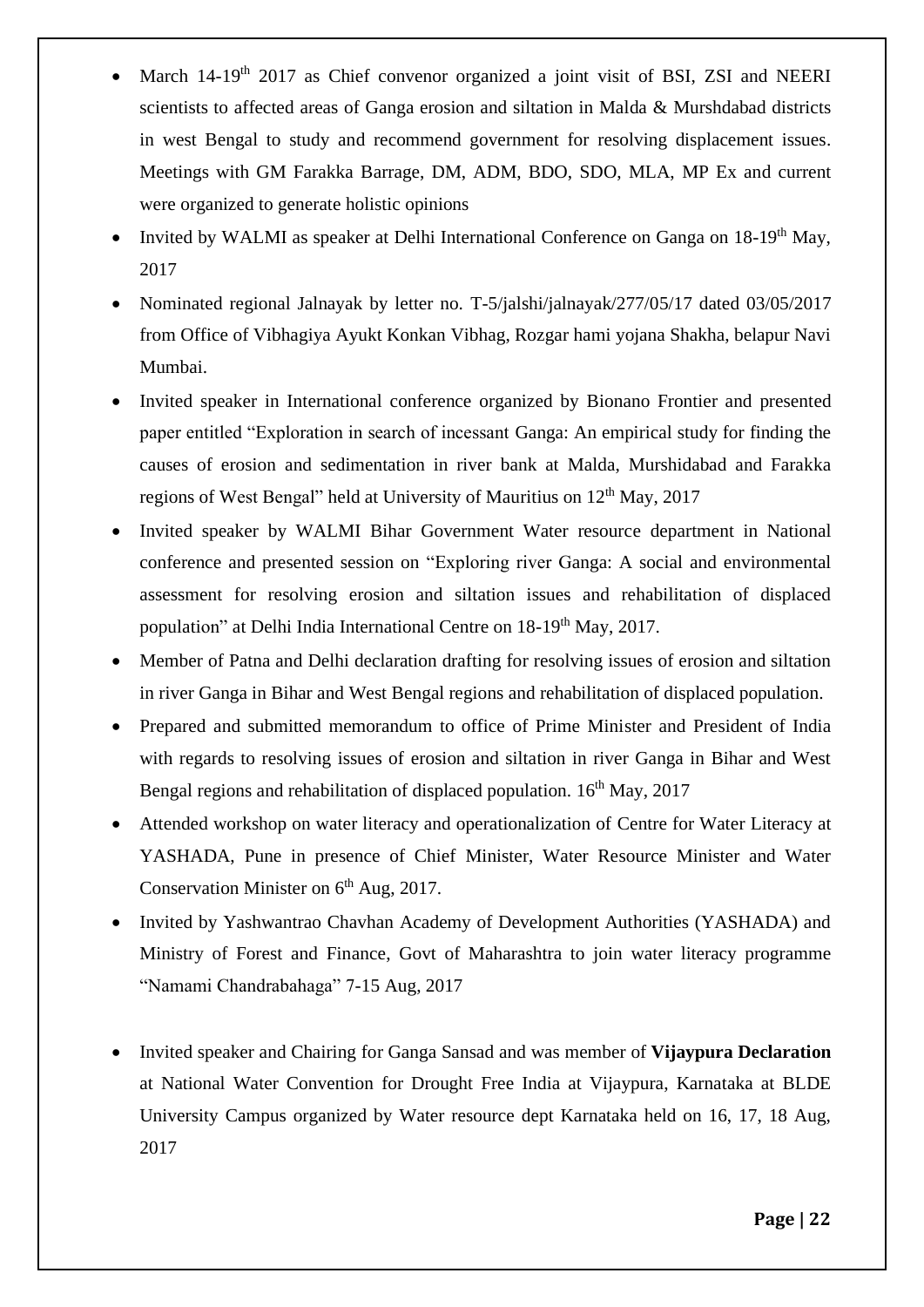- Organized International workshop on Climate Change adaptability for sustainability: A Vedic perspective at GEV on 27-28, August, 2017 at GEV
- Invited by YESHADA for district level committee discussion on water literacy programme on 4th Oct, 2017 at Konkan Bawan, Belapur, New Mumbai
- Invited for Bijapur Convention to conduct Ganga Parliament- August 2017
- Invited for Mahanadi Bachao Andolan, Odissa to present status of Ganga erosion and siltation- Oct, 2017
- Invited speaker for Kaveri Convention at Madhurai Nov, 2017
- Invited Speaker at National Consultation on Mahanadi: Yesterday, Today and Tommorow in Odissa organized by Govt of Odissa Water resource dept and Mahanadi bachao Andolan samiti on held in Panthniwas, Bhuwaneshwar  $6<sup>th</sup>$ - 7<sup>th</sup> Sept, 2017. Also part of National committee for formulation of policies
- Awarded Jalnayak by Jalbiradari at Vijaypura convention Karnataka on 18th Aug, 2017
- Attended joint meeting of Jalbiradari and Principal Secretary, Dept of Water resource and Collectors, Govt of Maharashtra 24<sup>th</sup> Sept, 2017 at Mantralay to discuss river rejuvenation and water literacy programme
- Invited Guest of Honor for "Nadi Vahate' movie show at City light, Mahim Mumbai on 25<sup>th</sup> Sept, 2017
- Invited by YASHADA for meeting at Konkan Bhavan on  $5<sup>th</sup>$  Oct, 2017 to attend District level water literacy committee meeting for implementation of programme for river conservation, recharge and rejuvenation
- Successfully completed Foundation programme conducted by YASHADA from 16-19<sup>th</sup> Nov, 2017 for Jalnayaks and Jalyodhas
- Invited for Bijapur Convention to conduct Ganga Parliament- August 2017
- Invited for Mahanadi Bachao Andolan, Odissa to present status of Ganga erosion and siltation- Oct, 2017
- Invited for Kaveri Convention at Madhurai Nov, 2017
- Regularly organize joint meetings of officers of local Water Conservation Department of Municipal Corporation and Collector office authorities for working in collaboration for mitigation measures and sustainable solution for water crisis (Kamvari river and water bodies in Bhiwandi) 2017
- Attended World social Forum & World water Council General meeting and conference at Brazil from March 18- 25, 2018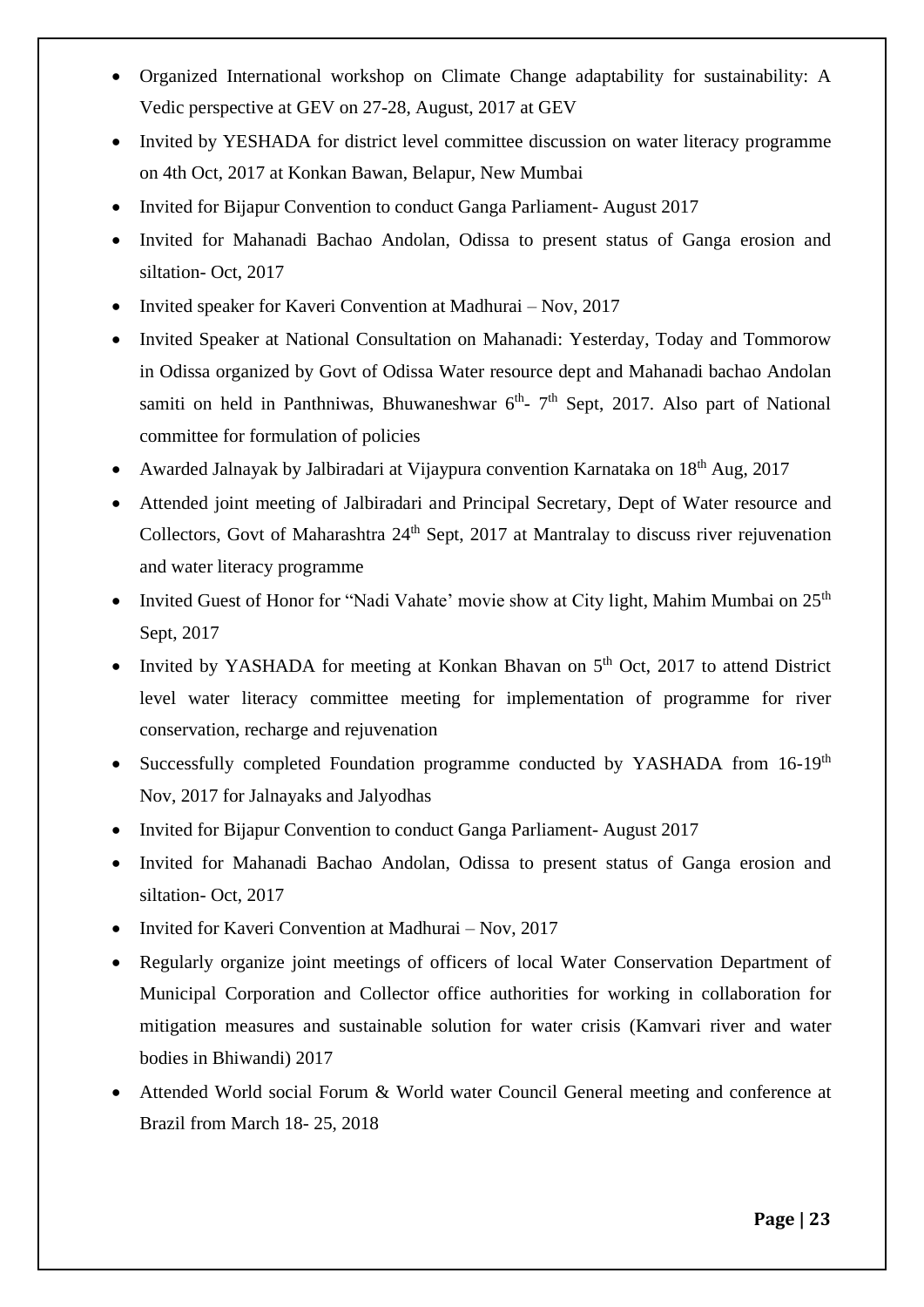- Participated actively in National Convention on Rejuvenation of Godavari at Rajmundhri, Hyderabad, 9-10 June, 2018
- Organized water oath ceremony, save water video launch, unveiled display notice boards for public and water rally in association with Bhiwandi Corporation and presence of Hon'ble Mayor and Commissioner  $-15<sup>th</sup>$  August, 2018
- Conducted workshop for NSS Unit Mumbai University affiliated colleges (60) to train and orient Programme Officers and Students Leaders for Water conservation and rejuvenation practices- in Oswal College Bhiwandi on 30<sup>th</sup> August, 2018
- Attended State level meeting organized by YASHDA in CIDCO Bhawan near Konkan Bhawan in New Mumbai with all Water Department authorities of Government of Maharashtra on 3<sup>rd</sup> Sept, 2018
- Attended Ganga Sammelan and WWC meeting in Delhi at Gandhi Peace Foundation for National river policy formulation on  $16-17<sup>th</sup>$  Sept 2018
- Conducted workshop on 10<sup>th</sup> oct, 2018 and meetings of Gram Sevaks at BDO office Bhiwandi & visited villages in Bhiwandi Taluka with Gram Sarpanch
- Invited by Sabhapati and Livestock development officer to understand issues of water crisis and water pollution due to Cow sheds extablished on river bank at Arjuli village
- Conducted joint meetings with Bhiwandi Corporation Commissioner, Officers and Mayor, MPCB officers, MMRDA authorities and officers of Collector office to resolve water pollution and rejuvenation and recharge of water bodies under chairmanship of Dr Rajendra Singh ji since on March & December 2018
- Kamvari project proposal submitted for 5 Lakh funding for scientific diagnosis is approved by Bhiwandi Corporation Mahasabha on 29<sup>th</sup> Dec, 2018
- Attended meeting and seminar at Gandhi Peace Foundation Delhi for Aviral Ganga campaign. Met Nitin Gadkari Water Resource Minister to brief Ganga erosion situation and to help for resolution. May, 2018
- Participated actively in World water Council Meeting and elections at France in Nov, 2018
- Ganga Sadbhavana Yatra convenor for West Bengal from 29<sup>th</sup> Dec, 2018 to 12<sup>th</sup> Jan, 2019. During Yatra delivered lectures in Refresher course at University of Kolkata, Kalyani University Dept of Education, JD Birla Management Institute Kolkata, Ramkrishna Mission, Vishwa Bharati Shantiniketan, Meetings with Farakka Authoriites, Central institutes Directors and scientists, Local NGO's and affected people for creating Ganga literacy and drafting white paper for river policies to recommend guidelines to government.
- Aviral Ganga 2019 Yatra at Tripura from  $13<sup>th</sup>$  Jan-  $17<sup>th</sup>$  Jan. Conducted Refresher course in Tripura Central University and Lead speaker in National Zoological Congress conference,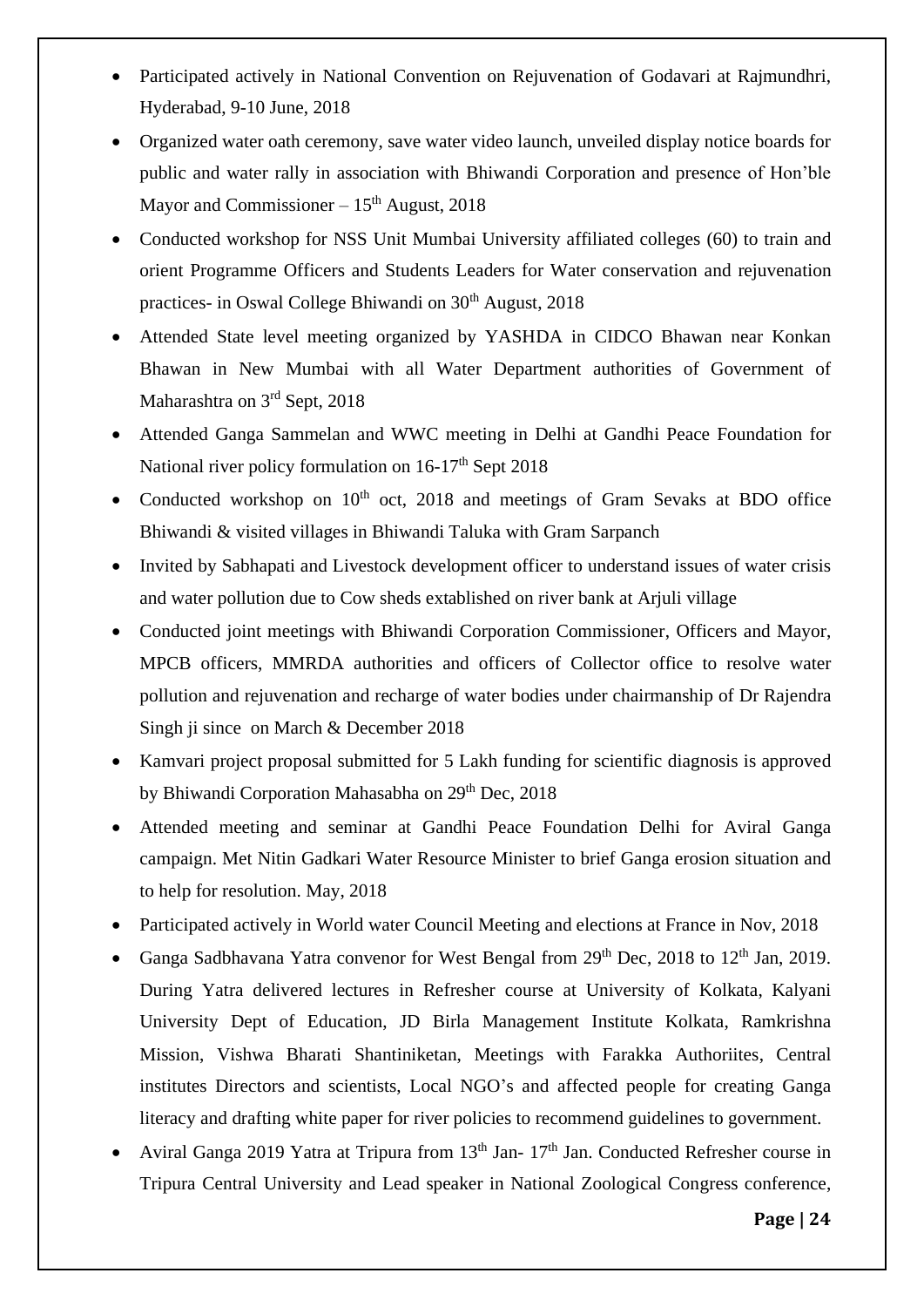press conferences and TV Talk shows for River Literacy programme and providing solution for river erosion and siltation.

- Conducted meeting with Collector Thane District for Kamvari River rejuvenation and cleaning of water bodies on  $8<sup>th</sup>$  August, 2018 &  $5<sup>th</sup>$  Feb 2019
- Meeting conducted with Few Bhiwandi corporators to review the polluted river systems.  $7<sup>th</sup>$ Feb, 2019
- Invited by ISKCON Richmond Centre to deliver lecture on Vedic Education as the solution to International water crisis at Richmond, Virginia. US. 23<sup>rd</sup> March, 2019
- Attended Indian Water Council Meeting under presidentship of Dr Rajendra Singh ji at Jaipur for discussing exploitation of poor countries for conducting WWC by procuring loans from World Bank and other sources. Visited Bhikumpura and Gopalpura to see the water conservation strategies in poor rainfall regions. 13-15, May, 2019
- Organized workshop in collaboration with Bhiwandi Nizampur City Municipal Corporation on "River rehabilitation and water management for mitigating crisis in Thane District". Sponsored by Bhiwandi Corporation.  $17<sup>th</sup>$  June 2019.
- Organized orientation workshop for Gram Sevaks, Gram Sarpanch and Gram Sadasya, on "Combating water pollution by integrated approach" at BDO office Bhiwandi. 26<sup>th</sup> June, 2019
- Organized "Aviral Ganga Mission" in collaboration with Tripura Central University. Organized a workshop on "River and water management for sustainable development: with policy perspectives" sponsored by Government of Tripura from 2-5<sup>th</sup> July, 2019.
- Invited As resource person for Refresher course held by Tripura Central University to deliver session on "Rural development new media and social change: through water security" 4<sup>th</sup> July, 2019
- Invited by Thakur college (Autonomous status) to develop interdisciplinary graduation course curriculum on "Water security and river management" 13<sup>th</sup> July, 2019
- Invited by Chandrapur Forest Department and Water Literacy Programme Centre, Nagpur Maharashtra Government as speaker for workshop and award  $-4<sup>th</sup>$  August 2019
- Participated in Janshakti and Jalshakti workshop at Gandhi Peace Foundation at Delhi and delivered session to share river rejuvenation work  $-5<sup>th</sup>$  August, 2019
- Procured Forest Land for tree plantation in an effort to rise the Ground Water table in Bhiwandi region- 5000 tree plantation and campaign against forest land encroachments. Working in collaboration with Rotary Club of Bhiwandi and Bhiwandi Municipal Corporation.  $16^{th}$  Aug, 2019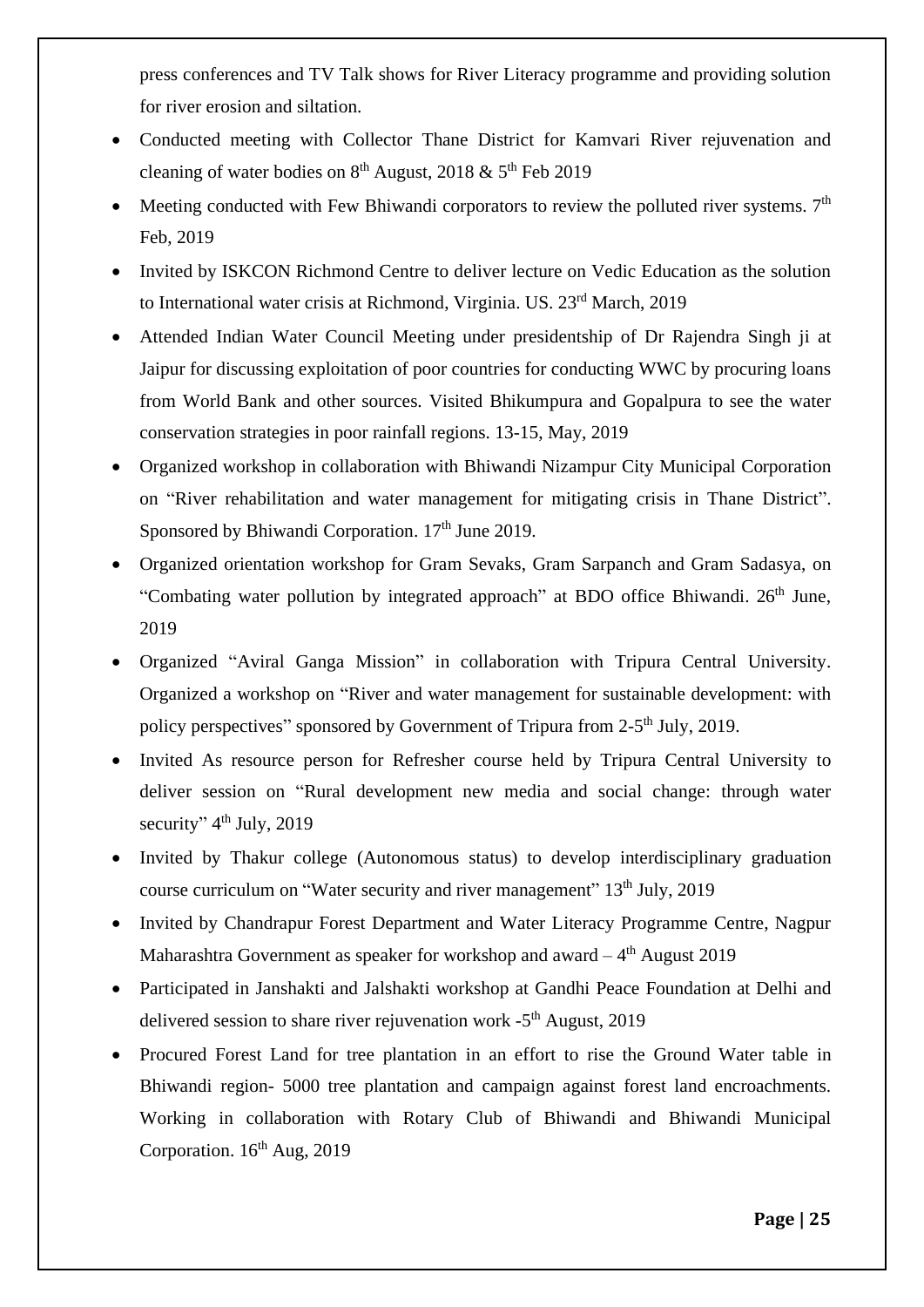- Dindoshi hills water stream protection campaign to create reservoir for water conservationorganized visit by Forest Department officers and Dr Rajendra Singhji and public from the area. on 19<sup>th</sup> Sept, 2019
- Developed and introduced "River Rejuvenation and Water Management" curriculum for autonomous college in Mumbai, for undergraduate students across all streams. Topics like Water as basic component of life, Water crisis -causes and remedy, River zonation, Hydrobiology, Biodiversity, Water infrastructure, Disaster management, National water policy, rain pattern and crop pattern, remote sensing, Climate change and global warming, July 2019
- National Conference organized "River rejuvenation & Water Management with Policy Perspectives" at Thakur College on 19<sup>th</sup> Sept, 2019 and Proceeding published ISBN NO. 978-93-5382-939-1
- Participated in Refresher course cum workshop organized by Water Resource Department, Govt. of Maharashtra and Water Literacy department YESHADA. At Nai Taleem Seva Gram Vardha, Nagpur  $23-24^{\text{th}}$  Nov,  $2019$
- Conducted meeting at Thane Collector office along with Yeshada members for formation of Water warriors team in thane region  $-6<sup>th</sup>$  Dec, 2019 & 28<sup>th</sup> Jan 2020
- As a Subject Coordinator for 'Natural Resource Management' attended second joint meeting of Curriculum committee of Denovo University at GEV, Palghar and submitted final draft.  $24<sup>th</sup>$  Dec,  $2019$
- Oriented and started Bhangsal river rejuvenation project in collaboration with all Departments of SRM College, Kudal, Sindhudurg, to make Sindhudurg region drought free and provide solution for severe water scarcity. Project in progress.  $7<sup>th</sup>$  Jan, 2020
- Participated in National Water Convention on "Right to water & river rejuvenation" by the invitation of MP Chief Minister, Minto hall at Bhopal. Shared views and drafted declaration for Right to water bill.  $11<sup>th</sup>$  Feb, 2020
- Workshop organized on "Water management and rejuvenation of Valdhuni and Ulhas river" as an attempt to create a cadre of team in Shahpur, Kalyan, Ulhasnagar, Ambernath and Badlapur regions for combating river pollution issues.  $15<sup>th</sup>$  Feb, 2020
- Organizing Workshops in collaboration with Alliance For River & Rishihood University, Sonipat under leadership of Suresh Prabhu ji, Former Minister for Pan India Nisarg Rakshak and Nisarg Shikshak mission & Nisarg Rakshak Prashikshanshala for career opportunities in water management and environment. From 1<sup>st</sup> Sept 2020 onwards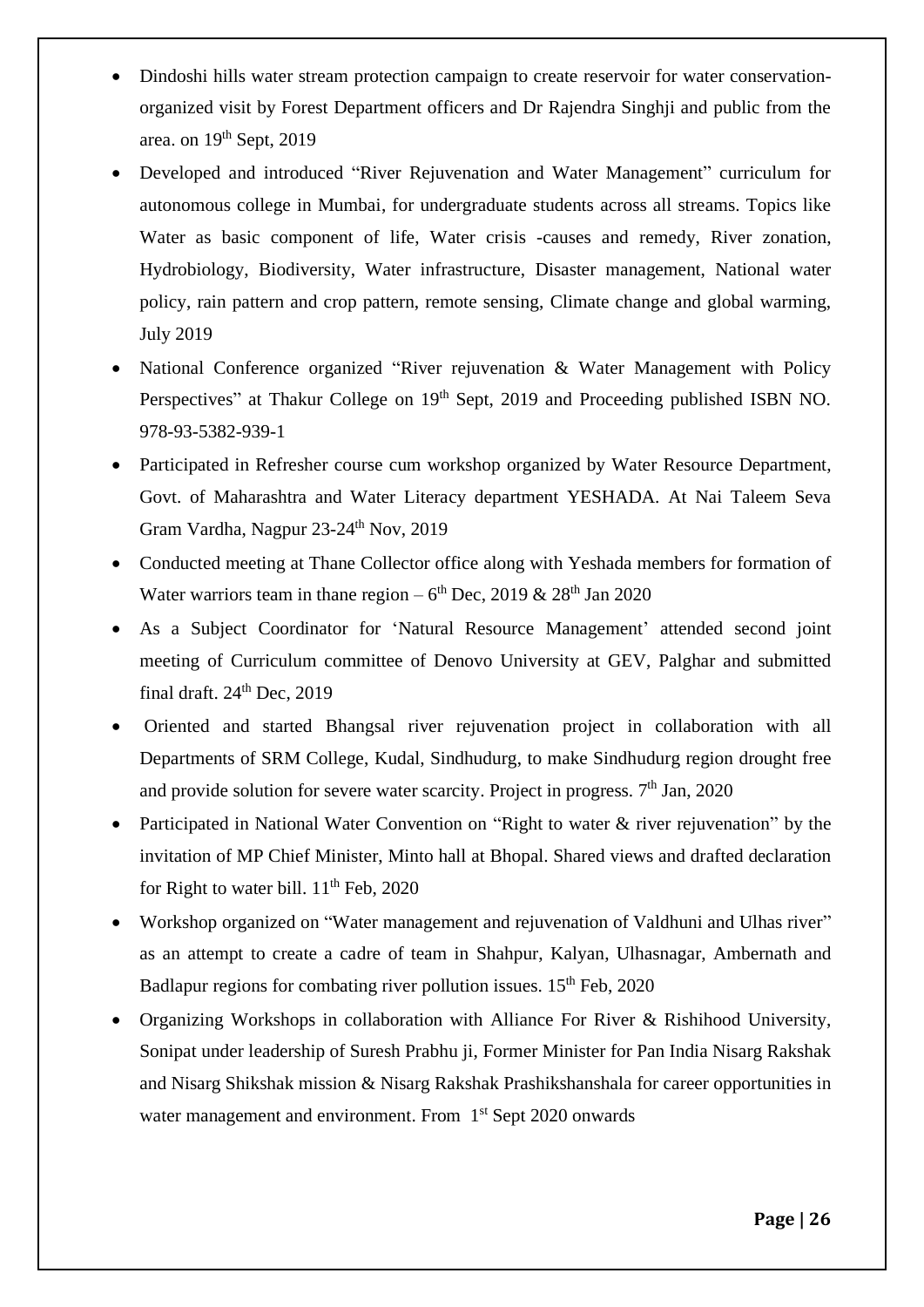#### **Scholarships, Academic Awards & Honors:**

- 1. **Recipient of Bombay University Merits Scholarship for getting distinction** in B.Sc. (Zoology). Mumbai University. 1987 – 1988 & 1988 – 1989
- 2. **Recipient of Shantidevi Bhargava Memorial prize for standing First in PGDEM course,** S.N.D.T. University, Santacruz, Mumbai. 2003-2004
- 3. **Recipient of Damyanti Morarji Memorial scholarship for standing First** in PGDEM course**,** S.N.D.T. University, Santacruz, Mumbai. 2003-2004
- 4. **Recipient of Megatrophy and Best Nature Club trophy of WWF** for the year 2003-2004 and 2004-2005, Maharashtra Region for creative and innovative contribution in Nature conservation work as a Chairperson, Phoenix Nature Club, LU & MV College, Andheri
- 5. Recipient of **Best Extension Work Teacher** award for contribution to Department of Adult and Continuing education and extension work, Mumbai University as Field coordinator, Extension work teacher and actively participating in Festivals. 15<sup>th</sup> August, 2006
- 6. **"Vidya Ratna Gold Medal 2006"** from National Council for Senior Citizens of India, for significant services rendered in the domain of education,  $20<sup>th</sup>$  January, 2007,
- 7. **"Bharat Shiksha Ratna award 2006",** From Council for Economic Growth & Research, New Delhi, for excellence in the field of education, 10<sup>th</sup> January, 2007
- 8. **"Special contribution trophy"** for working as a Field Coordinator and training various colleges for extension work on behalf of Dept of Adult and Continuing Education and Extension for three consecutive years on Jan 2006, 2007 & 2008.
- 9. **"Appreciation trophies"** from various organizations for being Guest of honor/ special invitee/key speaker on various topics at conferences
- 10. **"Sanman Patra"** by Mahila va Bal Kalyan Samiti, Ambarnath Nagarpalika Parishad for contribution in the field of Kala, krida, sahitya, education.  $15<sup>th</sup>$  April, 2012
- 11. **"Krantiba Jyotiba Phule Rajyastariya Adarsha Shikshak Puraskar-2015"** by Maharashtra Under Privileged Teachers Association, Beed. On 24<sup>th</sup> Jan, 2016
- 12. **Felicitated by University authorities and college Management for authoring book** on Perspectives of teachers on Globalization and Internationalization in HE on 24<sup>th</sup> Nov, 2016
- 13. **Appreciation Trophy presented by Consulate General Ecuador in India on 16th Oct,**  2017 for outstanding contribution in Academics research and resolving river issues for Drought Free India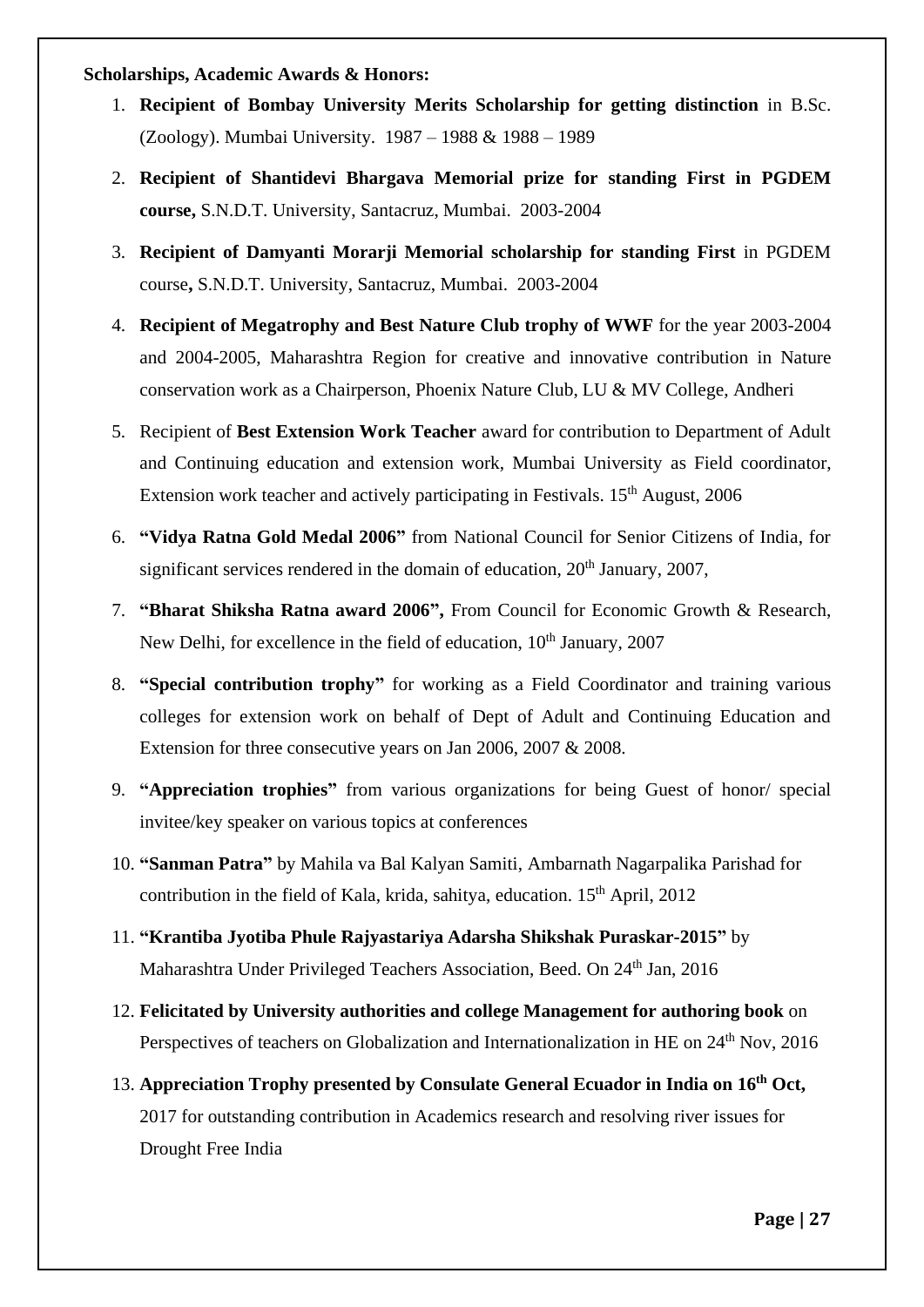- 14. **Shikshan Ratna award by** Vishwaratna Samajik Bahuudashiya sevabhavi Sanstha, Manganyal, Sangali, Maharashtra on 26<sup>th</sup> Nov, 2017
- 15. **Best Women Educator Award** by Pearl- A Foundation for Educational Excellence at Madhurai, Tamilnadu India-  $10^{th}$  Dec, 2017
- 16. **Dr D K Belsare Medal 2019 & citation conferred by Zoological Society of India** for outstanding research and academic contribution in the field of Marine Zoology-at 31<sup>st</sup> All India Congress of Zoology organized by North East Society of Fisheries and Aquaculture **India (NESFA), Lembucherra Tripura & ZSI in collaboration with Central Agricultural** University Imphal, Manipur on 15<sup>th</sup> Jan, 2019
- 17. **Selected for LEAP programme organized and sponsored by Ministry of Human**  Resource Development, GOI. 10<sup>th</sup> - 30<sup>th</sup> March 2019.
- 18. **Vocational Excellence Award** conferred by Rotary Club of Bhiwandi for contribution in education and Kamvari River cleaning, on 17<sup>th</sup> July, 2019.
- 19. Received **Appreciation award** for Kamvari river rejuvenation work, organized by Chandrapur Water Literacy Programme and Forest Department, Govt of Maharashtra, Nagpur, at hands of Minister of Forest and Finance, Govt of Maharashtra and Amir Khan-4<sup>th</sup> August, 2019
- 20. **Green Crusader Award** conferred by Charter Members of Bhamla Foundation in association with Ministry of Environment and Climate Change, Govt. of India and UNEP (United Nation Environment Programme) -31st August, 2019
- 21. **Paryavaran Rakshak Sanman 2020** conferred by Tarun Bharat Sangh, Rajasthan by the hands of Mahatma Gandhiji's Grandson Shri Arun Gandhi on 15<sup>th</sup> Jan, 2020
- 22. Appreciation award for contribution in water conservation and river rejuvenation by Madhya Pradesh Government during National convention on Right to water bill at Bhopal by the hands of PHE Minister- 11<sup>th</sup> Feb, 2020

### **KEY/RESOURCE PERSON:**

- **Chairperson**, **Adult and Continuing Education and Extension programme** (June 2003- July 2006), conducted various extension projects,
- **Chairperson**, **Phoenix Nature club** (June 2001-2003), carried out nature conservation activities in association with WWF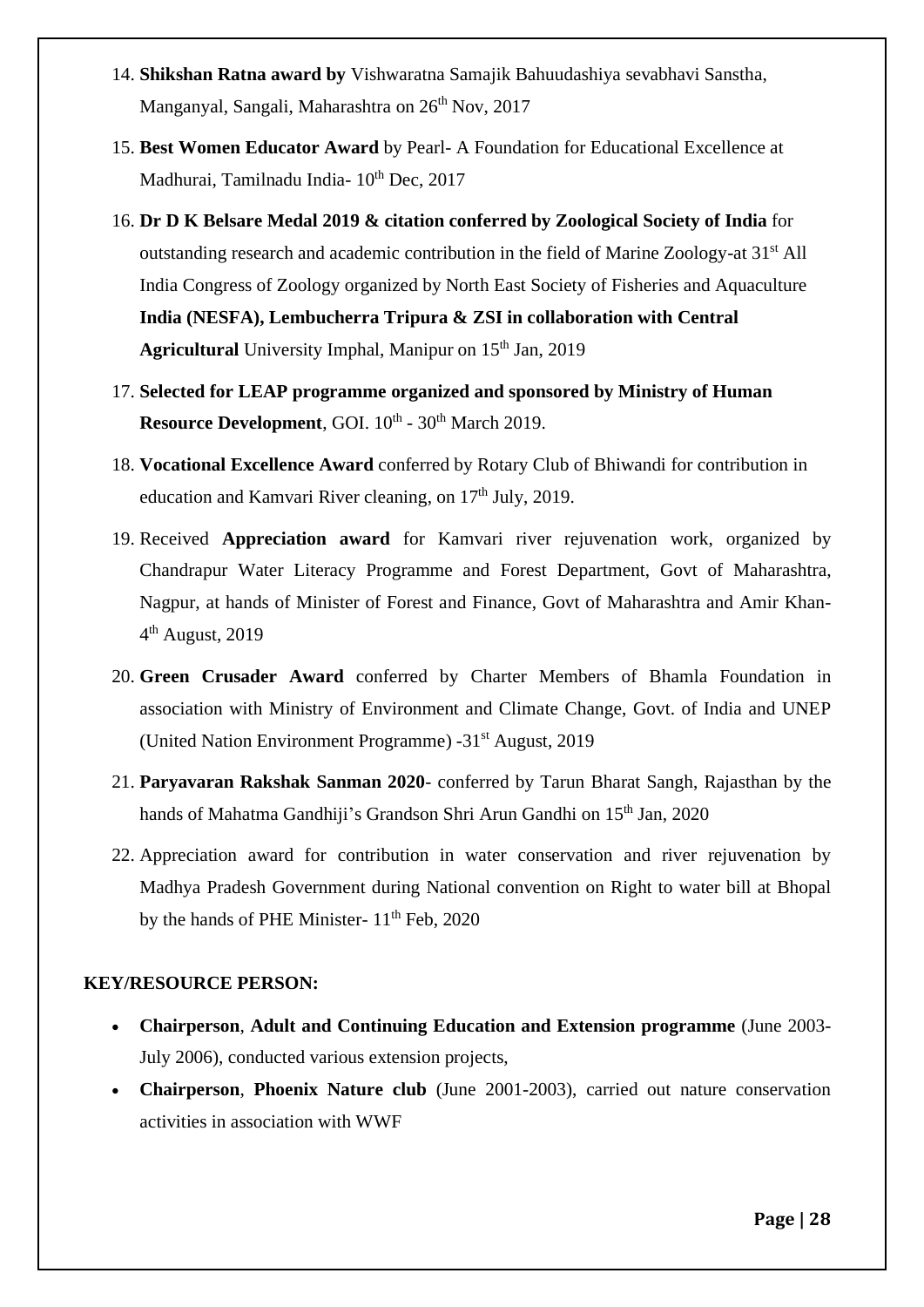- **Chairperson**, Quiz club (June 2002-2003), Conducted collegiate and inter-collegiate student activities
- **NSS Programme Officer** (1996 2002), organized NSS camps and leadership building activities for students
- **Invited by various colleges for guest lecture** (1993-2006) to deliver lecture on personality development, student counseling, etc.
- **Invited as interviewer/evaluator** (2002- 2008) **for action research for Dr. Homi Bhabha Bal Vaidyanik competition** organized by The Greater Bombay Science Teachers Association.
- Invited time to time (2001-2006) by Marathi Vidnyan Parishad, (Ambarnath branch) and Education Department (West Zone) **and Heads of Secondary schools of K/P West ward to judge and evaluate science projects in interschool science exhibition.**
- **Invited as special guest and Chairperson for Seminar organised** on Ahimsa day celebrated by Gandhi Shikshan Bhavan's Surajba college of Education, 30<sup>th</sup> Jan 2008.
- **Invited as Expert Educationist** to deliver a presentation on **"New Trends in education"** for Yashwantrao Chavan Maharashtra Open University M.Ed. Programme at Gandhi Shikshan Bhavan's Surajba college of Education. 18th Feb, 2008.
- **Invited as key note speaker** to deliver lecture on **"Restructuring Primary education curriculum"** by Maharashtra Council of Education Administration & Management, Pune 14th Annual Conference at Shreewardhan on 28th & 29th November, 2007
- **Invited to deliver a talk on "Changing Education Scenario and NAAC assessment of Night colleges" in a** State level Conference on "Quality assessment in Higher Education Institution" organized by Swami Vivekanand college, Dombivli. Oct, 2008
- **Invited as Course instructor and Examiner in Education Technology** for BITS-ACEE-Mumbai Collaborative Programme, MS Education System Management at BARC, Anushakti –nagar, Mumbai.  $1<sup>st</sup>$  to  $18<sup>th</sup>$  May, 2009
- **Invited to deliver a talk on Education Technology during National Conference on** "Perspective in School Education" (NCPSE), organized by Atomic Energy Education Society at Anushaktinagar, Mumbai-400 094. June 11-14, 2009
- **Invited as Eminent speaker** to talk on **"Role of NGO's & Youth in Social Transformation"** in a National Level Conference, at Manisha college, Kalwa, Mumbai. 27th March, 2010
- Regularly invited to train school Students (BMC and others) for Self transformation/Personality Development, 2005 onwards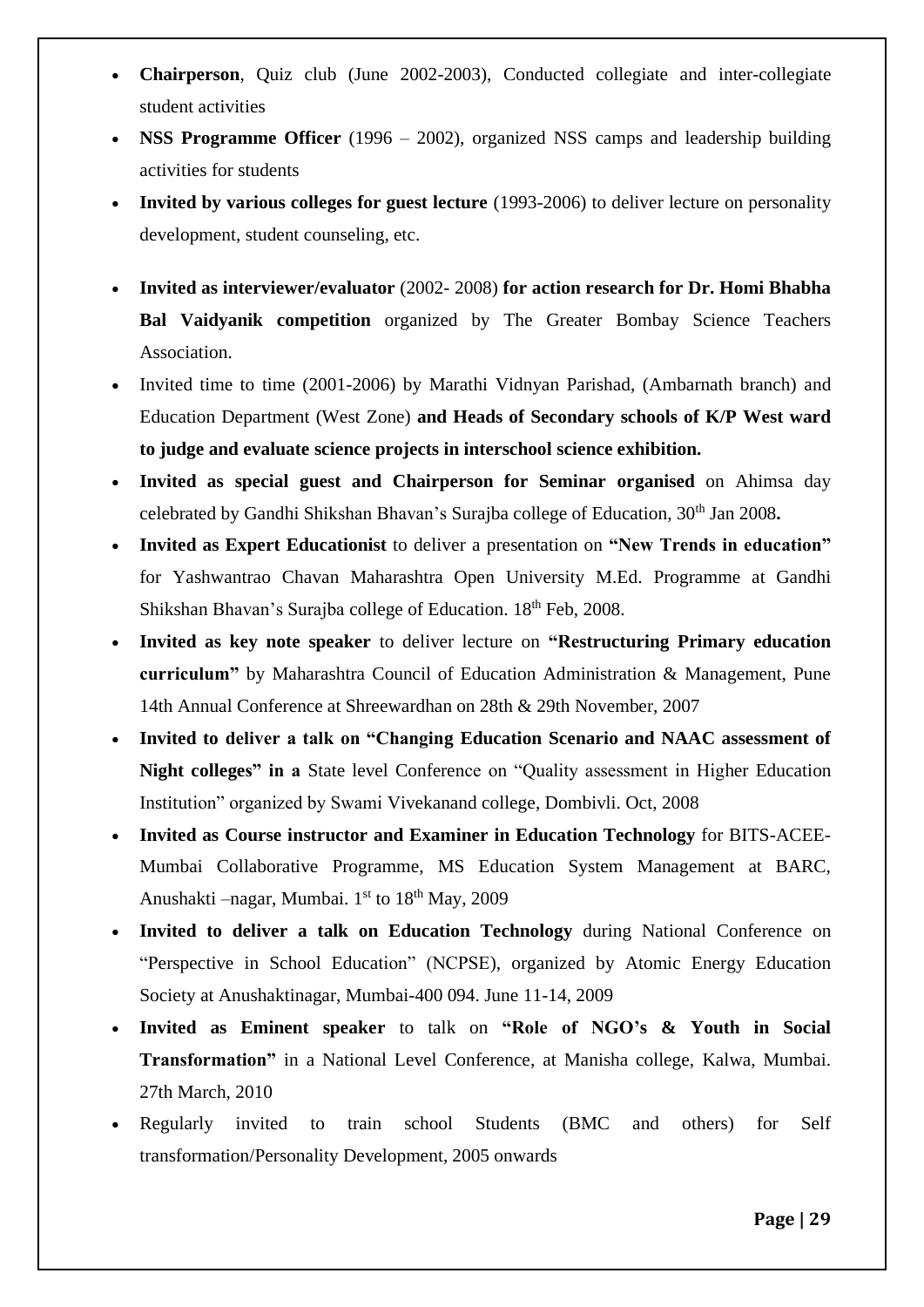- Invited by SNDT conducted colleges and many Mumbai University affiliated colleges to train for **NAAC preparation** including SSR and overall **training/guidance** to student, Teaching, Non-teaching staff and Management members. 2009 onwards
- **Invited as Course instructor and Examiner in Education Technology** for BITS-ACEE-Mumbai Collaborative Programme, MS Education System Management at BARC, Anushakti –nagar, Mumbai.  $13<sup>th</sup>$  to  $31<sup>st</sup>$  Dec, 2010
- **Invited as Key note speaker** at State level seminar organized by Patuck-Gala College, Santacruz, Mumbai to speak on 'Business Practices in Knowledge era'. 5<sup>th</sup> Feb, 2011
- Invited by UGC Academic Staff college SNDT conducted college and University of Mumbai affiliated colleges (nearly 25) to **conduct workshop on UGC's CAS, PBAS and API regulation,** 2011 onwards
- Invited as Resource person to deliver speech on **"RTI Act, 2005- An Effective Tool"**, in State level Seminar on Human Rights in various colleges, UGC staff Academic College. 2010 onwards
- Invited as Eminent Speaker in National level conference on "HR issue in Education Business: A perspective on productivity" at Patuck Gala college, Santacruz, Mumbai on 4rth Feb, 2011
- Invited as speaker at Annasaheb Dhamane ashram school at Kaman at Vasai in a **NSS camp** to **train students for Women Empowerment and personality development and RTI.** 30th Dec, 2011
- **Invited for Guest lecture on RTI Act, 2005 at MJC Law College, Mumbai, 4<sup>th</sup> Jan, 2012.**
- **Invited to be Chief Guest and present guest lecture on "marine life and oil pollution"** during **National Conferences** in Modern Trends in Life Science at Elphistone College, Mumbai. 7<sup>th</sup> Jan, 2012.
- **Invited to Chair session and present guest lecture** during **National Conferences** in "Biodiversity and health hazards due to climate change" at Bendale College, Jalgoan. Jan 12-13, 2012.
- Invited on a discussion panel conducted by SC/ST/OBC Students and Teachers Association and organized by Senate members of Registered graduates UoM in Kalina campus, Mumbai for **open discussion on "Credit and grading system and OMR-BAR coding exam system".** 30<sup>th</sup> April, 2012
- Invited by Dept of Education, UoM, to conduct interviews for selection of PhD students for Education and conduct course work for PhD, 2012 onwards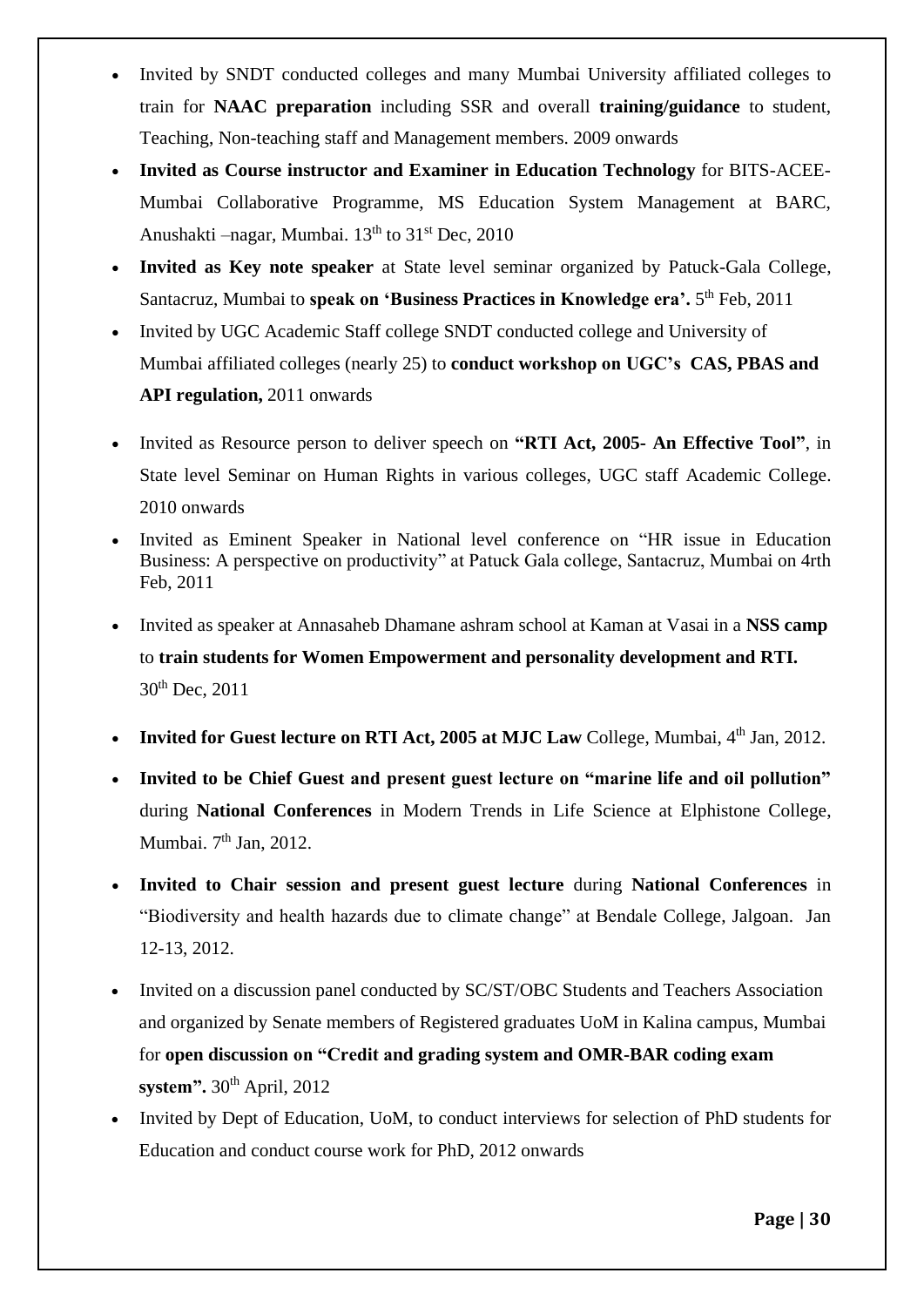- **Invited to Chair session** and **member of Colombo Declaration** during Inter **National Conferences** organized by Eco Foundation at Colombo at Srilanka. Aug 2012
- **Invited as guest speaker by Science Forum for Gravity-2012 by** Sathe College to share research experiences and train students and staff for research activities. July, 2012
- **Invited** by Research and teacher training college, Parel, Mumbai for CSIR sponsored workshop **to deliver lecture on Data analysis and interpretation-April, 2013**
- **Invited speaker at International Conference on "Emerging trends and challenges in Science and Technology" held at Pattaya, Thailand** to speak on "Potential impact of Dam projects on Biodiversity" -3-5 Nov, 2014
- **Invited speaker at National conference at Kirti College, Dadar** to speak on "Study of Impact of Over-damming on biodiversity-In search of sustainable measure" -23-24 Jan, 2015
- **Invited speaker in National conference held at** Bendale College, Jalgoan. Feb 12-13, 2015 to speak on "Use of RTI Act, 2005 for Human rights", Chairperson for a session and chief guest for valedictory function.
- **Invited** in UGC sponsored National Seminar held at Mahatma Phule Centre at Bendale College, Jalgoan. Feb 14-15, 2015 **to chair sessions on "Mahatma Phule and his work**"
- **Invited as speaker** to present session on **"Teachers Quality and their professional development: A perspective on UGC polices to tackle the challenge"** at NAAC sponsored National Conference on "Archetypes of Innovations for Student-Centric Learning at KTHM college, Nasik on 8<sup>th</sup> August, 2015
- **Invited speaker** at a State level Workshop to discuss the New Maharashtra Public Universities Act, 2015 for suggesting government about amendments required for reservation policies. Workshop was organized jointly by BAST & MUPTA in Life Science department conference hall at Kalina University Campus on 28<sup>th</sup> August, 2015
- **Invited as a Session Chair** in an International Conference on Biotechnology for Better tomorrow held at Tampa, Florida, USA on Oct 29 -31<sup>st</sup> 2015
- **Invited as speaker** to present session on "Impact of Over damming on Biodiversity of Western Ghats" in International Conference on Biotechnology for Better tomorrow held at Tampa, Florida, USA on Oct 29 -31<sup>st</sup> 2015
- **Invited speaker to present session on "National Integration and communal harmony"** organized by NSS Unit of Nagindas Khandwala college on Constitution Day on 26th Nov, 2016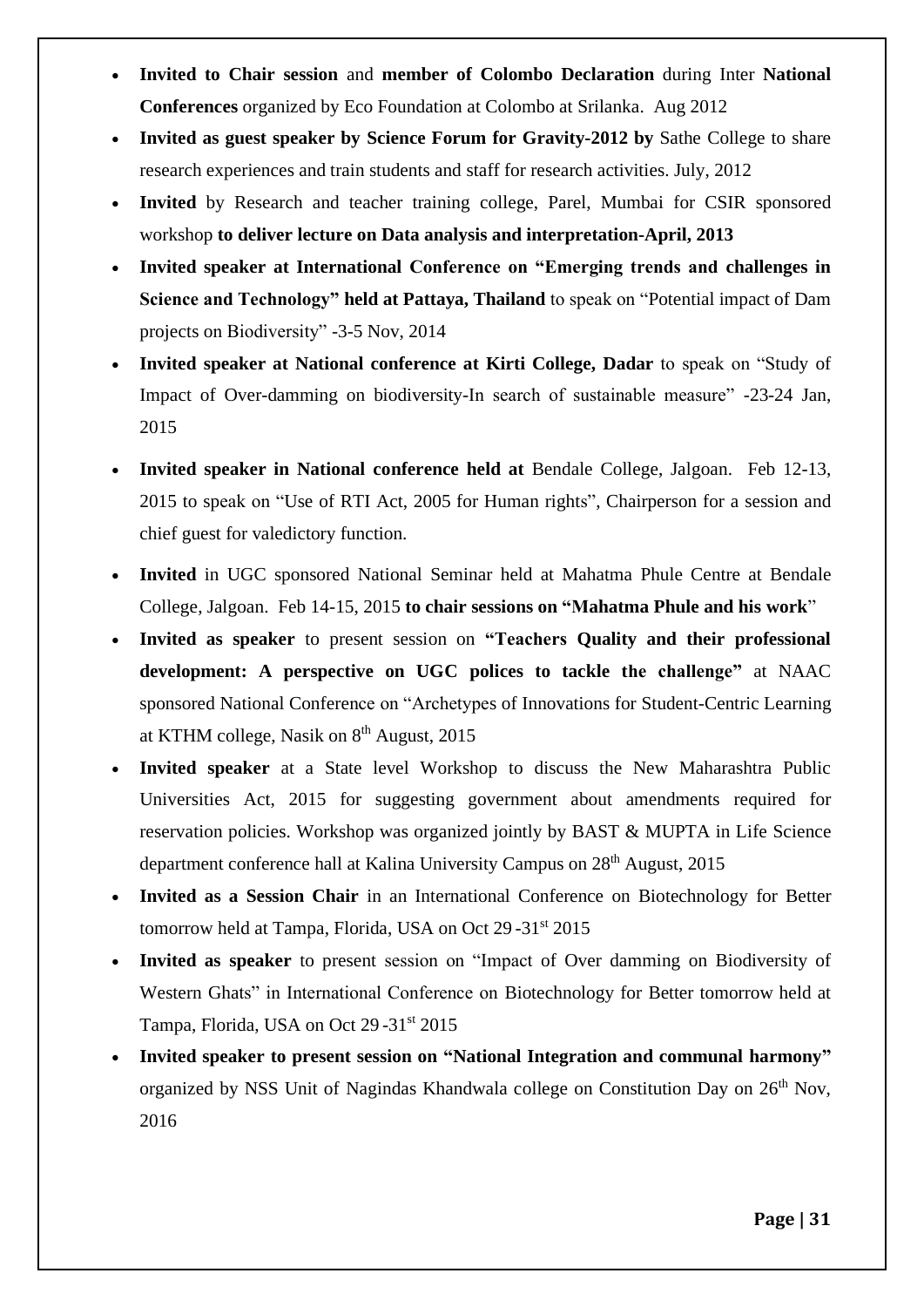- **Invited as Chairperson** for an International conference on Incessant Ganga organized by Water Resource department, Government of Bihar and aerial survey of Ganga region to survey for sedimentation issues in  $Ganga - 25<sup>th</sup> - 26<sup>th</sup> Feb$ , 2017 at Patna
- **Invited speaker at** International conference by Biofrontier on topic entitled "Exploration in search of Incessant Ganga: An empirical study for finding the causes of erosion and siltation. ISSN 0974-0678. Mauritius date 12-16 May, 2017
- **Invited resource person by College of Fisheries, Agartala, Tripura to deliver session on** Impact of Urbanization and dam constructions on riverine fisheries. 8-9<sup>th</sup> Sept, 2017
- **Invited as Guest of honor and resource person at a workshop for Students feedback in Curriculum Development for TYBSc (proposed syllabus)** in subject of Zoology, organized by Board of Studies in Zoology, University of Mumbai in collaborations with Dept of Zoology SIES College of ASC, Sion, Mumbai-23rd Nov, 2017
- **Invited as resource person** for conducting session on **"Water literacy for combating National and global water crisis"** during Orientation programme for faculties of affiliated courses organized **by UGC HRD Staff academy University of Mumbai. March 29 th 2018**
- **Invited as resource person** for conducting session on **River literacy and water management** at Kalyani University Dept of Education on 2nd Jan, 2019
- **Invited as resource person for** conducting session on **"Water conservation and importance of River water management"** by J D Birla Institute of Management at Kolkata on 2nd Jan, 2019
- **Invited as resource person** for **conducting session on "Disaster management for River erosion issues"** during Refresher Course at Kolkata University Dept of Geography on 9<sup>th</sup> Jan, 2019
- **Invited as resource person for conducting session on "Advanced teaching and research methods" at 21day Refresher course Titled "Naitalim: Gandhi's vision of education and present scenario - Advanced teaching and research methods"** at Tripura University (A Central University) organized by Faculty Development Centre (FDC) under the scheme of Pandit Madan Mohan Malviya National Mission on Teachers and Teaching (PMMMNMTT) on  $16<sup>th</sup>$  Jan, 2019
- **Invited Speaker to conduct session on Scientific and social diagnosis of "Ganga Siltation and Erosion" & Chair a technical session** at 31st All India Congress of Zoology & National Seminar on Climate-Smart Aquaculture and Fisheries (CSAF) organized by North East Society of Fisheries and Aquaculture India (NESFA), Lembucherra Tripura & ZSI in collaboration with Central Agricultural University Imphal, Manipur held at College of Fishries, CAU, Tripura on 15<sup>th</sup>-16<sup>th</sup> Jan, 2019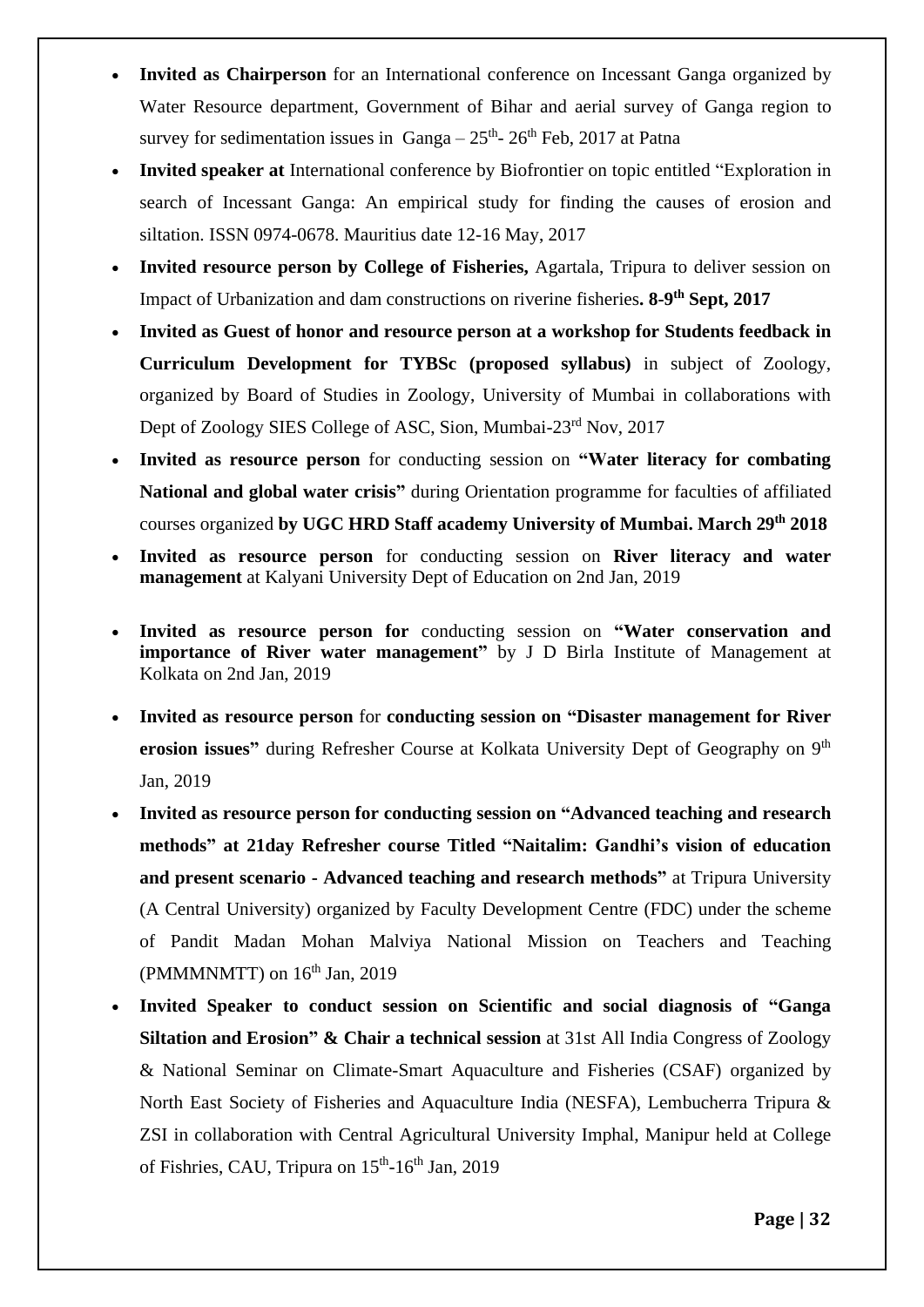- **Invited as resource person for conducting awareness seminar** on "Water conservation: for combating global crisis" organized by Sant Rawool Maharaj Mahavidyalaya, Kudal, Sindhudurg on 22 Jan, 2019
- **Invited talk on "Impact of River bank erosion and silting and need for disaster management policy formulation"** at National Conference organized by Thakur College Kandivali on 28<sup>th</sup> Jan, 2019
- **Invited Speaker at National Conference on Multidisciplinary Research 2019 organized by JIS** University, Agrapara, Kolkata to deliver session on "Resurrection of River and water bodies through policy formulation and education."  $12<sup>th</sup>$  Nov, 2019
- **Invited Speaker for Orientation Programme conducted by UGC HRD University of**  Mumbai to deliver session on "Water management" on 14<sup>th</sup> Dec, 2019

## **WORKSHOP/ SEMINAR/FUNCTIONS ORGANIZED:**

- **1.** Worked as Member of local organizing committee and chairman of publicity committee for National workshop **on Mycorrizal Technology organized by LUJ & MV College and supported by Mycorrizal society of India. 12th, 13th & 14th Sept 2003**
- 2. Organized an **awareness programme on 'Right to Information act- 2005'** for the Degree College teachers in the Kirandevi Saraf Learning centre, GSGC, S.V. Road, Malad. October 2006
- 3. University level half-day workshop on '**Research proposal preparation for**

**Minor/Major research projects and M. Phil/ PhD degree'** at Ghanshayamdas Saraf Girl's College, S.V. Road, Malad (West), Mumbai. January 2007

- **4.** Jointly organized One-day workshop on '**Writing skill of dissertation and thesis for M.Phil/PhD degree'** at DTSS college, Malad (East), Feb 2007
- **5.** Organized **Award function** for College of Management, Pune and Nasik and National Council for Senior citizen, Mumbai at Gala Auditorium, Patuck Polytechnic College, Sanatacruz (E). May, 2007
- 6. **Organized Ist and IInd Term Training programmes as a Field coordinator, DACEE,** University of Mumbai for B.Ed colleges and undergraduate colleges extension work students and teachers for Adult and Continuing Education and Extension project work. (2005 onwards)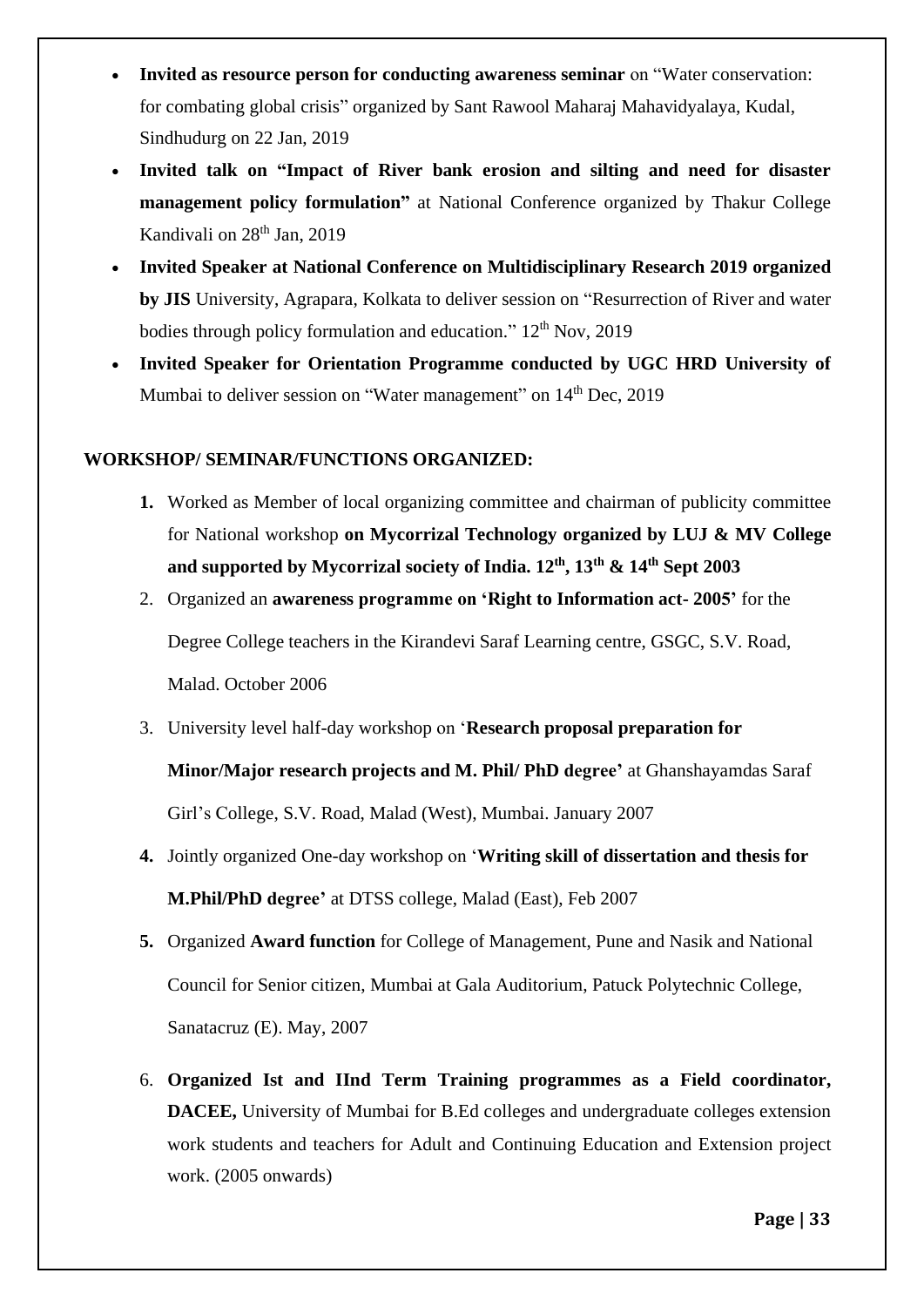- 7. **Organized One-Day State level Workshop on RTI Act, 2005 in Higher Education"**  for Public Information officers and Appellate officers of affiliated colleges of University of Mumbai. Public Night Degree College, Santacruz. 12<sup>th</sup> April, 2008
- 8. **Organized Half-day workshop for Student Council members of University of Mumbai affiliated colleges on "Nurturing Leadership for True Citizenship"** Public Night Degree college, Santacruz. August, 2008
- 9. **Organized National level Education Summit 'Education-2020'** at Taj Lands End, Bandra. 21 Feb, 2009. 10 Vice Chancellors/Pro VC, 12 Directors of Universities, 40 Degree college Principals, 200 PG Students attended the Summit
- 10. **Organized 'Bharatiya Shikshan Panchayat'** for underprivileged section students and parents at Vikroli, Mumbai, to make them aware of the changing education trend. 27-28 Dec, 2009. Presentation on Use of Technology for effectiveness in Education
- 11. **Organized "Leadership in New Millennium"** for student council members and during the sessions trained them for using RTI as a tool effectively for transformation in society 22nd January, 2011
- 12. **Organized National level UGC sponsored seminar for Principals** on "Governance in Higher Education Institutions- Challenges and opportunities' in Hinduja College from  $25^{th}$  to  $27^{th}$  Nov,  $2011$
- 13. Organized seminar to **discuss proposed New Maharashtra Act 2011** and invited representation from VC, Principals, Teachers, Management members, Non-teaching, registered students constituency members of Senate, at Hinduja college, February, 2011
- 14. **Organized and imparted training workshop on Career Advancement Scheme** to teachers of Bhavans Somani college,  $6<sup>th</sup>$  Jan, 2015
- 15. **Organized Faculty Skill Enhancement workshop** for School level to Degree college Faculties in Oswal college of Commerce from  $20<sup>th</sup>$  -  $24<sup>th</sup>$  Sept, 2016. Nearly 90 teachers were trained for teaching and professional/corporate skills
- 16. **Organized National conference** on Food water crisis and waste management at GEV in Nov 29-30, 2015 and exclusively on Water Crisis at BSE on  $7<sup>th</sup>$  Jan, 2017. Invited eminent Scientists Dr Rajendra Singh Ji (Water man of India) and Director NEERI
- 17. **Organized National Conference** at Port Blair Andaman on "Climate Change, Biodiversity and Bio resource management" 29-31 Jan, 2017 in collaboration with Microbiological Society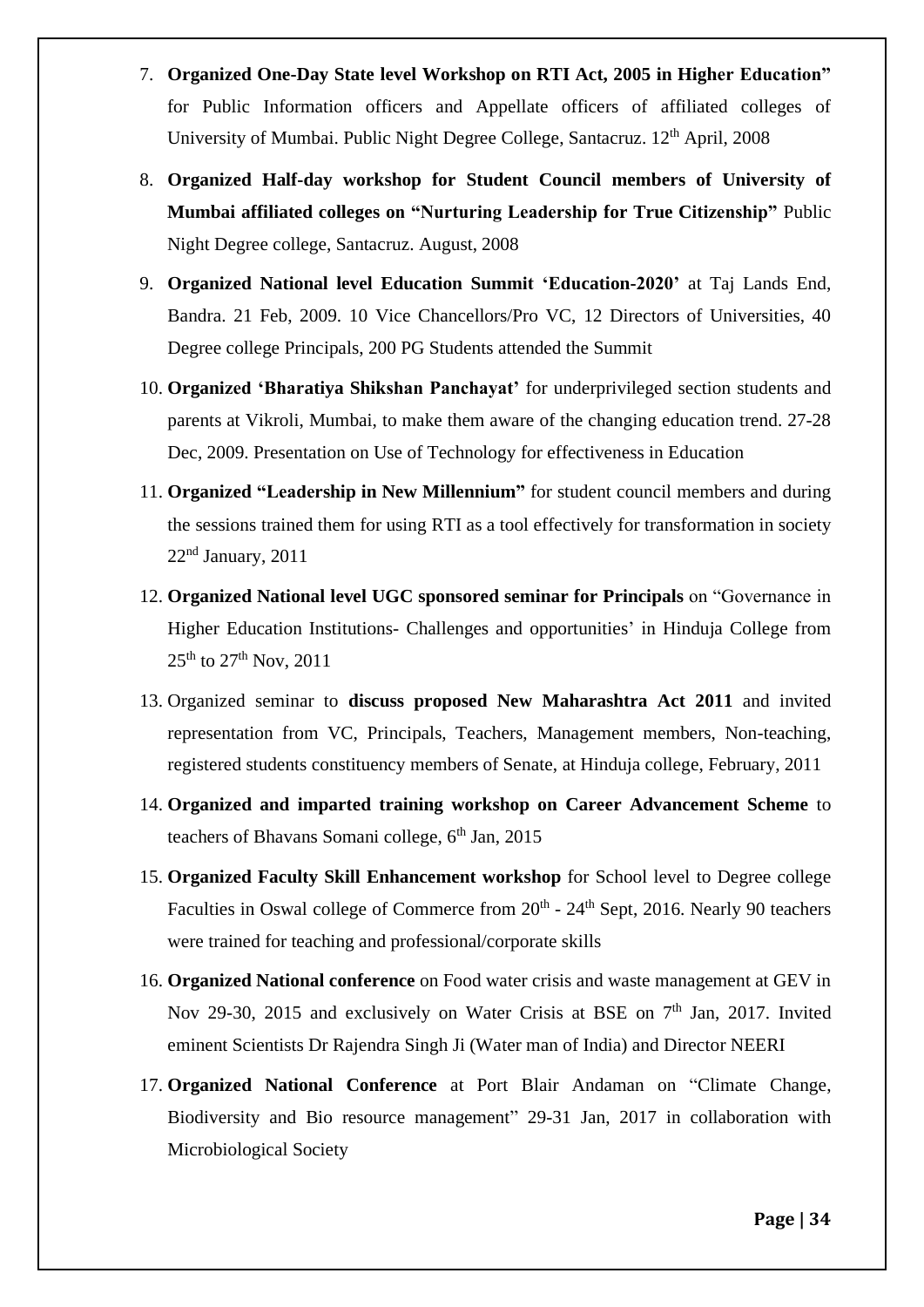- 18. **Organized International Conference on** "Emerging trends and challenges in Science & Technology & society" at Mauritius in collaboration with Biofrontiers and University of Mauritius on  $12-13^{th}$  May,  $2017$
- 19. **Organized International Conference on "Hinduism and Ecology: Towards sustainable future"** in partnership with Yale Divinity School, Yale University at GEV, Palghar-  $11<sup>th</sup>$  -14<sup>th</sup> Dec, 2017
- 20. **Organized National level Multidisciplinary Conference on** "Library Science and Information, Commerce and Management and Environmental Sustainability in Oswal college Bhiwandi on 3rd March, 2018

## **RESEARCH AREA HIGHLIGHTS:**

| <b>Zoology</b>        | <b>Education/Management</b>                   |
|-----------------------|-----------------------------------------------|
| Crude Oil pollution   | GATS, Education Policy, reforms and framework |
| Toxicology            | Innovative teaching methods                   |
| Riverine biodiversity | Grading system                                |
| Marine Ecology        | Professionalism among teachers                |
| Fishery               | <b>University Governance</b>                  |
| Enzymology            | <b>MIS</b> in Academic Institutions           |
| <b>Bioremediation</b> | Curriculum review and evaluation              |
| Biodiversity          | Capacity building, performance management,    |
| Oceanography          | Organizational effectiveness                  |

## **RESEARCH PAPER PRESENTED IN NATIONAL/INTERNATIONAL SYMPOSIA/CONFERENCES**

*Science:*

- *1. Variation in relative sensitivity of marine clams to water soluble fractions of crude oil". National Symposium on Problems And Prospects of environment in the New Millennium. Mangalore University . December 14th – 16th 2000*
- 2. **"Changes in digestive diverticula of** *Gafrarium Divaricatum* **after exposure to water soluble fractions of a crude oil".** Thane College, Mumbai**.** National Conference on Creeks, Estuaries and Mangroves Pollution and Conservation. Nov  $28<sup>th</sup> - 30<sup>th</sup> 2002$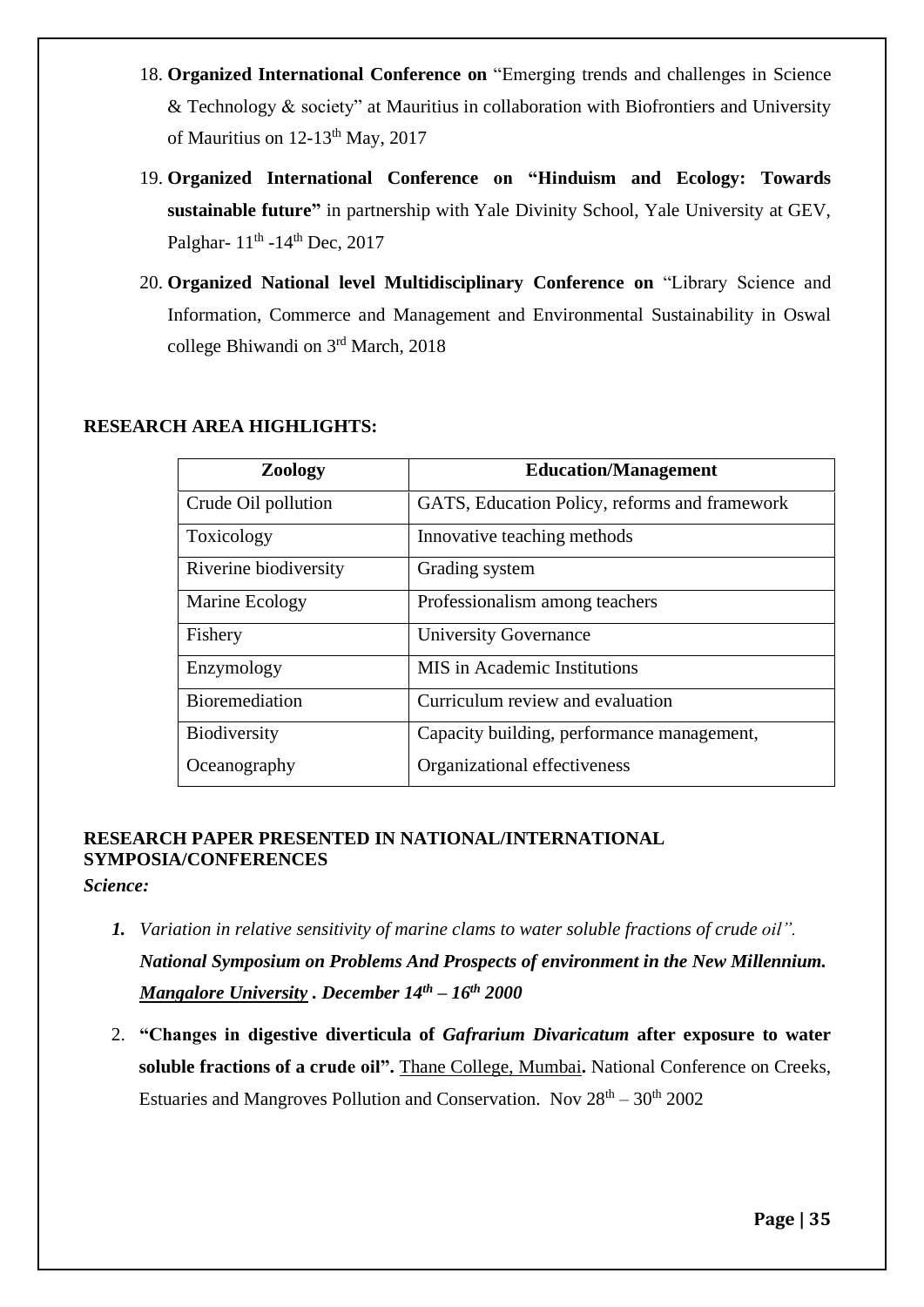- 3. **"Histopathological changes in gill of** *Gafrarium Divarcatum* **after exposure to water soluble fractions of a crude oil".** Birla College, Mumbai National seminar on Environ. Management and its impact on national development. Feb  $28<sup>th</sup> - 29<sup>th</sup> 2004$
- 4. **"Effects of seasonal changes upon the bioaccumulation of WSFs of crude oil on marine clams".** Institute of Science, Mumbai. National symposium on "Biodiversity, Biotechnology and Environmental Toxicology in The New Millennium" Nov 22-24, 2004
- 5. **"Burial response of** *Gafrarium divaricatum* **after exposure to sediment contaminated with Persian Gulf crude oil".** National Conference on Environmental Pollution & Toxicology, Thakur College, Kandivali, Mumbai. Dec 22 & 23, 2006.
- 6. **"A study crude oil accumulation in different tissues of clams by UV absorption spectrometry" at** National Conference on Modern Trends in Life Sciences. Elphistone College, Mumbai. 7<sup>th</sup> Jan 2012
- 7. **"A Study on the changes in protein profile of** *Dosinia fibula* **during exposure to water soluble fraction of Bombay high Crude oil".** National Conference on Biodiversity and health hazard due to climate change, Bendale College, Jalgoan. Jan 12 & 13, 2012
- 8. **"A Study on the histopathological changes in tissues of** *Dosinia fibula* **exposed to water soluble fraction of Bombay high Crude oil".** Presented paper in International symposium on Current trends in life sciences organized by Dept of Life Science and UoM on 9<sup>th</sup> March, 2012 at Kalina, Mumbai.
- 9. **"A Study on the seasonal changes in protein profile of** *Dosinia fibula* **during exposure to water soluble fraction of Bombay high Crude oil". Paper presented at International** Conference held at Srilanka by Eco Foundation Aug 18 & 20, 2012.
- 10. **"Biodiversity study of Bhatsa River in Kalyan Taluka at Maharashtra for creating repository and bio-resource conservation"** 3 rd International conference on Hydrology & Meteorology at Hyderabad organized by Omics group -2014. 15<sup>th</sup>-16<sup>th</sup> Sept, 2014
- 11. **"Environmental and Social assessment of Bhatsa Dam project for potential impacts**  and mitigation measures" 3<sup>rd</sup> International conference on Emerging trends and challenges in Science and Technology. Organized by Bionano Frontier, International Society of Science and Technology, Mumbai held at Pattaya, Thailand 3rd-5<sup>th</sup> Nov, 2014
- 12- **"Study of effects of developmental projects on reverine fishery in Shahpur Taluka dist Thane Maharashtra"** UGC & ICSSR sponsored conference on Emerging trends in sustainable development at Kirti college, Dadar, on 23<sup>rd</sup> -24rth Jan, 2015
	- 13**-"Efficacy study of mandatory Rain Water Harvesting policy implementation by BMC as an alternative water resource facility for Mumbai city"** UGC & ICSSR sponsored

**Page | 36**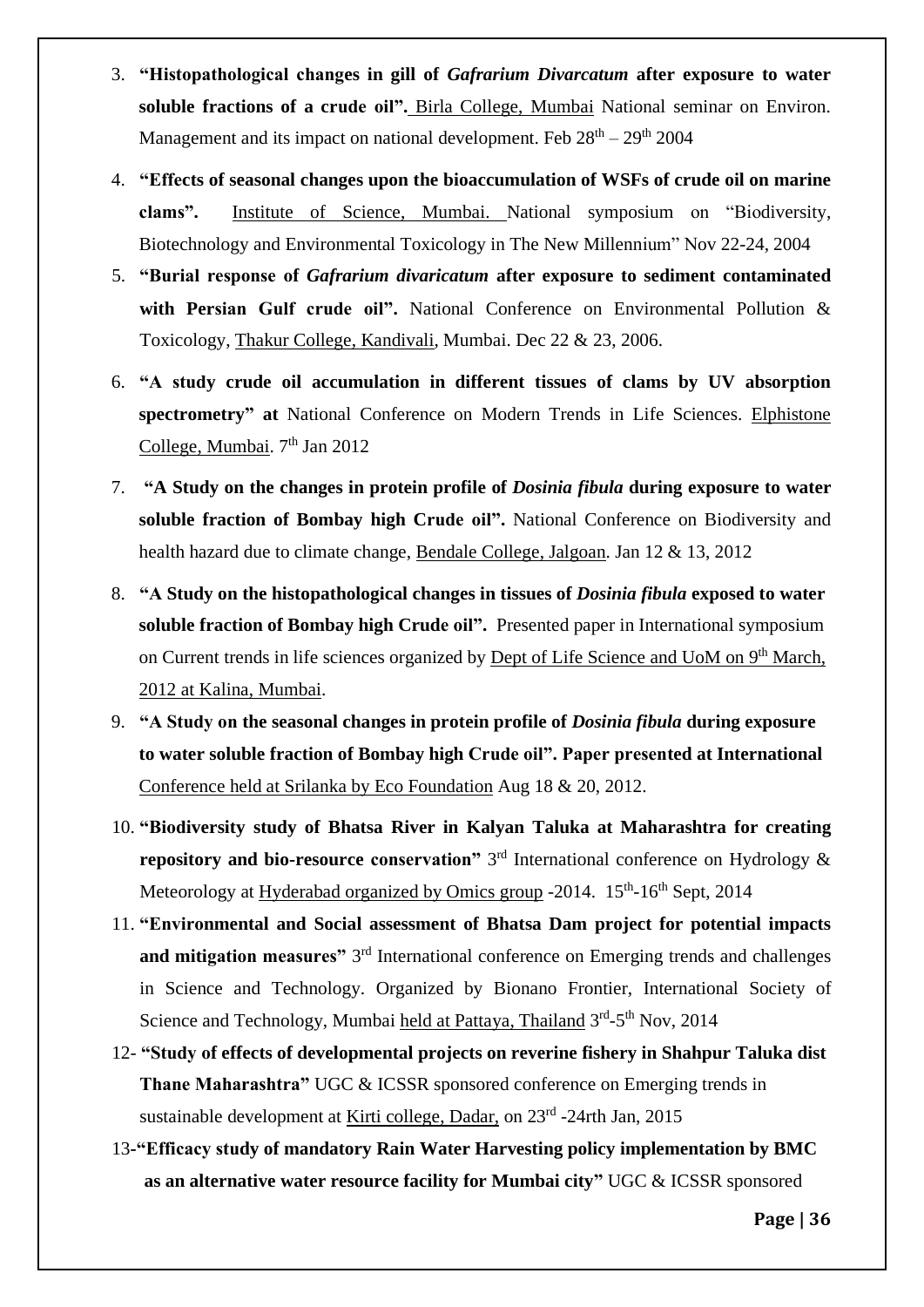conference on Emerging trends in sustainable development at Kirti college, Dadar, on 23<sup>rd</sup> 24rth Jan, 2015

- 14**-"Impact of Mangrove pollution and devastation: a study for sustainable measures"** at National conference on Mangroves of Konkan coast. 2nd – 3rd February 2015 in Ratnagiri
- 15**-"Efficacy study of mandatory rain water harvesting policy implementation by BMC as an alternative water resource facility for Mumbai suburban's"** at National conference on Water audit for today and tomorrow organize society for clean environment and trans Asian chamber of commerce and industries on 23rd June 2016 in Mumbai
- 16- **"Water pollution association with mangrove carbon sequestration in Mithi river"** at National conference on "Climate Change, Biodiversity and Bio resource Management" on 1st February 2017 in Port Blair, Andaman
- 17- **"Impact of Medical waste on Environmental pollution-Imperative to study"** in an International Multidisciplinary conference on Commerce, Management, Technology, Engineering and Environmental Sciences organized by JJTU, Rajasthan on 18th Nov, 2017
- 18- Presented paper on **"Impact of cattle shed waste water on aquatic biota"** at 31st All India Congress of Zoology & National Seminar on Climate-Smart Aquaculture and Fisheries (CSAF) organized by North East Society of Fisheries and Aquaculture India (NESFA), Lembucherra Tripura & ZSI in collaboration with Central Agricultural University Imphal, Manipur held at College of Fishries, CAU, Tripura on 15th-16th Jan, 2018
- 19- Presented paper entitled **"Impact of over-damming on riverine fishery in Western Ghat region near Kalyan taluka in Maharashtra, India"** (Ref no. APON-EB-04), held at Pacific Ag Research, USA. 29-31<sup>st</sup> Oct, 2015
- 20. Paper entitled "**Effective Biomedical waste management techniques for a safe environment**" presented at Incredible India Interdisciplinary international conference held at Amlani college of Commerce and Economics, Andheri Mumbai, on 24<sup>th</sup> November, 2018

### *Education & Management:*

- 1. **"Impact of Globalization on UGC Regulated CHB teacher appointments in higher education Institutions"** – A perception study. ICSD- Asia Pacific Branch International conference on Globalizatoin, Development, and Human Security at Thammasat University, Pattaya, Chonburi, Thailand, 18 – 20 October 2006
- 2. **A study on the perception of degree college teachers towards Fifth pay UGC's regulation formulated for selection of Lecturer keeping in view Implementation of**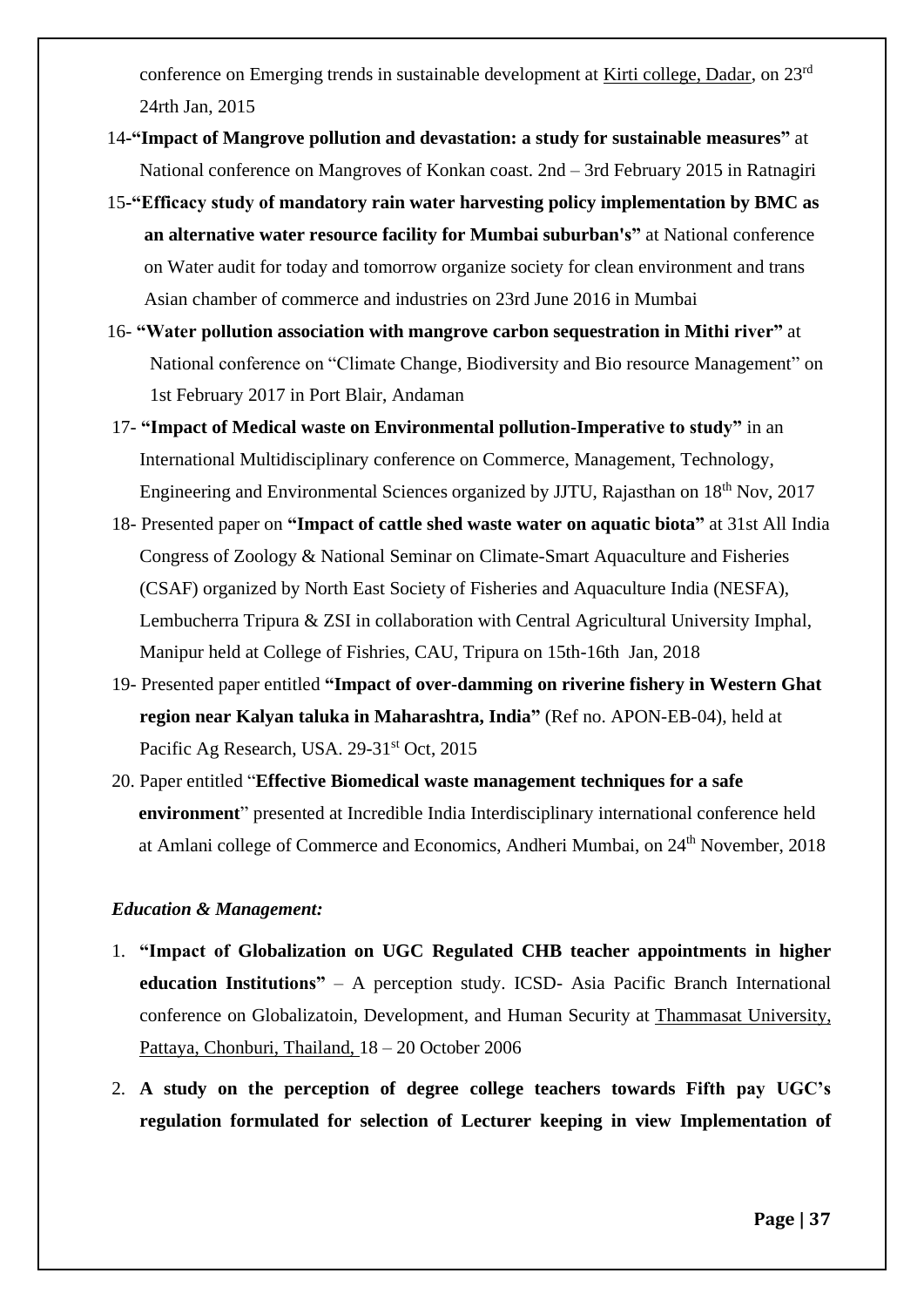**sixth pay regulations based on globalization in higher education."** National level conference held at Hinduja College, Mumbai, March 2010

- 3. **Impact of globalization on UGC regulated teacher appointments in higher education institutions** - A perception study". National level conference held at Pragati College, Dombivali, 15, Jan 2011
- 4. **"Effective use of UGC Regulation, 2010 for college governance"- UGC sponsored**  National conference for principals, Hinduja College, Mumbai. 25<sup>th</sup> Nov, 2011
- 5. **"A study of B.Ed curriculum impact on Entrepreneurship development among student teachers" organized by ICSSR,** UoM and Amlani college sponsored International Conference on 'Extension Education and Rural Communities" (ICERC-2013) held on  $6<sup>th</sup>$  & 7<sup>th</sup> April, 2013
- 6. **"Study of professional standards to enhance teacher professionalism: the demand of global era"** organized by ICSSR, UoM and Amlani college sponsored International Conference on 'Extension Education and Rural Communities" (ICERC-2013) held on  $6<sup>th</sup>$  & 7<sup>th</sup> April, 2013
- 7. Research paper entitled **"Perceptions of elementary level school teachers towards the parameters outlined in RTE Act, 2009: A status study"** presented in International conference proceedings on "A Turbulent voyage of rights for Humanity"- 5<sup>th</sup> Oct, 2013
- 8. **"A status study for educational policy reform: In emerging context of internationalization in higher education and GATS regulations"** paper presented in International Conference organized by Dept of Education, University of Mumbai 8-11 Jan 2014
- 9. "**HR issues in Higher Education: Key Workplace Challenge for branding and internationalization in education"** paper presented in International Conference organized by JBIMS, Dept of Management Studies, University of Mumbai 6<sup>th</sup> & 7<sup>th</sup> March, 2014.
- 10. **"Status of Higher Education in Indian institutes at the cross-roads of internationalization"** paper presented in International conference on Emerging Trends in Education on Changing, Challenging and stimulating Education: Empowerment in a globalized Era. Organized by St Teressa College, Santacruz and International Association of Academicians and Researchers (INAAR) on 22nd and 23rd August, 2015
- 11. **"Status study of Mumbai city HE institutions in view of Internationalization: Urgent need to formulate effective domestic and internal policies in India"** paper presented in International conference on Responsible research in education and management and its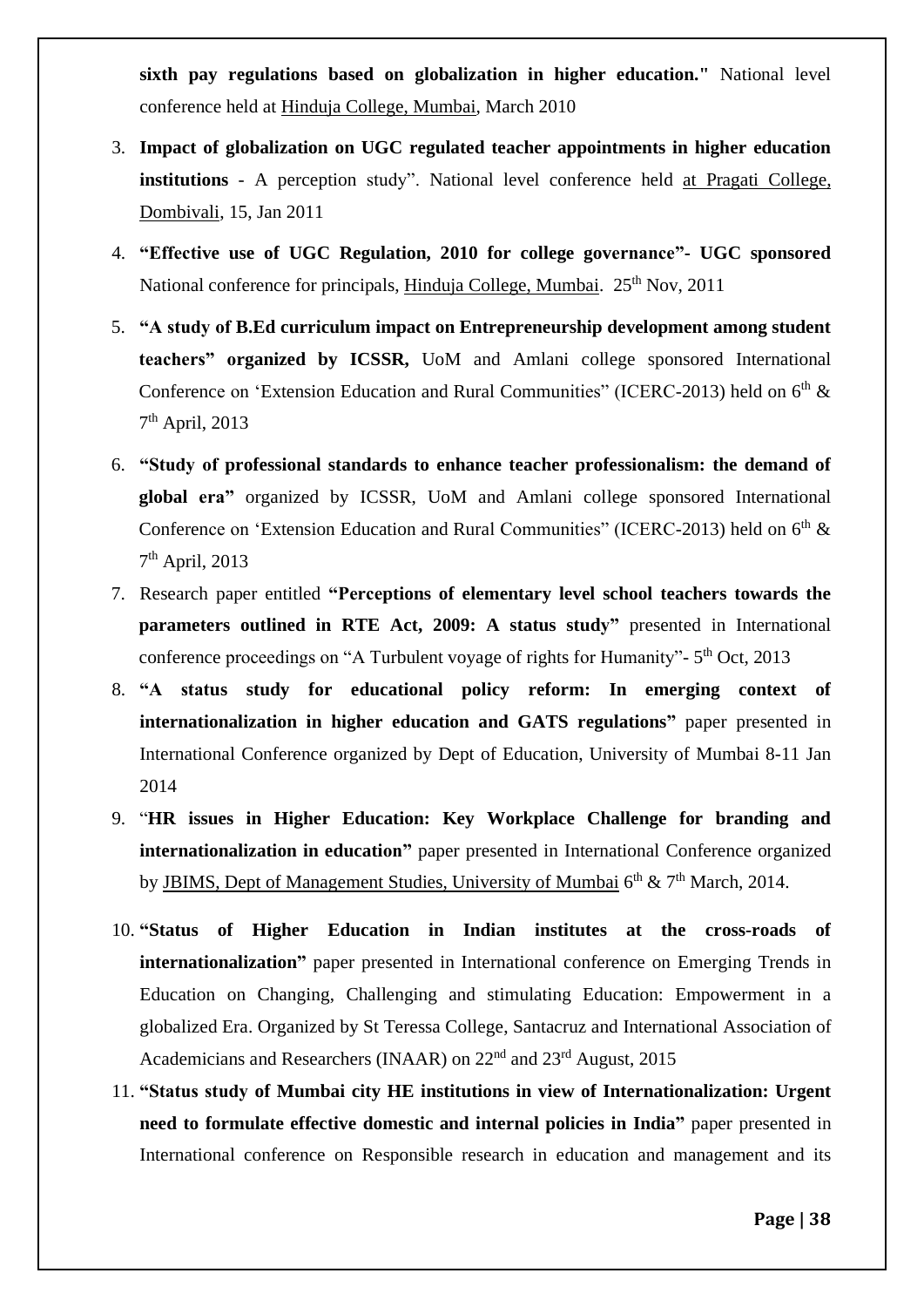impact organized by the London School of Management Education on  $13{\text -}15^{\text{th}}$  Jan, 2016 at grange city hotel, London, UK

- 12. **"Reforms to evolve system and mechanisms: Imperative in the scenario of Internationalization in higher education**"-presented in 18<sup>th</sup> International Conference of Association of Principals held at Shri Krishna college Coimbatore on 4<sup>th</sup>-6<sup>th</sup> Feb, 2017
- 13. **Impact of medical waste on environmental pollution-**imperative to study" presented in International Multidisciplinary Conference on commerce, Management, technology, Engineering and environmental sciences, held at Andheri Centre of JJT University Rajasthan. On 18<sup>th</sup> Nov, 2018
- 14. **"Role of Alumni in Institutional Development and Enhancing the quality of education"-** presented in One Day National Interdisciplinary Conference on Sustaining quality: NAAC new guideline, 2017 held at DAV college Mulund on  $17<sup>th</sup>$  Feb. 2018
- 15. **"A perception study of UGC regulation, 2010 on maintenance of standards in HE with special reference to B.Ed faculty"** presented in 4<sup>th</sup> International Interdisciplinary conference on Issues, Challenges and remedies of global HE with reference to employability. Held on 16<sup>th</sup> Feb, 2018 at MVM degree college of Commerce and Science at Andheri.

# **LIST OF RESEARCH PUBLICATIONS IN NATIONAL/INTERNATIONAL JOURNALS/CHAPTERS IN BOOKS/PROCEEDINGS**

- 1. Some facts about breeding of Angel Fishes. **Sea – Food Export Journal**. ISSN 0037-010X, Vol. XXIV No. 1: 40-42. March 1992
- 2. Accumulation and depuration of petroleum hydrocarbons from WSFs of Bombay High crude oil by the marine bivalve *Gafrarium divaricatum* (Gmelin). **Journal Marine Biological Association of India.** ISSN 0025-3456, Vol. 43,(1 & 2): 197 – 201. 2001.
- 3. Comparative studies on acute toxicity of water soluble fractions of Persian Gulf and Bombay High crude oil on *Gafrarium Divaricatum* [Gmelin] **Journal Pollution Research** ISSN 0257-8050. Vol. 21(1): 31 - 34. 2002
- 4. Changes in digestive diverticula of *Gafrarium Divaricatum* after exposure to water soluble fraction of a crude oil. **Proceedings of the National Seminar on Creeks, Estuaries and Mangroves Pollution and Conservation**. Published by Zoology Dept, Bandodkar College, Thane. Pp. 182-185. 2002
- 5. Relative sensitivity of marine clams to water soluble fractions of crude oil. **Prospects and Problems on Environment. Across the Millennium**. – Book Edited by Dr. M.N. Madhyastha. Daya publication. Delhi. ISBN 81-7035-299-1. Pp. 169-178. 2003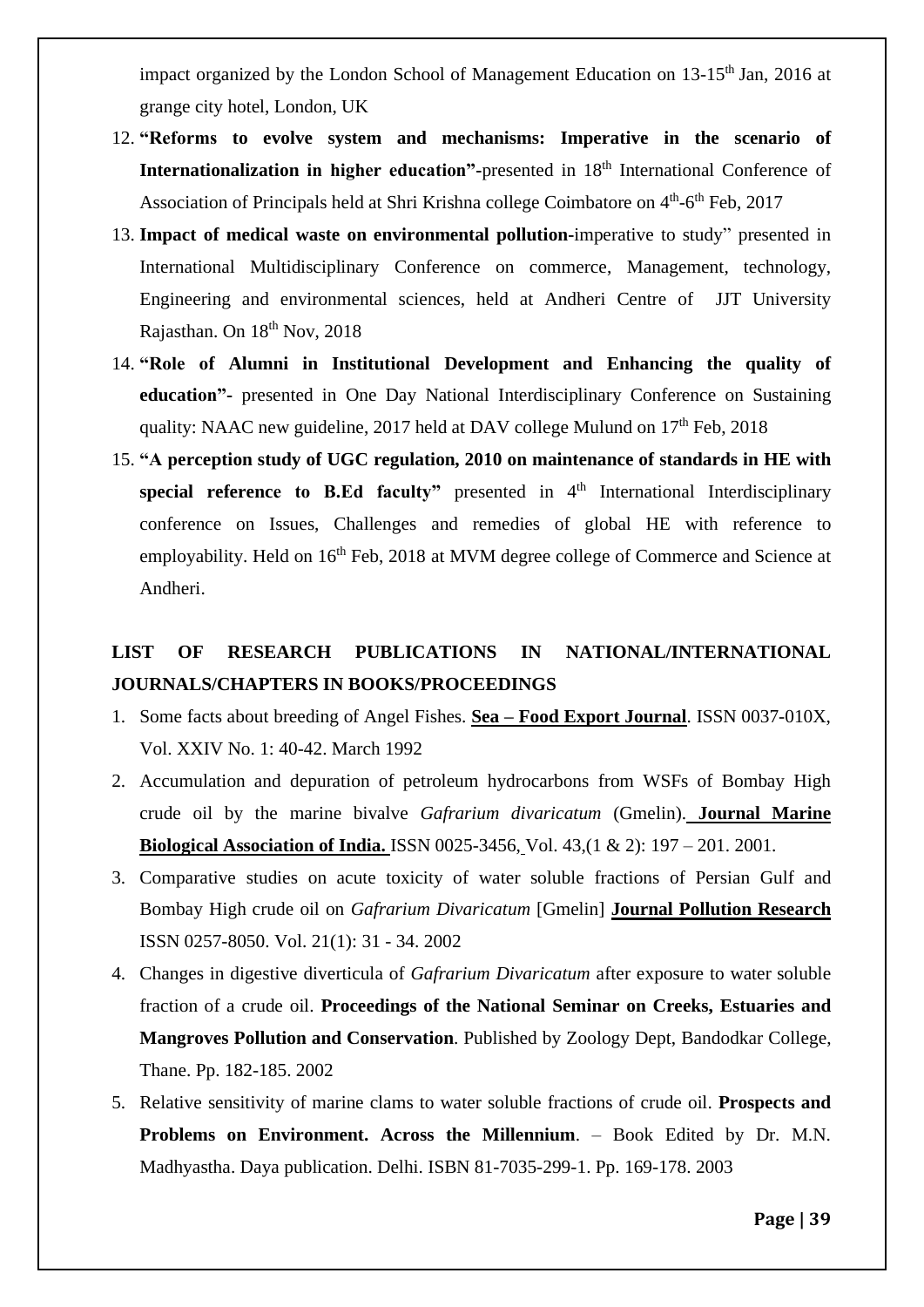- 6. Acute toxicity of water soluble fractions of crude oil to the clam Gafrarium divaricatum in relation to seasonal changes. **Journal of EcoBiology**. ISSN: 0970-9037. Vol. 16. 2004. pp 309-315
- **7.** Histopathological changes in gill of *Gafrarium divaricatum* (Gmelin) exposed to sub-lethal concentration of WSF of a crude oil**. Journal Marine Biological Association of India. ISSN 0025-3456,** 48 (2): 185-189, July-December 2006
- 8. Effects of seasonal changes upon the bioaccumulation of WSFs of crude oil on marine clams. **Environmental Degradation and Management book, Editors K S Vishwakarma and K C Soni, published by Society for Science and Environment. Vol. 2,** pg. 1-12, ISBN-81-85543-06-2, 2006
- 9. Effect of seasonal ambient temperature variations on biochemical constituents of Gafrarium divericatum exposed to WSF of Bombay High crude oil. **Environmental Degradation and Management, Editors K S Vishwakarma and K C Soni, published by Society for Science and Environment. Vol. 2,** 115-124, ISBN-81-85543-06-2, 2006
- 10. Burial response of *Gafrarium divaricatum* after exposure to sediment contaminated with Persian Gulf crude oil. **J. Ecophisiol. Occup. Hlth**, 7 (2007) 49-53. The Academy of Environmental Biology, India
- 11. Impact of Globalization on UGC Regulated CHB teacher appointments in higher education Institutions – A perception study. University News, **Journal of Higher Education,** Vol. 46 No. 11, pg 12-16. ISSN-0566-2257, March, 2008
- 12. Pharmacological potential of pericarp of Ricinus communis. **Journal of Bio Chemical Science**, , ISSN 2230-8474, Vol.1 issue1, Jan 2011
- 13. Need of significant shift in college governance: role of principals- www.pgspcf.org *PDFARDIJ [ONLINE] Feb, 2012, 3(4);(P) 19 – 29* Page |29
- 14. 'A perception study towards UGC's Sixth Pay Commission regulations for Degree College Teachers': A measure for maintenance of standards in Higher Education Institutions, **Journal of Educational Planning and Administration** ISSN 0971-3859, no. 45878/87 Vol. XXVI No. 2, April 2012
- 15. "A Study on the seasonal changes in protein profile of *Dosinia fibula* during exposure to water soluble fraction of Bombay high Crude oil". Paper published in P**roceedings of International Conference** held at Srilanka 'Eco Revolution2012 Colombo' issue of **ISBN 978-81-9204**13-2-8 pg 159-161, Aug, 2012
- 16. "A Study on the changes in protein profile of *Dosinia fibula* during exposure to water soluble fraction of Bombay high Crude oil". **International Journal of Pharmacology and Biological Sciences** Issue no. 4012, Vol. 6 (2), pg 27-34 **ISSN- 0973-6808**, Aug 2012

**Page | 40**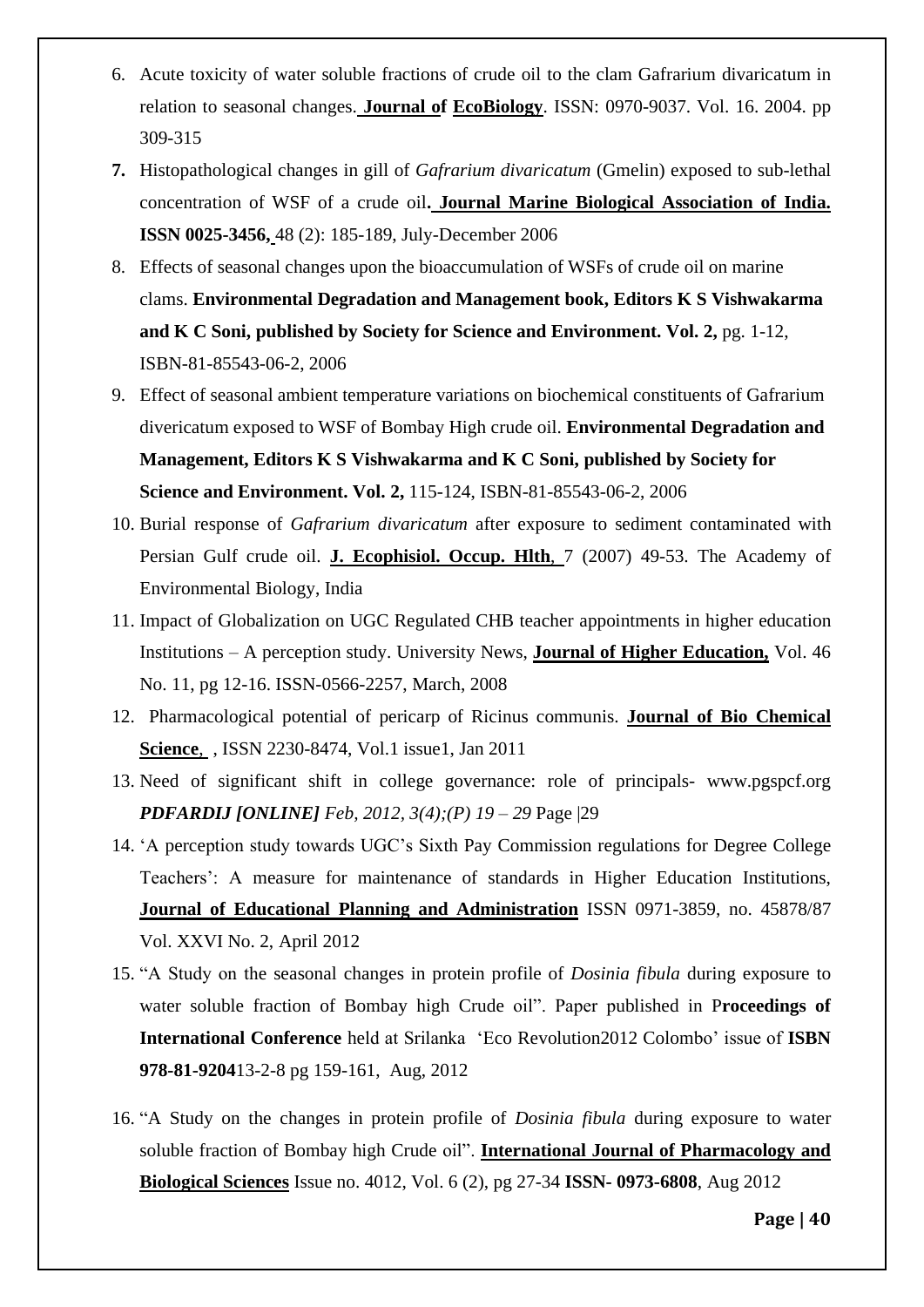- 17. Histopathological changes in gills and digestive diverticula of Dosinia fibula (Reeve) exposed to water soluble fractions of Bombay High crude oil- Chapter in **Environ. Life Sci**. book Editors Dr Kamini Rawal and Dr Ram prakash published by Society for Science and Environment. (2012) 51-67 **ISBN- 81- 85543-** 11-9
- 18. A stress study of undergraduate Commerce students on backdrop of newly introduced credit system for performance review- **Applied Research and Development Institute Journal** *PDFARDIJ [ONLINE] 2013, 8(2) ;( P) 18 – 26 ISSN 2249-8354*
- 19. Article titled, 'An Effective education for better future'-Use of Technology, of **International Journal of PDFARDIJ**. August 2013, 9(1) pg 1-8. ISSN 2249-8354
- 20. Research paper entitled "Perceptions of elementary level school teachers towards the parameters outlined in RTE Act, 2009: A status study" **published in International conference proceedings** on "A Turbulent voyage of rights for Humanity", pg 415-424 ISBN 978-93-5142-130-6, Oct, 2013
- 21. Published paper entitled "Professional standards to enhance teachers professionalism-Demand of Global era" in **international conference proceeding,** ICERC. Vol 1, pg 139- 149. ISBN 978-93-83072-07-1. Nov, 2013
- 22. **"A status study for educational policy reform: In emerging context of internationalization in higher education and GATS regulations"** paper presented and published in proceeding of International Conference organized by Dept of Education, University of Mumbai 8-11 Jan 2014
- 23. **"A Study on the histopathological changes in tissues of** *Dosinia fibula* **exposed to water soluble fraction of Bombay high Crude oil".** Chapter published in book entitled Current Trends in life Sciences, **published by Lambert Academic publishing** pg. 23-34 ISBN 978- 3-659-41262-2. 2013
- 24. **"Study of socio-economic status as a determinant of personality and emotional intelligence of standard X students".** International Journal of Education and Management Studies, June 2014, 4(2), pp. 108-112 ISSN-p-2231-5632e-2321-3671
- 25. "Role of teacher for Peace education" National Seminar proceedings published by PVDT College of Education for Women, SNDT University on "Education For Peace" pg 09-13 April, 2014
- 26. A Study on 'Workload as a stress related factor in CBSE secondary school teachers' with reference to understanding the implications of CCE system. **International Journal of Education and Management Studies**, Vol.4 Issue 3 pg 222-227, ISSN-p-2231-5632e-2321-3671 **Sept, 2014**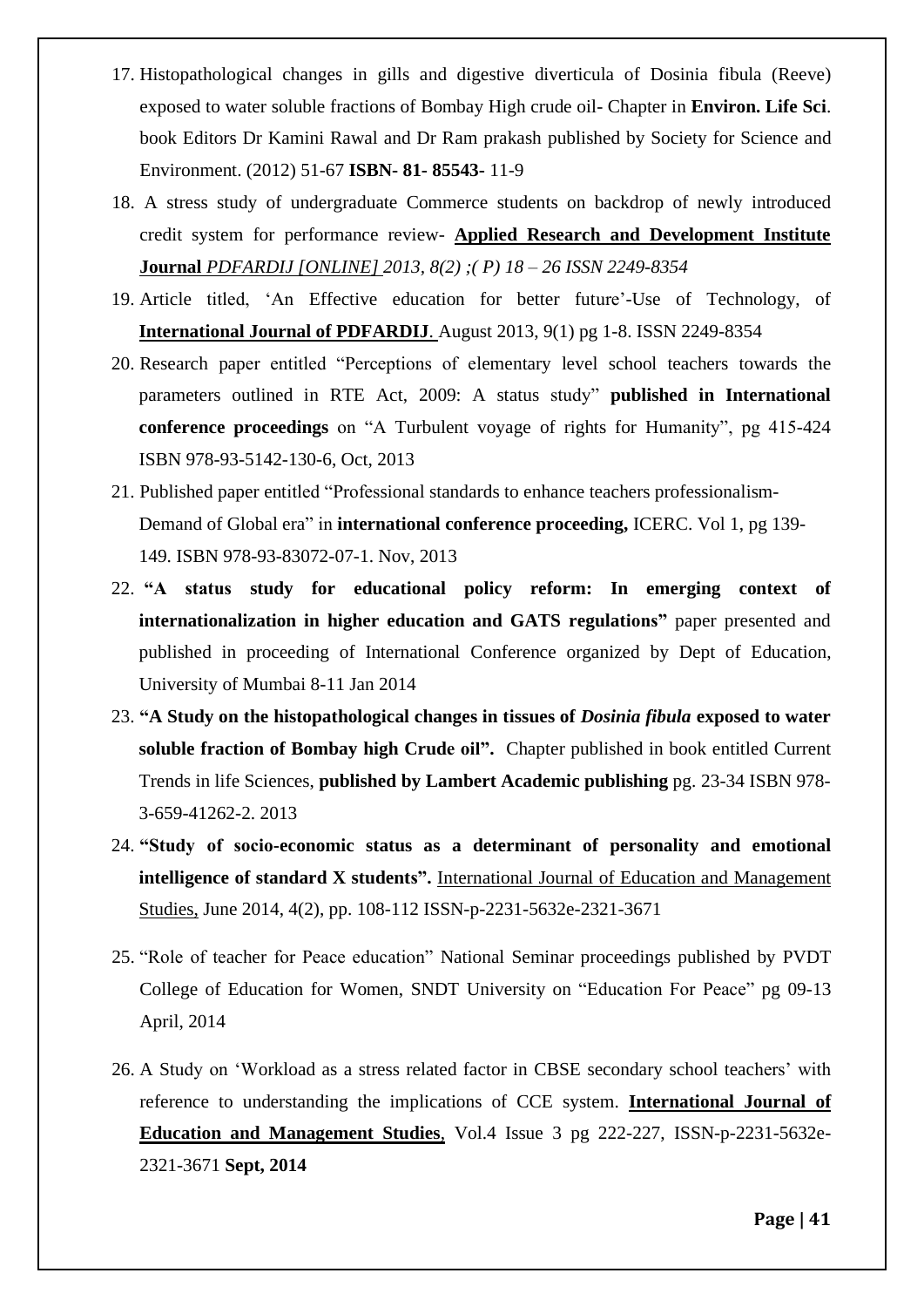- 27. "HR issues in Higher Education: Key Workplace Challenge for branding and internationalization in education". **International Journal of Education and Management Studies**, Vol.4 Issue 3 pg 197-202, ISSN-p-2231-5632e-2321-3671 **Sept, 2014**
- 28. "School type and Self-esteem: A study of influence of Muslim minority students" published in **Radix International Journal of Research and Social Science**, Vol. 2 Issue-9 pp. 14-18 ISSN 2320-1738 Sept, 2014
- 29. "International Trends in Indian Higher Education: Urgent need for effective domestic and internal policy formulation" **Radix International Journal of Research and Social Science**, ISSN 2320-1738 Nov, 2014
- 30. "The effect of playing gadget on creativity, self-concept and achievement motivation of adolescents." **International Research Journal of Commerce, Business and Social Science**, IRJCBSS, Vol. III, Issue 1, April 2014, ISSN: 2277-9310.p-42.
- 31. "Need for strategic reforms in Governance through policy formulations: In view of poor status of internationalization in Indian Higher Education" published in **International Journal of Education & Management Studies,** March, 2015
- 32. **"Status of Higher Education in Indian institutes at the cross-roads of internationalization"** published in **International Journal of Multidisciplinary Research** Vol. IV Issue 5 (III), August, 2015. ISSN 2277-9302 pg. 29-33
- 33. **"Biodiversity study of Bhatsa river near Khadavli village, Kalyan Taluka"** published in book entitled Environmental problems and sustainable development- Book edited by Dr Pandurang Patil, published in 2015 by Swastic publication ISBN-978-93-83762-00-2 pg. no. 81-105
- 34. **"Efficacy study of mandatory rain water harvesting policy implementation by BMC as an alternative water resource facility for Mumbai city***"* **International Research Journal of Natural and Applied Sciences** Volume-2, Issue-5 (May 2015) IF- 2.818 ISSN: (2349-4077) A Monthly Double-Blind Peer Reviewed Refereed Open Access International e-Journal - Included in the International Serial Directories International Research Journal of Natural and Applied Sciences (IRJNAS) Website: www.aarf.asia. Page 77
- 35. **"Impact of mangrove pollution and devastation: a study for sustainable measures" International Research Journal of Natural and Applied Sciences** Volume - 2, Issue- 6 (June 2015) IF- 2.818 ISSN: (2349-4077) A Monthly Double-Blind Peer Reviewed

**Page | 42**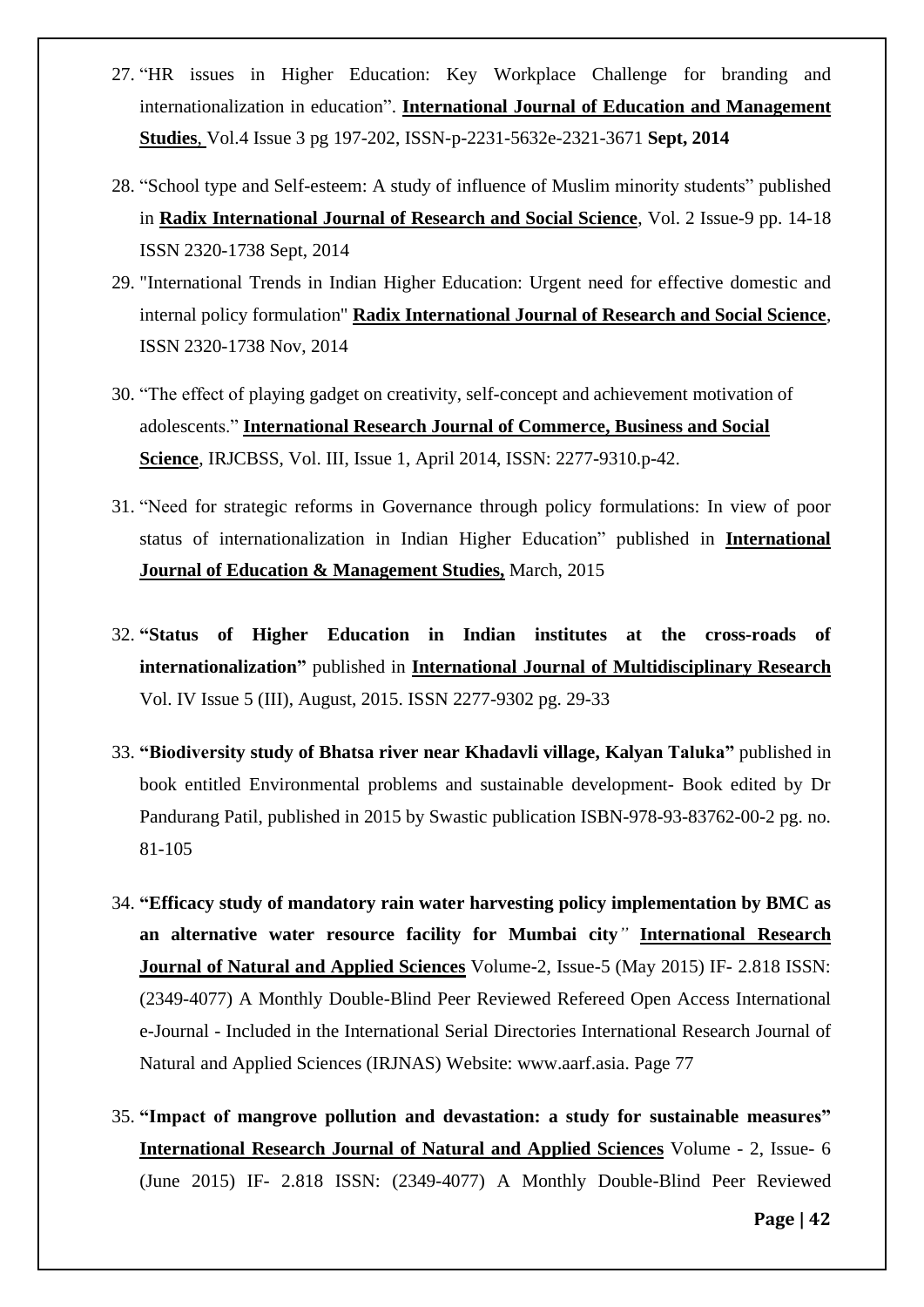Refereed Open Access International e-Journal - Included in the International Serial Directories International Research Journal of Natural and Applied Sciences (IRJNAS) Website: www.aarf.asia. Page 178

- 36. "**A gender-wise study of relationship of school type and self-esteem of Muslim students**" published in conference proceeding of LSME International Conference on Responsible Research in Education and Management and its impact, held at UK. Pg 137- 152. Oct, 2016
- 37. "**Status study of Mumbai city higher education institutions in view of internationalization: Urgent need to formulate effective domestic and internal policies in India**" published in conference proceeding of LSME International Conference on Responsible Research in Education and Management and its impact, held at UK. Pg 331- 345. Oct, 2016
- 38. "**Rain water harvesting emerged as a viable alternative for sustainable development-Mumbai Suburban**" **International Journal of advanced Research in Biological Sciences**. Coauthored in ISSN:2348-8069 [www.ijarbs.com](http://www.ijarbs.com/) Vol 3, Issue 11-2016 pg 47-52 Peer reviewed referred journal
- 39. Marathi madhyamik shalatil abhyaskramatun vidyathyan madhe jeevan kaushalya vikas-ek vishleshnatmak abhyas (**Marathi medium secondary school students Life skill development through the curriculum- A critical study)** Vidyawarta: **Interdisciplinary Multilingual refereed Journal**, Issue-16, Vol-06 pg 96-101, Impact factor-4.014 ISSN: 2319-9318 MAH/MUL/03051/2012, Oct-Dec, 2016 Peer reviewed referred journal
- 40. **Marathi Madhyamic Shalatil abhyaskramatun vidyarthyanmadhye jeevan kaushalyancha antargat samajik kaushlaya vikas – ek vishleshnatmak abhyaas** –An International peer reviewed Scholarly **Research Journal for Interdisciplinary studies**. Refered journal July-Sept, 2017 Vol. 6, Issue-33 online ISSN-2278-8808 printed ISSN 2319-4766 SJIF2016- Impact factor 6.177 UGC approved Sr. no 45269 pg 272-284
- 41. **Role of Alumni in Institutional Development and Enhancing quality of education**published in **Management Guru: Journal of Management Research** Vol.VI, Issue no. 2. March 2018 ISSN 2319-2429 pg 192-196 UGC listed Journal SI. No. 616 Journal no. 45007 Peer reviewed referred journal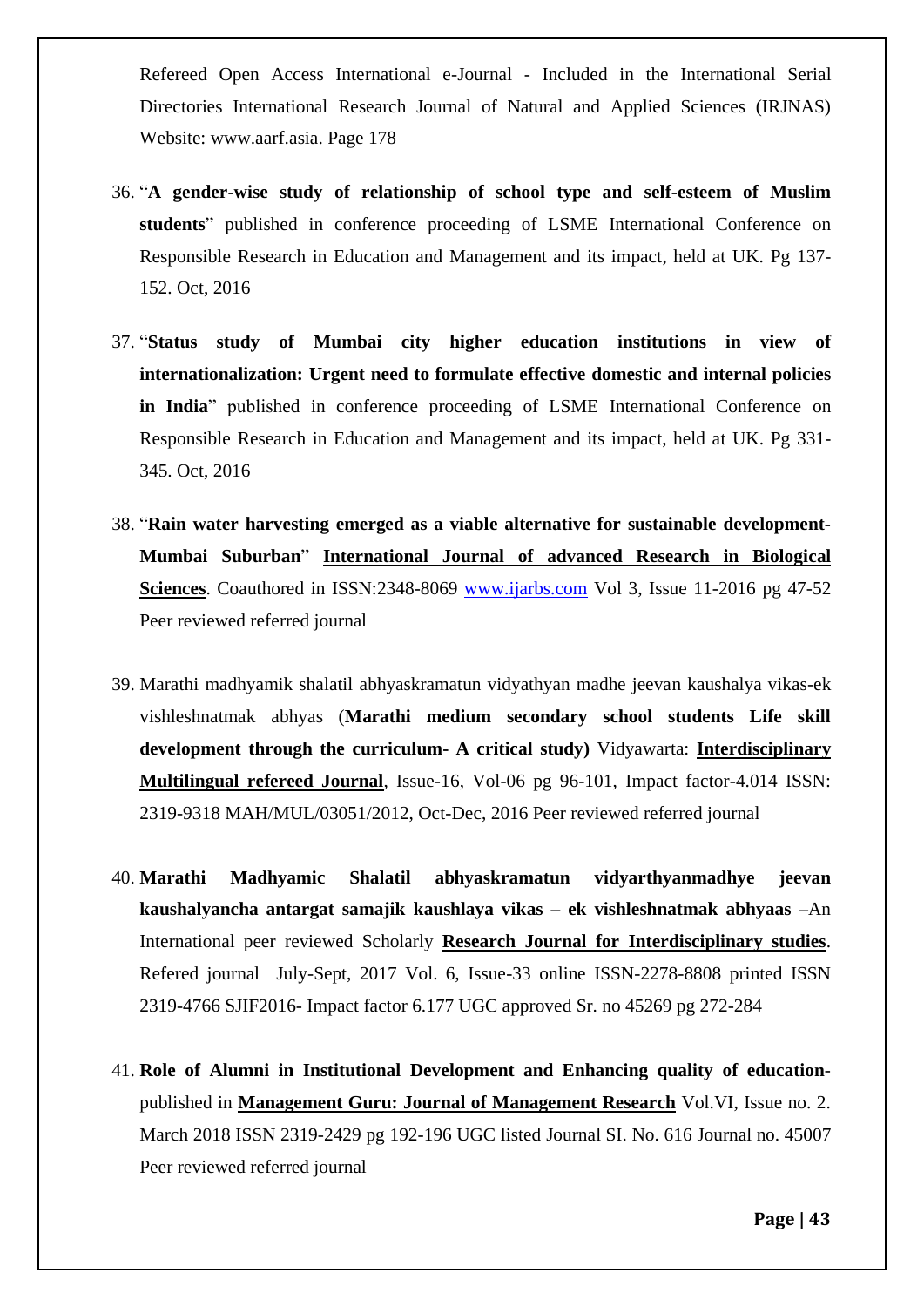- 42. **"A perception study of UGC regulation, 2010 on maintenance of standards in HE with special reference to B.Ed faculty"** published in **GENIUS-International Multidisciplinary half yearly research journal.** Vol-VI, Issue-II part IV. ISSN-2279-0489 Feb-July, 2018. pg 97-106 UGC listed journal no. 47100. Peer reviewed referred journal
- 43. **"A study of the perception of UGC regulation, 2010 on Minimum qualification for the appointment of teachers with special reference to B.Ed faculty"** Coauthor in **International journal of research and innovation in Applied Science** (IJRIAS) Vol III, Issue I, Jan, 2018 ISSN 2454-6194 pg 1-6. Peer reviewed referred journal
- 44. **"Role of Innovations and creativity"- Centrum** Vol 10. Issue-2 (II) July 2017, ISSN No. 2231-1475 Peer reviewed referred journal
- 45. **"Heavy metal pollution correlation with mangrove (Avicennia marina) carbon sequestration in Dahisar creek of Mumbai region, India". Ecology, Environment and Conservation International Journal**, Vol. 24 ISSN 0971-765X. pp. S348-S352. Feb. 2018 Peer reviewed referred journal
- 46. **"Water pollution association with mangrove carbon sequestration in Mithi river". Ecology, Environment and Conservation International Journal,** Vol. 24 ISSN 0971- 765X. pp. S152-S158. Feb. 2018 Peer reviewed referred and UGC listed journal
- 47. **Study of Socio-economic conditions of fisherman in Wada Taluka, District Palghar, Maharashtra** - **International Multidisciplinary Quarterly Research Journal AJANTA** - Peer reviewed referred & UGC listed journal. Volume-VII, Issue-I-January-March 2018. ISSN 2277-5730 Impact factor 5.2 Peer reviewed referred and UGC listed journal
- 48. **Role of Access of Muslim to bank credit for inclusive growth. International Multidisciplinary Quarterly Research Journal AJANTA** Volume-VII, Issue-I-January-March 2018. ISSN 2277-5730 Impact factor 5.2 (Co-authored). Peer reviewed referred and UGC listed journal Journal no. 40776
- 49. **Reforms to evolve system and mechanisms: Imperative in the scenario of internationalization in higher education**. Proceedings of  $18<sup>th</sup>$  International conference of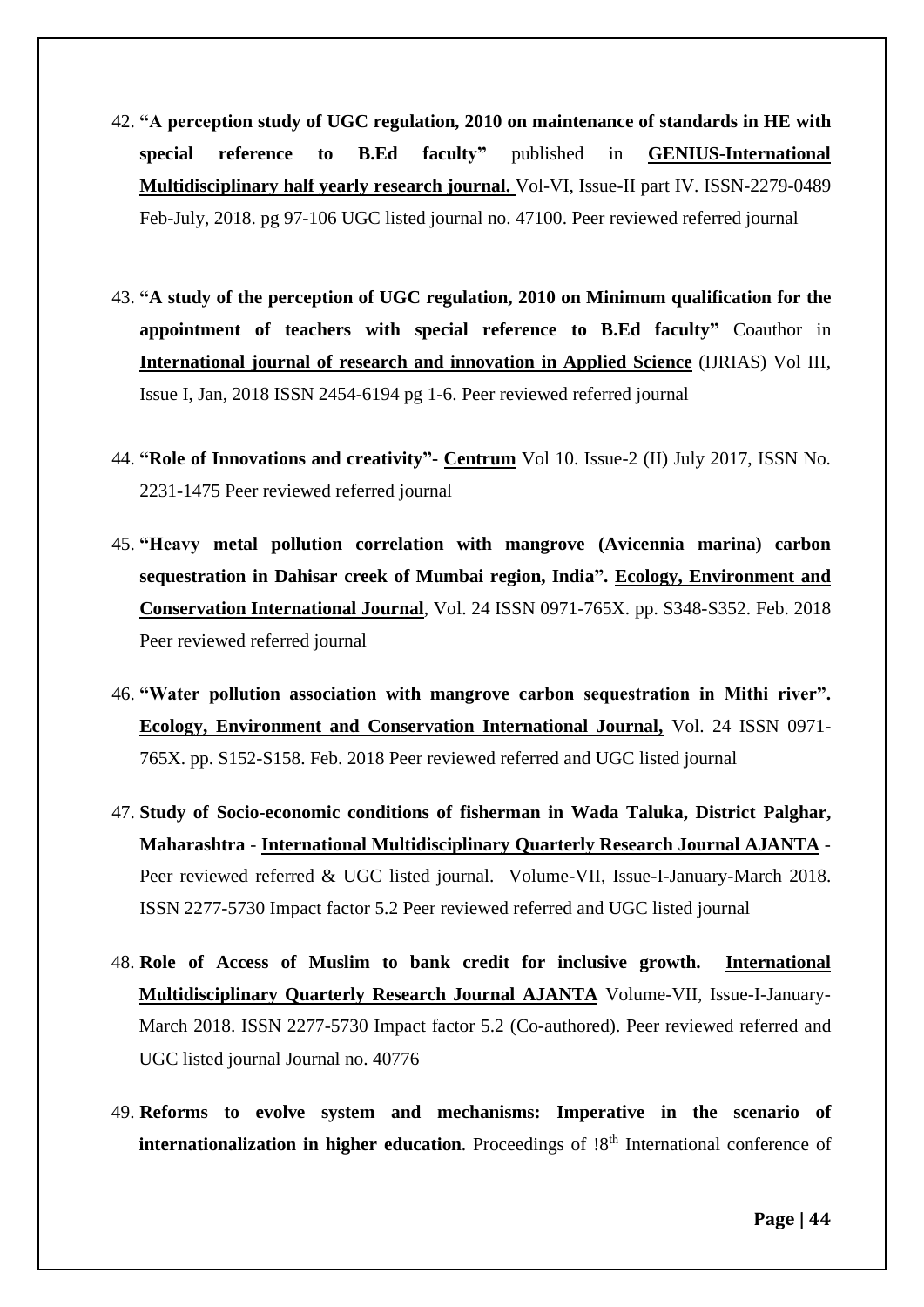Association of Principals held at Shri Krishna college Coimbatore on "The role of higher education in national and International development" held on 4th-6th Feb, 2017 Pg 37-47

- 50. **"Impact of medical waste on environment pollution-imperative to study"**: coauthored in **Galaxylink** ISSN 2319-8508- Impact factor 4.361 [\(www.sjifactor.com\)](http://www.sjifactor.com/) Volume VI Issue - 1- Nov-April 2017-18. Pg 119-124 Peer reviewed referred and UGC listed journal
- 51. "Effective Biomedical waste management techniques for a safe environment" Co-authored **in International Multidisciplinary Quarterly Research Journal AJANTA** Volume-VII, Issue-IV-October -December 2018. ISSN 2277-5730 Impact factor 5.5 (www.sjifactor.com) Peer reviewed referred and UGC listed journal

### **BOOKS AUTHORED/CO-AUTHORED:**

- 1- Authored book entitled "**UGC Pay Commission regulation study: Sixth pay regulation**" by international publisher Lambert publication with ISBN No. 978-3-659-48702-6, Nov, 2013
- 2- Authored book entitled "**Effect of crude oil on marine clam" Vol I Acute and Chronic toxicity effect"** by international publisher Lambert publication with ISBN No. 978-3-659- 50154-8, March, 2014
- 3- Authored book entitled "**Effect of crude oil on marine clam" Vol II Physiological and biochemical effect"** by international publisher Lambert publication with ISBN No. 978-3- 659-30129-2, July, 2014
- 4- Authored book entitled "**Effect of crude oil on marine clam" Vol III Histopathological changes and impact of seasonal changes**", by international publisher Lambert publication with ISBN No. 978-3-659-53264-1, July, 2014
- 5- Authored book entitled "**UGC's Fifth pay commission regulations: Perspectives of degree college teachers**" by international publisher Lambert publication with ISBN No. 978-3-659-61355-5, Nov, 2014
- 6- Co-authored book entitled "**Perspectives on Globalization of higher education: Opportunities and challenges"** by international publisher Lambert publication with ISBN: 978-3-659-46780-6, April, 2015
- 7- Authored book entitled **"Internationalization in Higher Education-Practitioner perspectives in Indian scenario"** Vol-1 by international publisher Lambert publication with ISBN: 978-3-659-90811-8, July, 2016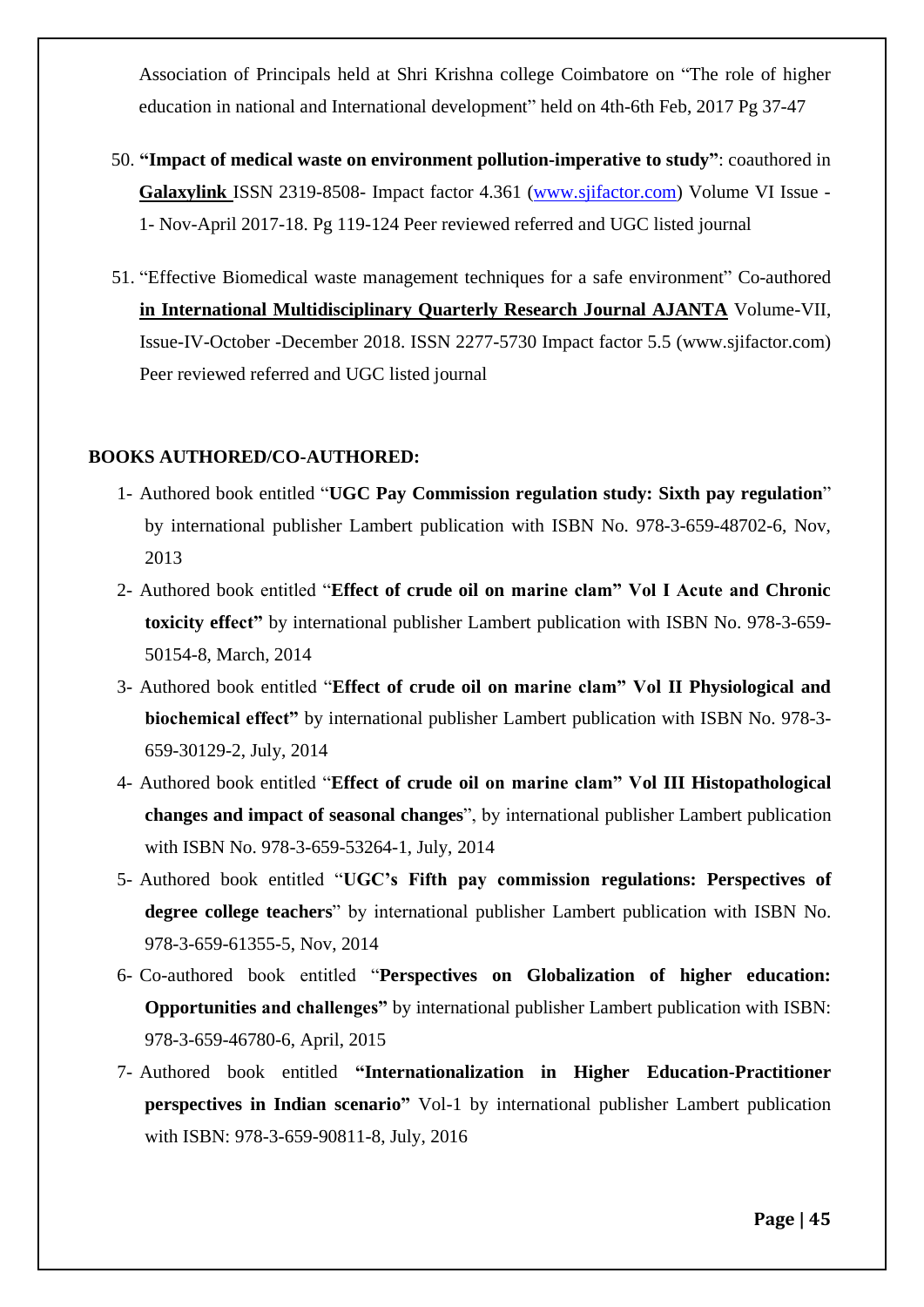- 8- Co-authored Marathi book entitled **"Marathi madhyamik shalantil abhyaskramatun vidyarthyamadhe Jeevan Kaushlaya vikas -ek vishleshnatmak abhyas"** i.e Life skill development through Marathi Medium school curriculum -an analytical study. Harshvardhan Publication Pvt. Ltd. ISBN: 978-93-86778-84-0. May, 2018
- 9- Authored **"The Agony of River"** Book on Experiences of working for River rejuvenation (Ganga and other rivers), ISBN: 978-93-5321-853-9 Published and printed by Shree Halari visa Oswal College of Commerce 142 pg published in June, 2018
- 10- **Co-authored book entitled "Pollution affect mangrove carbon sequestration"** ISBN: 978-93-5351-105-0 Published and printed by Shree Halari visa Oswal College of Commerce 122 pg published in Jan, 2019
- 11- **Authored Book entitled "Efficacy study of UGC regulations"** ISBN: 978-81-938567-5- 8 by Aarhat publications, Badlapur, India. Pp 132 February 2019
- 12- "Remedial explorations for Kamvari river in Bhiwandi". Bhiwandi ISBN 978-93-5361- 498-3 April 2019

### **EDITORED PROCEEDINGS/JOURNALS**

- 1- Proceedings of Nexus-2015 conference held on subject entitled "Food, water crisis and Waste Management for sustainable development" held at GEV, Palghar in Nov 29-30, 2015
- 2- Responsible Research in Education and Management and its Impact- Scholarly contribution to the International Conference proceeding as organized by London School of management Education, London UK  $15<sup>th</sup>$  Jan, 2016
- 3- National Conference on Eco-Ethical Integrated Sustainable Solutions for water crisis-NEXUS 2016 National water convention held at BSE Mumbai. Proceedings published in **Management Guru: Journal of Management Research. International Journal approved by UGC.** Vol. VI Issue no. 7 August 2017 Special issue. Sharayu Prakashan. ISSN2319-2429
- 4- **An International Multidisciplinary Quarterly Research Journal AJANTA Volume-VII, Issue-I- Part I** January-March 2018. ISSN 2277-5730 Impact factor/Indexing 2017- 5.2. Peer reviewed Referred and **UGC listed Journal** (Journal no. 40776). www.sjifactor.com
- 5- **An International Multidisciplinary Quarterly Research Journal AJANTA Volume-VII, Issue-I- Part II** January-March 2018. ISSN 2277-5730 Impact factor/Indexing 2017- 5.2. Peer reviewed Referred and UGC listed Journal (Journal no. 40776). [www.sjifactor.com](http://www.sjifactor.com/)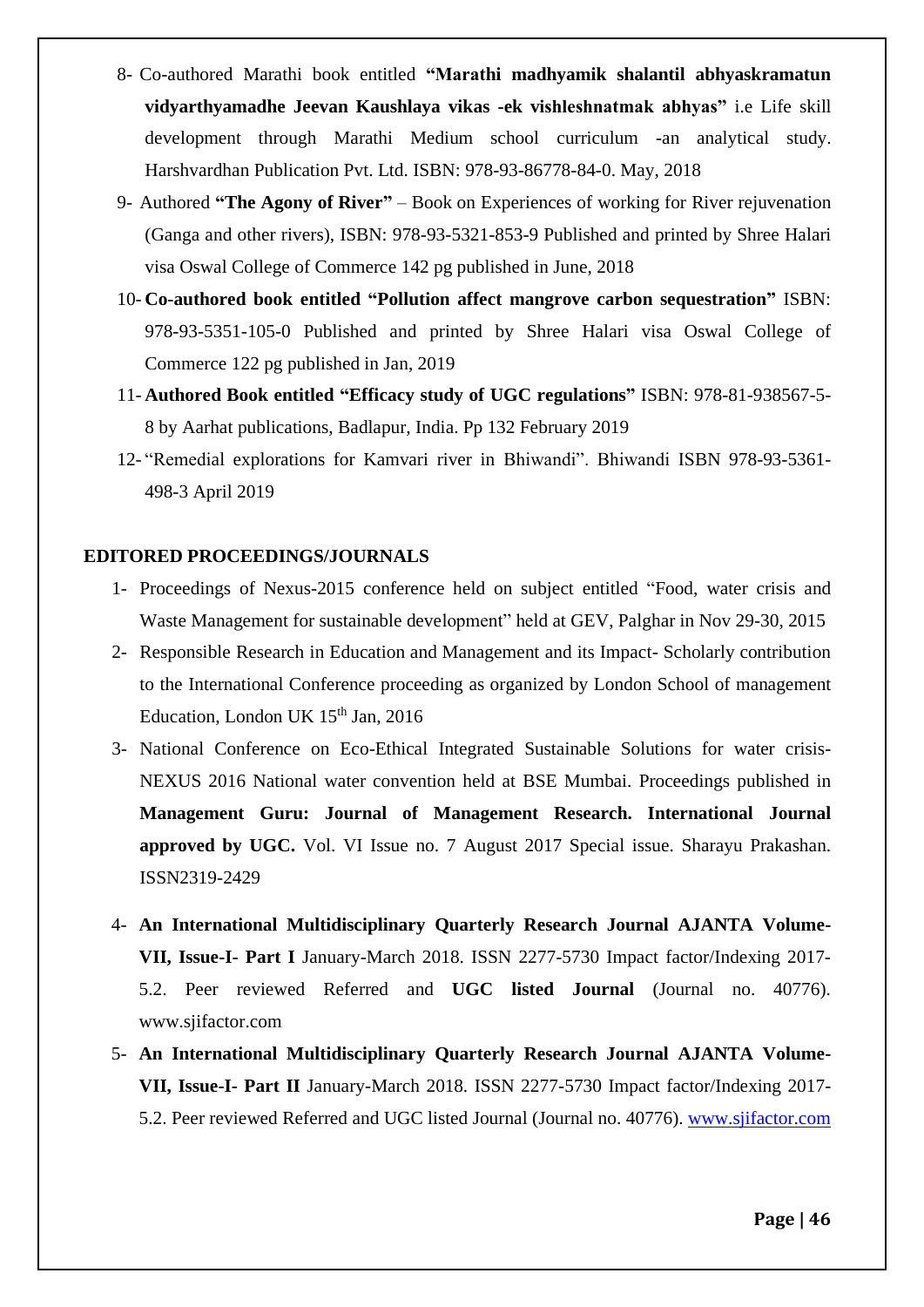6- Proceedings of National Conference on "River Rejuvenation & Water Management with Policy perspectives" ISBN No. 978-93-5382-939-1. Held at Thakur College, Mumbai. 19th Sept, 2019

# **FUNDS PROCURED FROM VARIOUS AGENCIES FOR RESEARCH AND INFRASTRUCTURE DEVELOPMENT**

- 1- Rs 2 Crores from UGC for Girls Hostel in Ghanashyamdas Saraf Girls college, Malad Mumbai-2006
- 2- Rs 11.5 Lakhs Seed money for Travel and tourism course- 2006
- 3- Rs 30,000/ for minor research project from Mumbai University-2010
- 4- Rs 50,000/- From ICSSR for conference on social relevant issues-2016
- 5- Rs 5 Lakhs from NEERI for International workshop at Oswal college-2017
- 6- Rs 5 Lakhs approved by Bhiwandi Corporation for Kamvari River scientific and social diagnosis- Jan, 2019
- 7- 50 Lakhs from Express Industries Council of India worth infrastructure and equipment for establishing Skill Development Centre on Logistics,. May 2019

## **MAJOR PROJECTS**

- 1- Ground Water recharge and sustainable development projects funded by- National Engineering and Environmental Research Institute in August 2017 (5 Lakh)
- 2- Kamvari River rejuvenation project funded by Bhiwandi Corporation -December 2018 (5 Lakh)
- 3- Proposal submitted to MOEFCC to study upstream Ganga from Chausa in Bihar to Farakka in WB for funds 1 Crore
- 4- Proposal submitted for CSR fund to IT Industry for Kamvari river clean up and rejuvenation, worth 5 crore

## **MINOR PROJECT WORKS CONDUCTED:**

- 1. "**Management of toxicity with herbs**". During Refresher course in Biosciences, at Ruia College, Mumbai. 10 to  $31<sup>st</sup>$  Oct 2002
- 2. "**Strategic Planning In Higher Education**". SNDT University for PGDM Course. October 18th 2003
- 3. "**Implications of New Education Policy (NEP) In Higher Education**". SNDT University for PGDM Course. December  $15<sup>th</sup> 2003$
- 4. "**MIS – A case study**". SNDT University for PGDM Course. January 17th 2004
- 5. "Curriculum Evaluation" SNDT University for PGDM Course. January 29<sup>th</sup> 2004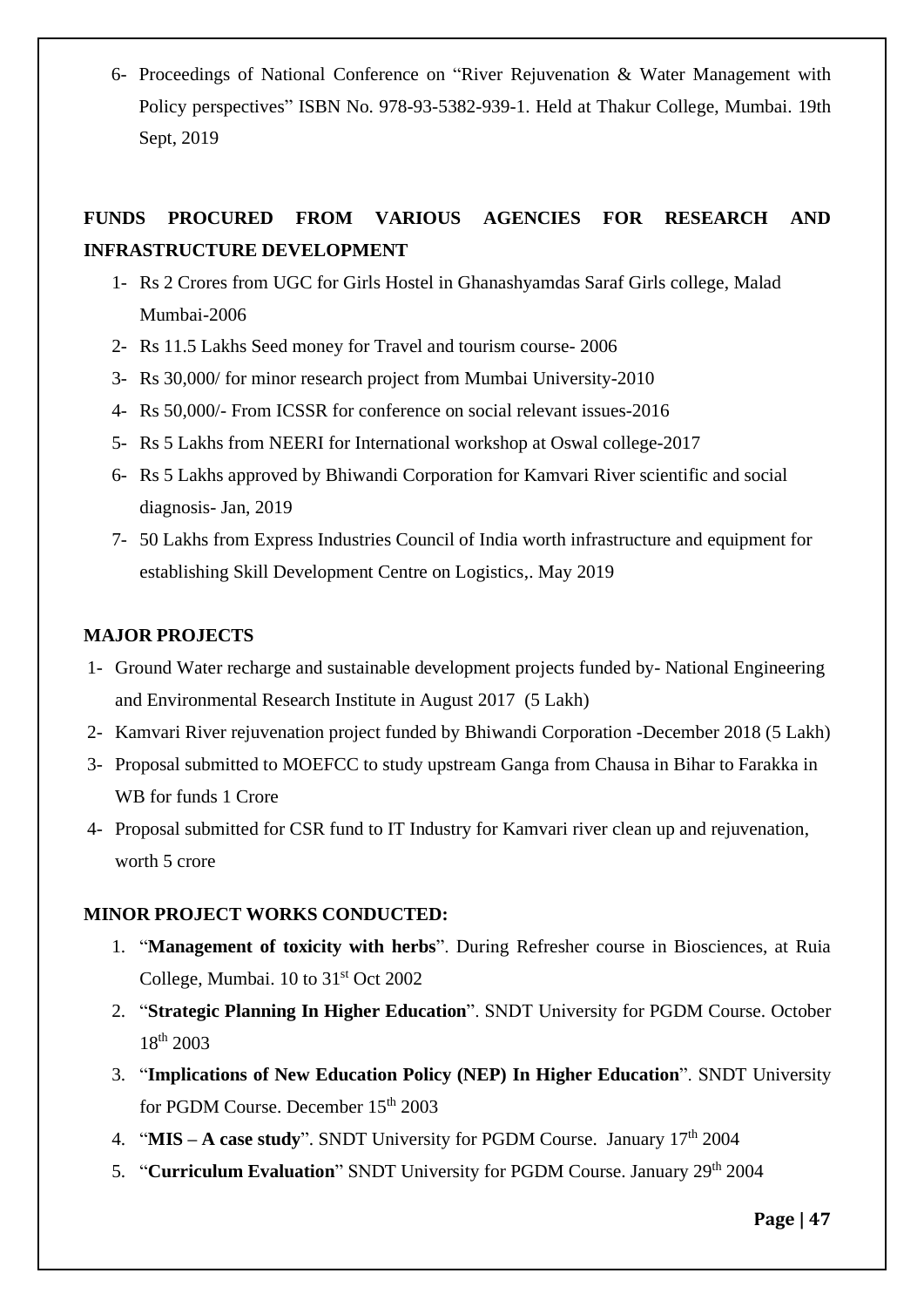- 6. "**A survey study to identify conditions of street children**". A research study proposal submitted for research grant to National Commission for protection of child rights, New Delhi. 2007-08
- 7. "**Biodiversity of Bhatsa River, near Khadavli station**". Minor research project proposal sanctioned by University of Mumbai for research grant. Feb 2012 and report submitted on July, 2012 (30 K)
- 8. Research proposal for biodiversity awareness and conservation approved and sponsored by **BAIEF, Ministry of Environment and Forest Govt of India for the National Environment Awareness Campaign (NEAC), Nov, 2013** (10K)

### **RESEARCH WORK GUIDED:**

*Education:* **8** students awarded PhD (6 University of Mumbai, 1 JJT, 1 AMET) and 01 submitted thesis, 5 are registered. 15 students successfully guided at PG in Education Management (SNDT University) and 2 for MBA (YCMOU)

- 1. *"A study on the perception of ICSE school teachers towards teaching-learning strategies in context to the interest generated in students".* Research work submitted to SNDT University for PGDEM course by a school principal. 2005-2006
- 2. *"A perception study with respect to the awareness regarding introduction of grading system in secondary schools of SSC board'.* Research work submitted to SNDT University for PGDEM course by a B. Ed college principal. 2005-2006
- 3. *"Study of Newly formulated UGC regulation for Lectureship- Perception of Degree College teachers".* Research work submitted to SNDT University for PGDEM course by a Senior lecturer of Degree College in 2006-2007
- 4. *"A study on the perception of primary teachers towards the impact of performance appraisal with regard to teacher development and institutional development* ". Research work submitted to SNDT University for PGDEM course by a school teacher. 2007-2008
- 5. *"A study towards evaluation of P. V. Polytechnic Diploma course Interior Design syllabus"*  Research work submitted to SNDT University for PGDEM course by a Lecture of P. V. Polytechnic, Dept. Interior Design. 2007-2008
- *6. "Impact of globalization on selection criteria of Lectureship"* Research work submitted to College of Management, ICME, Pune for MBA course in Human relations by a senior Lecture in 2007-08
- 7. *A study on the continuous and comprehensive mode of evaluation at the primary level in north Mumbai CBSE schools*. Research work submitted to SNDT University for MA in education course by an International school Principal. 2009-2010.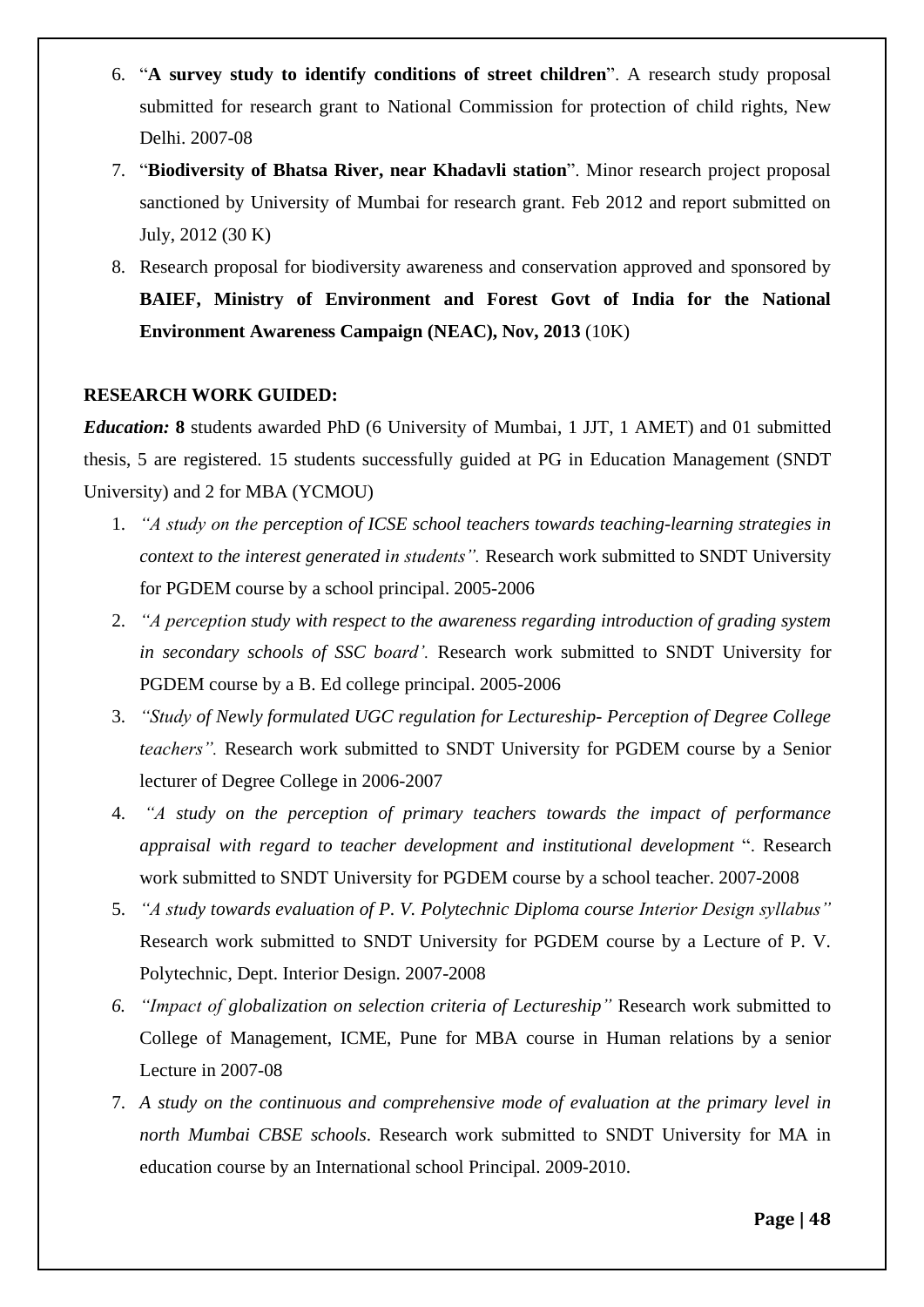- 8. A Study on *'Workload as a stress related factor in CBSE secondary school teachers'* Research work submitted to SNDT University for MA in education course by a International school Supervisor. 2009-2010.
- 9. *A critical analysis of the existing Online Transnational Education System and the effectiveness of its curriculum on students* in the developing world with emphasis on employment- PhD work pursued by industry personal at JJT University, Rajasthan. November 2010 onwards
- 10. *An investigation into the secondary level Curriculum of CBSE ICSE and SSC boards across schools in Mumbai: A status study.* PhD awarded. JJT University, Rajasthan. April 2013
- 11. *"A study of creativity in relation to self-concept and achievement motivation of adolescents*" March 2014. PhD awarded by Mumbai University, Fatemeh Behdarvand (Iran)
- 12. *"An analytical study of Professionalism among the teachers of high schools in Mumbai",*  University of Mumbai- Dr Seema Nair PhD awarded April 2015.
- 13. *"An investigation into the type of schooling, parental socio-economic status and its relationships with emotional intelligence, self esteem and personality of the Muslim students"* University of Mumbai- Dr Arundhati Agnihotri PhD awarded April 2015.
- 14. *"An investigation into the policies outlined by GATS with respect to internationalization of Higher Education in HE institutions: A status study"* Dr Dinesh Kamble, Registrar PhD awarded, Mumbai University, March 2015
- 15. *Development of life skills among school students through school curriculum,* Dr Jayshree Kale. PhD awarded, University of Mumbai. December 2017.
- 16. *"A critical analysis of UGC regulation 2010 on minimum qualification for appointment of teachers and measures for maintenance of standards in Higher education with special reference to Bed faculty"* PhD awarded University of Mumbai. Dr *Sheetal Kadam* May 2018
- 17. Efficacy study of new Bed curriculum for development of Teaching attributes- Pursuing PhD Mrs Thete 2013 onwards
- 18. Comparative study of online and regular mode of Bed education for teaching skill development – Pursuing PhD Mrs Pradnya Khopkar. 2013 onwards

### **Science (Zoology)**

19. "*Mangrove carbon sequestration and pollution study of Mumbai region" PhD awarded.* AMET university Oct, 2018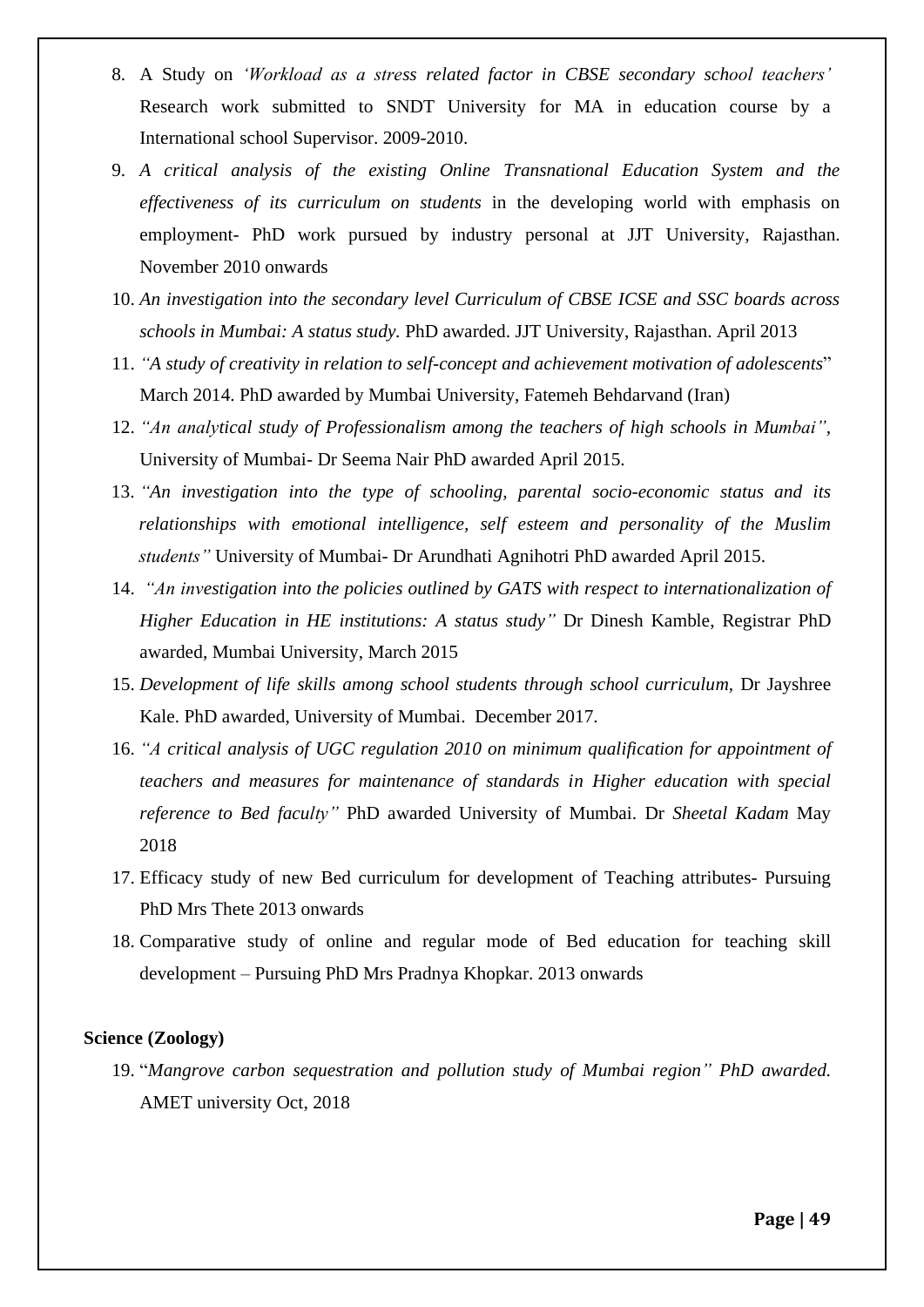- *20. "Impact of urbanization and developmental work on biodiversity with special emphasis on fisheries of Bhatsa river at Bhatsa Nagar kalyan Taluka (MS)"* Sachin Sangare pursuing PhD research work. Mumbai University from 2014 onwards
- *21. "Environmental and health hazards of Biomedical waste" Mrs Manjusha Dharma, pursuing PhD research work at JJT University Rajasthan. Thesis submitted Jan, 2020*
- *22. "Social and scientific diagnosis of a West Bengal region to study the impact of fluoride water contamination for mitigation measures" Mrs Rashmi Das pursuing PhD research work at JJT University Rajasthan. Dec, 2018 onwards.*

## **ARTICLES WRITTEN**

- 1. "Women's participation in fishing trade". Krishi Vidyapeeth. Vol lII; Pp:11-12. April;2004
- 2. "Relevance of EDUCATION MANAGEMENT course for enhancing professionalism in teachers". Peoples Vision, 2005
- 3. **"Restructuring Primary Education Curriculum**". Alive, Delhi Press Patra Prakashan Ltd. March, 2008
- 4. A Pool of Comprehensive Ideas and Careful observations- A Book Review of "In Search of Touchstone" by Kurhade, M. S. University News, **Journal of Higher Education,** ISSN-0566-2257, 46 (23) pp. 28 June 09-15, 2006
- 5. **Education Shark-** Sunday mail Times of India dated 10<sup>th</sup> Aug, 2008. This is in response to TOI report regarding Maharashtra Association of Coaching Classes proposal to Govt. of Maharashtra, Education dept. requesting to recognize Coaching Classes as Study Centre so as to enroll students for Junior college education.
- 6. **"Challenges faced by Night Colleges in Maharashtra:** Exploring alternatives for quality enhancement". Article published in quarterly Bulletin published by Association of Non-Government colleges. Aug, 2009
- 7. **"RTI Act, 2005 an Effective Tool to bring better reforms and Governance in education"** Article published in quarterly Bulletin published by Association of Non-Government colleges. May, 2009
- 8. **'An Effective education for better future'-Use of Technology** Article published in quarterly Bulletin published by Association of Non-Government colleges. Feb, 2010
- 9. **'PhD and Entrance'** views given in Sunday Mail in Times of India dated 30<sup>th</sup> Jan, 2011. This was in response to article given in TOI in context to PET exams for enrolment in PhD
- 10. **The Academic Credit System: Effectiveness and Relevance-** Article given for publication in quarterly Bulletin published by Association of Non-Government colleges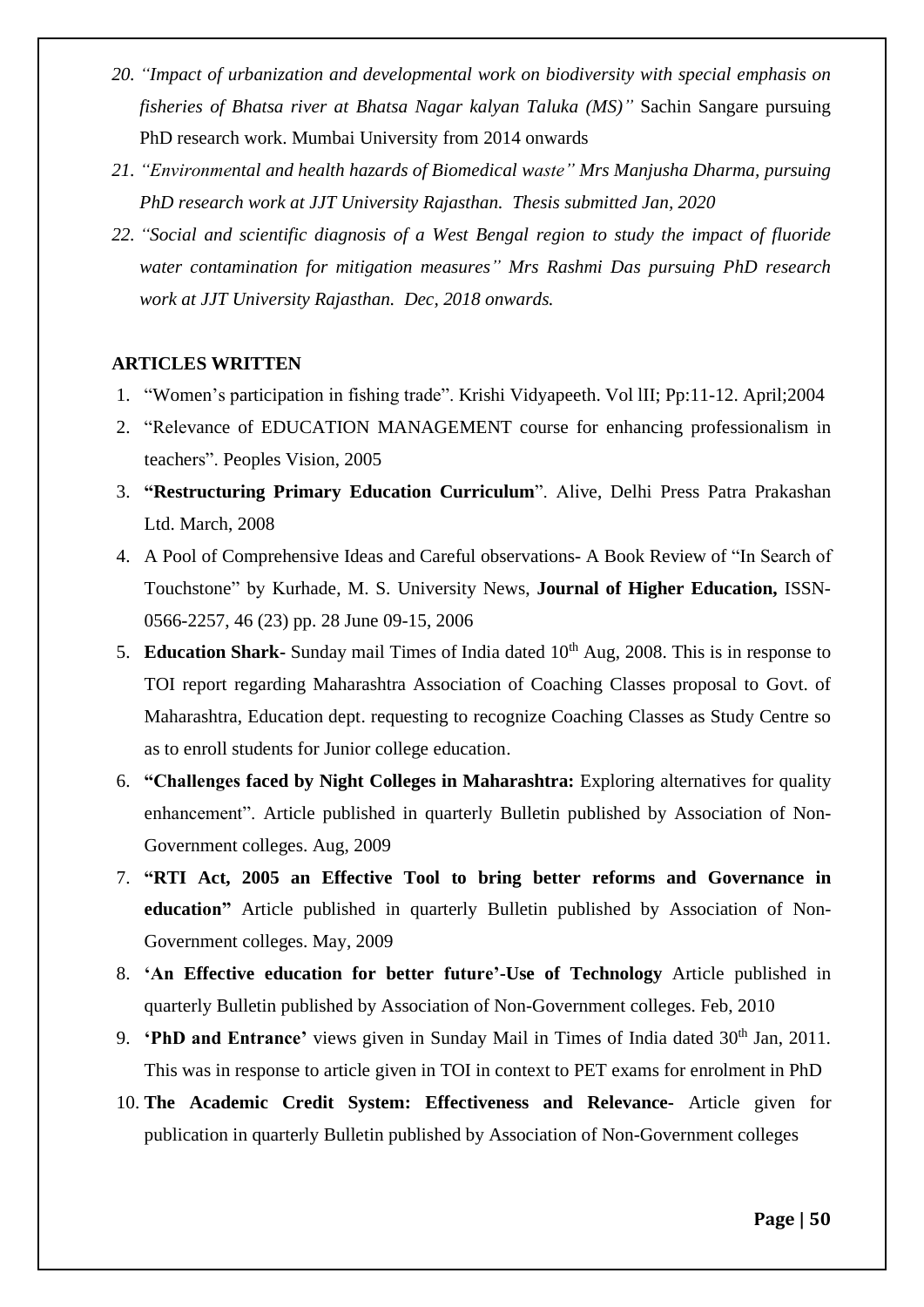#### **New TV Channel/ paper coverage of extension work and community service.**

- 1- Sadak ke gaddhe ne li yuvak ki jaan- Navbharat 13 July, 2017
- 2- Anjurphata-Chinchoti Mahamargawar Tale- Vidyarthi sarsawle- road repair work in Bhiwandi-Pudhari 21 July, 2017
- 3- Bhiwandit khadde Bharnyasathi Mahavidyalayeen Vidyathi sarsavle- Prahar 22 July, 2017
- 4- College students take up drive to revive lakes, rivers -Indian Express 22 August, 2018
- 5- Bhiwandi college students want civic bodies help to clean water bodies- Indian Express March, 2018
- 6- Students to give lessons on ill effects of pollution Hindustan times December 15, 2018
- 7- Save Bhiwandi River: College students rope in authorities to chalk out plan- Hindustan Times Mumbai -March 15, 2018
- 8- Jalsanrakshan atiawasyak hai-Rajendra singh- Dainik Yeshobhoomi- 18th March, 2018
- 9- Prakriti se anawashyak chedchad ghatak, jal sanrakshan- Navbharat hindi news 14<sup>th</sup> march, 2018
- 10- Paniprashnavar tisre mahayudh petnyachi bhiti -Bhiwandi Dainik Sakal- 23th March, 2018
- 11- [https://www.mumbailive.com/en/environment/environment-pollution-kamvari-river](https://www.mumbailive.com/en/environment/environment-pollution-kamvari-river-amongst-severalwater-bodies-on)[amongst-severalwater-bodies-on](https://www.mumbailive.com/en/environment/environment-pollution-kamvari-river-amongst-severalwater-bodies-on) -the verge-of dying-21577- 29th March 2018
- 12-Jalashay samvardhanasathi bhiwandit jaljagriti rally -Pudhari 18th August, 2018
- 13- Kamvari Nadichey shudhhikaran karnar- Mahapor- Nagari Smart Thane- 18 august, 2018
- 14- Don't drop the effort! College students on the way to save polluted water bodies- Hindustan Times-  $20<sup>th</sup>$  August, 2018
- 15- Nadi se nale me badal chuki kamvari nadi ko bachane ka abhiyan shuru- Dainik Dhanush dhari, 18 Dec, 2018
- 16- Bhiwandi ki Prasidh kamvari Nadi Bachao Abhiyan ki shruwat Suraj Lok Mumbai 17 Dec, 2018
- 17- Nadi Pradushit rahilyas Nagrikanchya Arogyawar parinaam -Bhiwandi Vartahar Kalyan Dombivali edition- 17 Dec, 2018
- 18- Kamvari Nadi Bachao abhiyan ki shuruwat- Khabren Aaj Tak- 18 Dec, 2018
- 19- Kamvari Nadi Bachao abhiyan ki shuruwat- Navbharat 18 Dec, 2018
- 20- Kamvari Nadi Bachao abhiyan ki Kawayat shuru- Dabang Duniya- 18 Dec, 2018
- 21- Prayas ek maranasanna nadi ko bachane ki- Mumbai 14 Dec, 2018
- 22- Kamvari Nadi bachao abhiyan ki shuruwat, Yashobhoomi, 19, dec, 2018
- 23- Ganga Sadbhawana Yatra mission Convenor Snehal Donde- Dainik Jagaran 30<sup>th</sup> Jan, 2019
- 24-Machuaron ke gaon pahuchi Ganga Sadbhawan Yatra Dainik Jagaran Kolkata 30<sup>st</sup> Jan 2019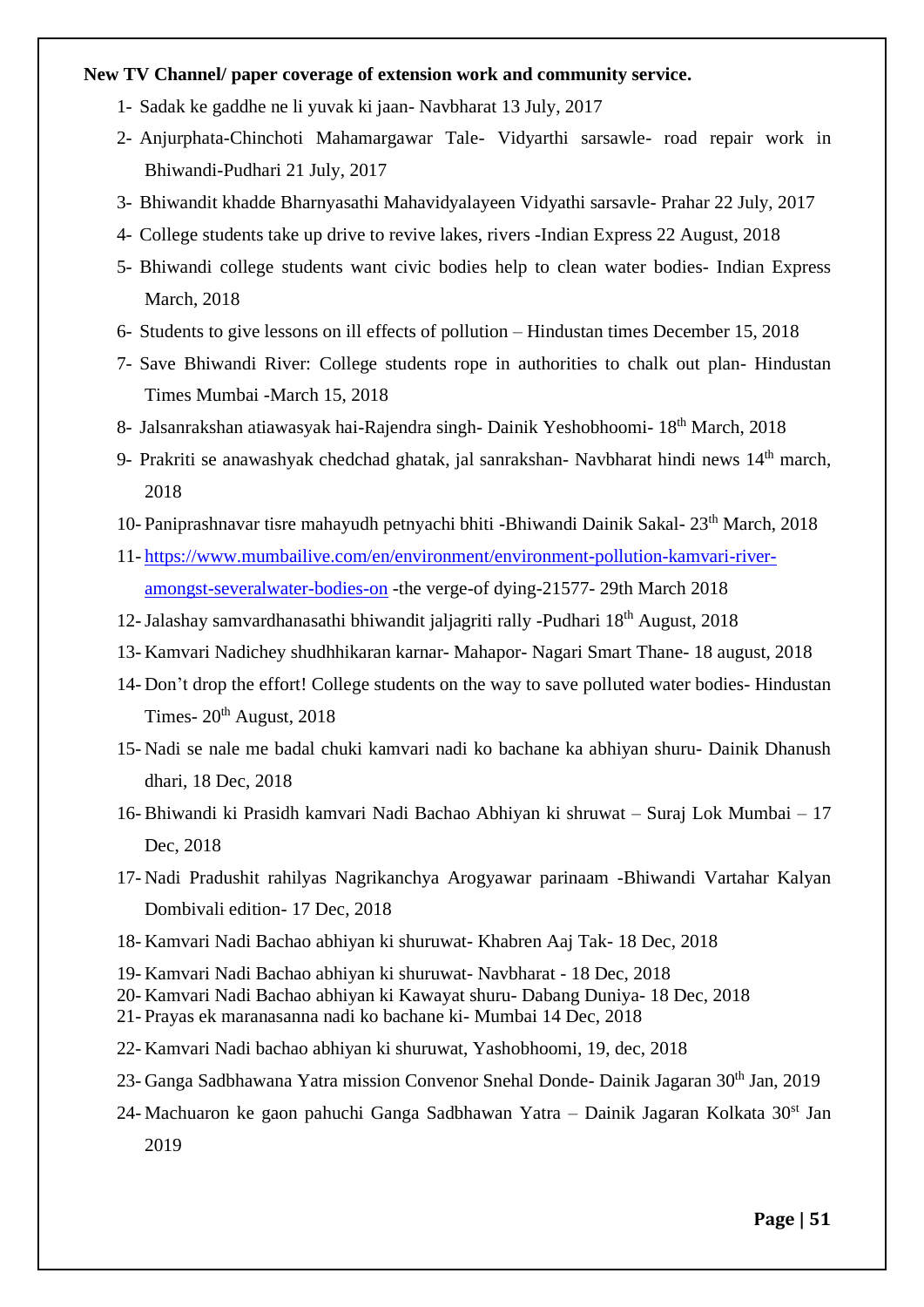- 25- Ganga Sadbhavan Yatra ki Team ne dekhi Ganga ki Dasha- Dainik Jagaran Kolkata 31<sup>st</sup> Jan, 2019
- 26- Nadi bhangon- Kolkata NEWZ<https://youtu.be/FbTIE8XhtHc> -4th Jan
- 27- Aaj Mahanagar Pohochegi Ganga Sadbhawan Yatra- Dainik Jagaran- 2<sup>nd</sup> Jan 2019
- 28- News heading- For economical and infrastructural development Adopt policies for periodical dredging: Dr Donde in "Observer" leading News Paper of Tripura- 15<sup>th</sup> Jan, 2019
- 29- Rajeyer Shob nodir deep korte bolen Ganga Sadbhawan Aaj Kal Tripura -15th Jan
- 30- River loosing course : Snehal- Dainik Sambad Largest circulated Bengali daily of North East India  $15<sup>th</sup>$  Jan, 2019
- 31- Times 24 Tripura channel Live Talk show " Ganga erosion and sedimentation and issues of rivers in Tripura-  $16<sup>th</sup>$  jan, 2014
- 32- Tripura News channels telecast- Hallabol, Search India TNN, Sristi Tripura- Telecast on 14 Jan, 2019
- 33- Kamvari nadichya rakshanasathi sarsavlyavidyarthini: Nadi kinari sakhali, prashasanache veghle lakshya- Pudhari 27 jan, 2019
- 34- Kamvari nadichya rakshanasathi sarsavlya vidyarthini Prahar, 27 Jan, 2019
- 35- Tv 9 news channel about Human Chain formed to save river kamvari- 26th Jan, 2019

### **COURSE MATERIAL DEVELOPED**

- Self study course material written **in Education Technology, for** MS Education System Management programme for BITS. 2009, 2010
- Undergraduate Programme developed in River Rejuvination and Water Conservation, which is adopted by an Autonomous college affiliated to University of Mumbai Sept, 2019
- Curriculum developed in Natural Resource Management for De-Novo University, ISKCON Nov, 2019

### **PARTICIPATION IN ORIENTATION/ REFRESHER COURSES**

- (i) Refresher Course in Zoology. Institute of Science, Mumbai.  $14<sup>th</sup>$  February to  $12<sup>th</sup>$  March 1999
- (ii) Refresher Course in Bio Sciences ('A' grade). Ruia College, Mumbai.  $10^{th}$   $31^{st}$  October 2002
- (iii) Orientation Course for Programme officer In National Service Scheme (NSS). Tata Institute of Social Science, Sion, Mumbai. 6<sup>th</sup> – 15<sup>th</sup> April 1999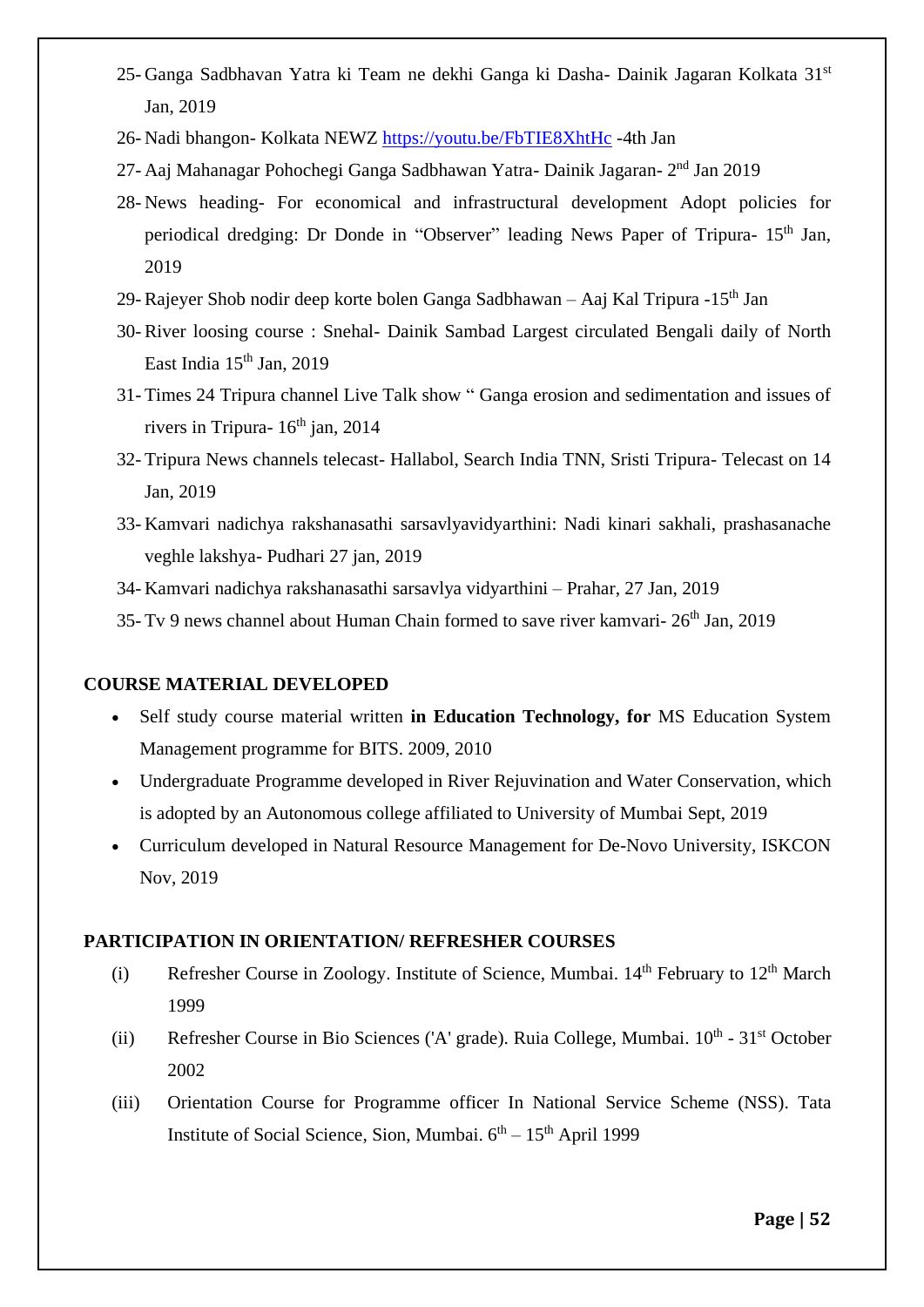(iv) PGDEM Course (equivalent to 2 Refresher courses as per GR No. UGC-239/31815/ (4700) Vishi-4 dated  $17<sup>th</sup>$  Aug 1999) SNDT University, Mumbai. July 2003- May 2004

## *PARTICIPATION IN TRAINING PROGRAMMES*

### *Science:*

- (i) **Training Programme on 'Live Food Culture for Aqua Hatcheries'.** C.I.F.E Andheri, Mumbai. 3<sup>rd</sup> – 12<sup>th</sup> March 1998
- (ii) **Short term course on Modern Instrumental Technique**. W.R.I.C., Kalina, Mumbai15  $-20$ <sup>th</sup> December 2003

### **Management**:

(i) **Faculty Development Programme**- Research Methodology, Developing case study, Pedagogy development, Econometrics, Meta analysis, Big Data-  $16<sup>Th</sup>$  April- 22 May, 2018. IIM Indore, MP, India

### *Administration:*

- **(ii)** Regularly attend Principals workshops **conducted by University of Mumbai and Association of Non-Government colleges (ANGC) from Aug 2006 onwards.**
- (iii) **Actively participated in First and Second Term Training Programmes for Extension work teachers**, held at Dept of Adult and Continuing education and extension, University of Mumbai from 2005 to 2008
- (iv) **Attended training Programme for Extension work Field Co-coordinators** organized by Dept of Adult and Continuing education and extension, University of Mumbai from 2005 to 2008
- **(v)** Participated in Training programme for Credit System arranged **by Vice Chancellor Mumbai university, at Convocation hall on 24th Jan, 2011**

### **Water Management:**

Yashwantrao Chavhan Vikas Prashashan Prabodhini**. Pune-** 16-19th Nov, 2017 Jalnayak training

### **Religious studies:**

• 90 days 'Overview of Bhagavata Purana' Certificate course for spiritual education. 22nd March to 7th June session of one hour each. At BVRC Goverdhan Ecovillage, Mumbai.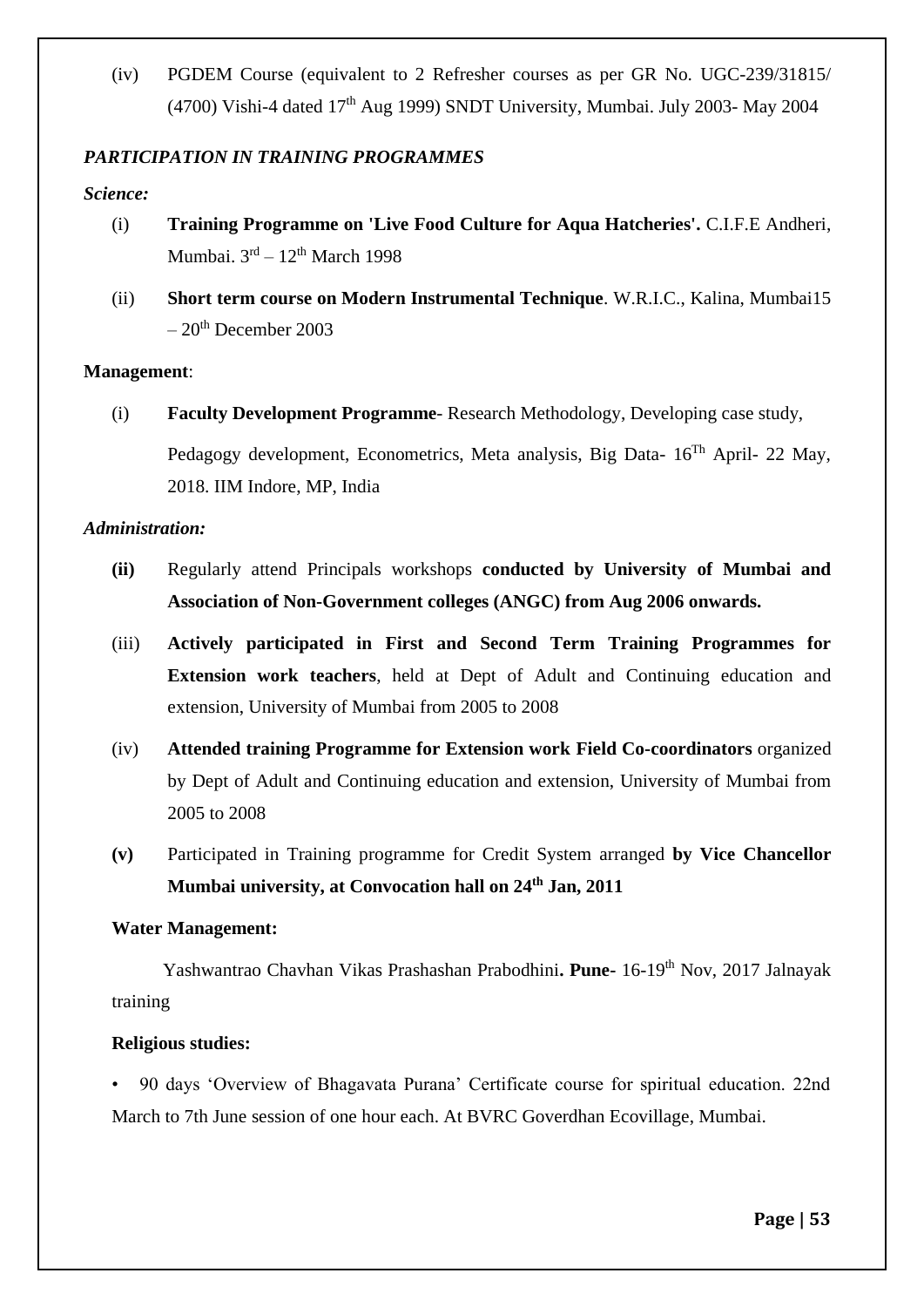50 hours Course on Srimad Bhagavatm CANTO 1. Diploma course from 29<sup>th</sup> August to  $27<sup>th</sup>$  Sept, 2020. Six key questions, History of Srimad Bhagavatam, Krishna as Bhaktavatsala, Departure of Krishna and Pandavas, Character of King Parikshit. Thematic perspectives, Bhakti perspectives, Acharya Perspectives and Contemporary perspectives.

### **Research skill:**

• PhD Course work in religious studies from 22 -29 Dec, 2019 conducted by BVRC at Goverdhan Ecovillage, Mumbai. Trained by Faculties from US Universities for conducting research in Humanities.

• Successfully completed "Academic Writing & Critical Thinking" course conducted by Abhishek Ghosh, Dept of Liberal Studies Grand Valley State University, Michigan, USA. Online 12 week course 30th May to 18th August, 2020. 90 minutes each session.

## **PARTICIPATION IN WORKSHOPS:**

## *Science:*

- (i) Workshop on T.Y.B.Sc Revised Syllabus. D.G Ruparel College, Mahim, Mumbai.  $13<sup>th</sup>$ & 14th April 1997
- (ii) Workshop on effective implementation on Reservation Policy. Mumbai University.  $26<sup>th</sup>$ December 2000  $\&$  31st January 2001
- (iii) Workshop on F.Y.B.Sc Revised Syllabus. D.G Ruparel College, Mahim, Mumbai $27<sup>th</sup>$ July 2002
- (iv) Workshop on S.Y.B.Sc Revised Syllabus. M.D College, Parel, Mumbai. 17<sup>th</sup> August 2003
- (v) Workshop on T.Y.B.Sc Revised Syllabus. Mithibai College, Juhu, Mumbai. 22nd August 2004
- (vi) Attended and participated in MSc Part-I syllabus workshop on credit system held by BOS, UoM at MD college, Parel, Mumbai on 29<sup>th</sup> Feb, 2012
- (vii) Participated in workshop for students in Curricullum development for TYBSc proposed syllabus in Zoology. Organized by BoS Zoology and Universiyt of Mumbai At SIES college 23<sup>rd</sup> Nov, 2017

## *Others:*

(viii) Participated in workshop for the preparation of the final design for the experimental research project on the use of the computer based functional literacy software developed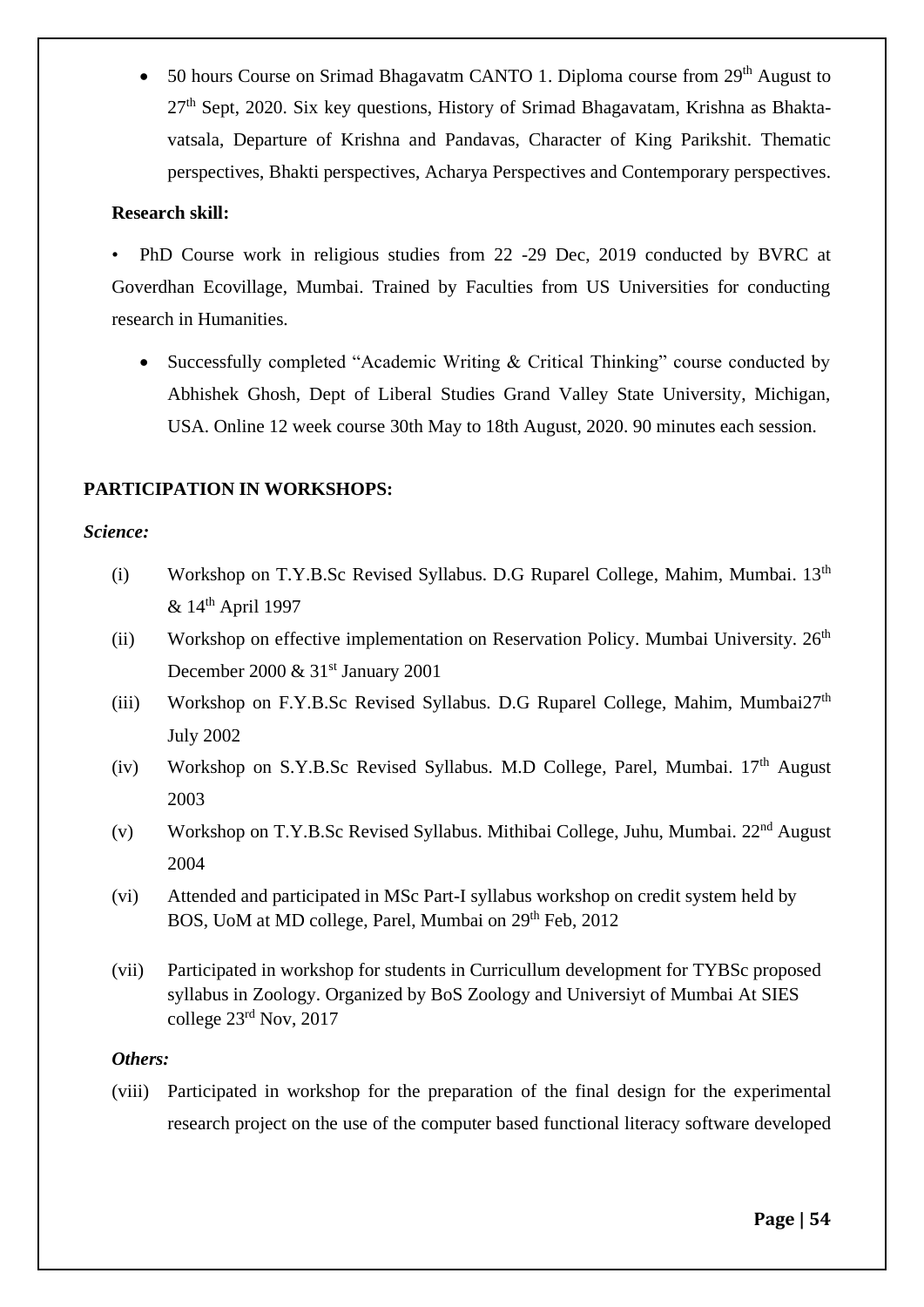by Tata consultancy services. Dept of Adult and Continuing education and extension, University of Mumbai 9<sup>th</sup> June, 2005

- (ix) Participated in Project design work for Department of Adult and continuing Education and Extension work, University of Mumbai June, 2007
- (x) Participated in UGC sponsored one day state level workshop on "Exploring Alternatives in Assessment and Accreditation Processes" at Vaze College, Mulund, Mumbai on 29<sup>th</sup> Nov, 2008
- (xi) Participated in one day workshop organized jointly by ANGC and Bhavan's college for training teachers and principals for 'Controlling and Counseling students to Guard against Suicidal behavior". 22nd Feb, 2010
- (xii) **Successfully completed three months Yoga course** from Ambika Yog Kutir, Goregoan branch. 9<sup>th</sup> Nov, 2010 to 9<sup>th</sup> Jan 2011
- (xiii) **Participated in One week State Level Training Programme on "Empowerment of IQAC & NAAC New Guidelines"** for IQAC co-ordinators and members. Conducted by University of Mumbai & DTSS college in association with IQAC Cluster Maharashtra at Kalina University of Mumbai. From 16th to 22nd July, 2018

### *PARTICIPATION IN SEMINARS/CONFERENCES*

- (i) Participated In 'Round Table conference on '**Climate Changes, Energy and Envoirnment': Strategies For India'.** Times of India Bldg, Mumbai. November 2nd 2002
- (ii) Participated in two day National Seminar on **"Debates in Intellectual Property Rights"** Jointly organized by Dept of Civics and Politics, University of Mumbai and Indian Institute of Public Administration.  $18 - 19<sup>th</sup>$  March 2005
- (iii) Attended & participated in one-day State level Seminar on **"Quality Enhancement Initiates Through Internal Quality Assurance Cell (IQAC)"** Jointly organized by Mumbai University and Rajasthani Sammelan's Ghanshayamdas Saraf Girls' College, held at Ghanshayamdas Saraf Girls' College of Arts & Commerce, Malad (W), Mumbai- 400 064. July 29, 2006
- (iv) Attended & participated in one day National conference on **"Quality Assessment in Higher Education"** Jointly organized by NAAC and Mumbai University, held at Hinduja College of Commerce, Charni Road, Mumbai. 11<sup>th</sup> November 2006
- (v) **Participated in International conference on "Higher Education: National Policy and Global Perspective**" at KES college, Kandivali, Mumbai on 4<sup>th</sup> Dec, 2010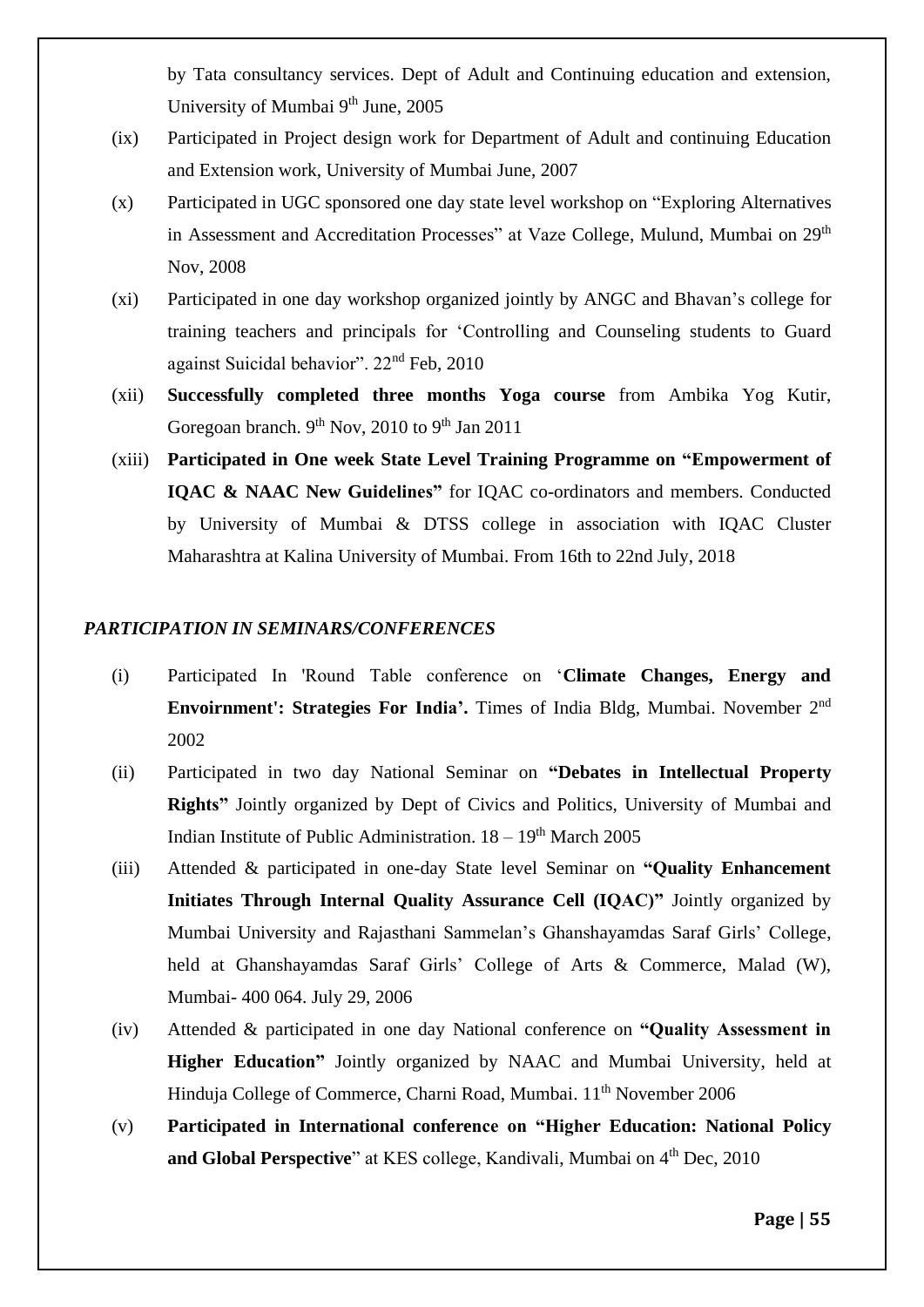(vi) Participated and contributed in 16<sup>th</sup> AICP National Conference on "Perspectives of **Higher Education in the 21<sup>st</sup> Century"** at Ahmedabad. Gujrat on  $30<sup>th</sup>$ ,  $31<sup>st</sup>$  Jan and  $1<sup>st</sup>$ , Feb 2015

### *PARTICIPATION IN PET PROCESS AND EVALUATION OF RESEARCH WORK:*

- Invited by Education Management department, SNDT University, Juhu campus, for evaluation of research work of the PGDEM participants. 2005 to 2009
- Regularly invited by MA in education (DE), SNDT University, Juhu campus, for evaluation of research work and assignment of the participants. 2008 onwards
- Invited by Department of education, University of Mumbai to interview PET qualified students for short listing PhD students for registration. June 2011 onwards.
- Evaluate PhD research thesis at Mumbai University- Jan, 2015 onwards

## **PROFFESSIONAL AFFILIATION/MEMBERSHIP**

- Life Member Underprivilege Teachers Association, since 1993
- Member, Zoology Teachers Association of Mumbai University. 2000 onwards,
- Life Member, Marathi Vidnyan Parishad, Ambarnath region. 2004 onwards,
- Life member of Marine biological Association of India 2001 onwards,
- Life member of National Council for Senior Citizens Of India, Mumbai-63, 2006 onwards
- Life member Council for Economic Growth & Research, New Delhi- 110055. 2006 onwards.
- Member, International Consortium for Social Development, Asia-Pacific Region, USA. 2006 onwards,
- Life member Association of Indian college principals, Mumbai 400 067. 2006 onwards.
- Life Member and Trustee College of Management, Mumbai, Pune & Nasik, 2006 onwards.
- Life Member and Trustee National Council for Senior Citizens, Mumbai. 2006 onwards
- Life Member, Association of Teachers in Biological Sciences (ATBS) no. LM/0040. 2006 onwards
- Member, Association of Non-Government college Principals, University of Mumbai, August 2006 onwards,
- Vice President Bharat Nari Samaj Kalyan, K S Gupta Foundation, Jan 2009 onwards
- Life member Bahujan Samata Prabodhini (for growth and development of Sc, ST, OBC, minorities and women) Dec, 2009
- Life member ISKON- Sept, 2012
- Life member of Society for Science and Environment, SSE-195, 2012 onwards